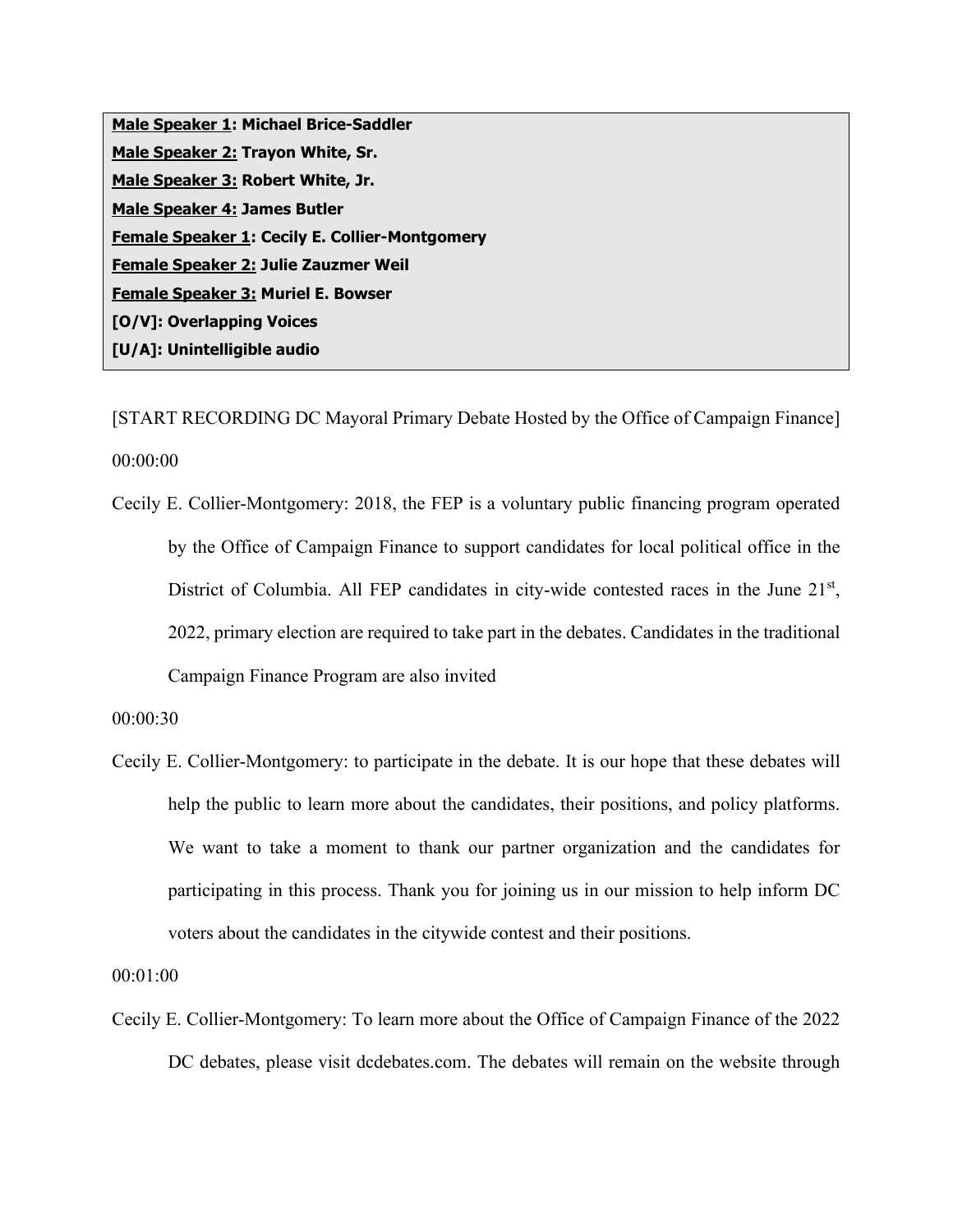primary day, Tuesday, June  $21<sup>st</sup>$ , 2022, for those who could not watch or listen live this evening. Again, thank you for your support and with that, let's meet our candidates.

00:01:30

- Julie Zauzmer Weil: The candidates for tonight's debate are Muriel Bowser, DC mayor since 2014; Robert White, DC at-large council member since 2016; Trayon White, DC ward 8 council member since 2016; and James Butler, a former ward 5 advisory neighborhood commissioner.
- Michael Brice-Saddler: Here are the ground rules for tonight's debate. Candidates will have one minute for an opening statement, one minute for a direct answer to a question, and 30 seconds for a rebuttal.

00:02:00

Michael Brice-Saddler: Each candidate will then have one minute for closing statements.

- Julie Zauzmer Weil: If candidates wish to respond to an opponent's answer, raise your hand and we will be sure to call on you as time permits.
- Michael Brice-Saddler: And with that, we'll move to opening statements, starting with mayor Muriel Bowser. As a reminder, you have one minute.
- Muriel E. Bowser: Well, good evening DC. Can you hear me okay? I'm happy to be with you and I want to thank the

00:02:30

Muriel E. Bowser: Office of Campaign Finance for convening everybody tonight. I'm Muriel Bowser. I am proud to be the mayor of my hometown and I'm proud of our accomplishments working with DC residents over the last almost 8 years. I am born and raised in Washington DC. I'm the daughter of Joan and Joe Bowser and I'm Miranda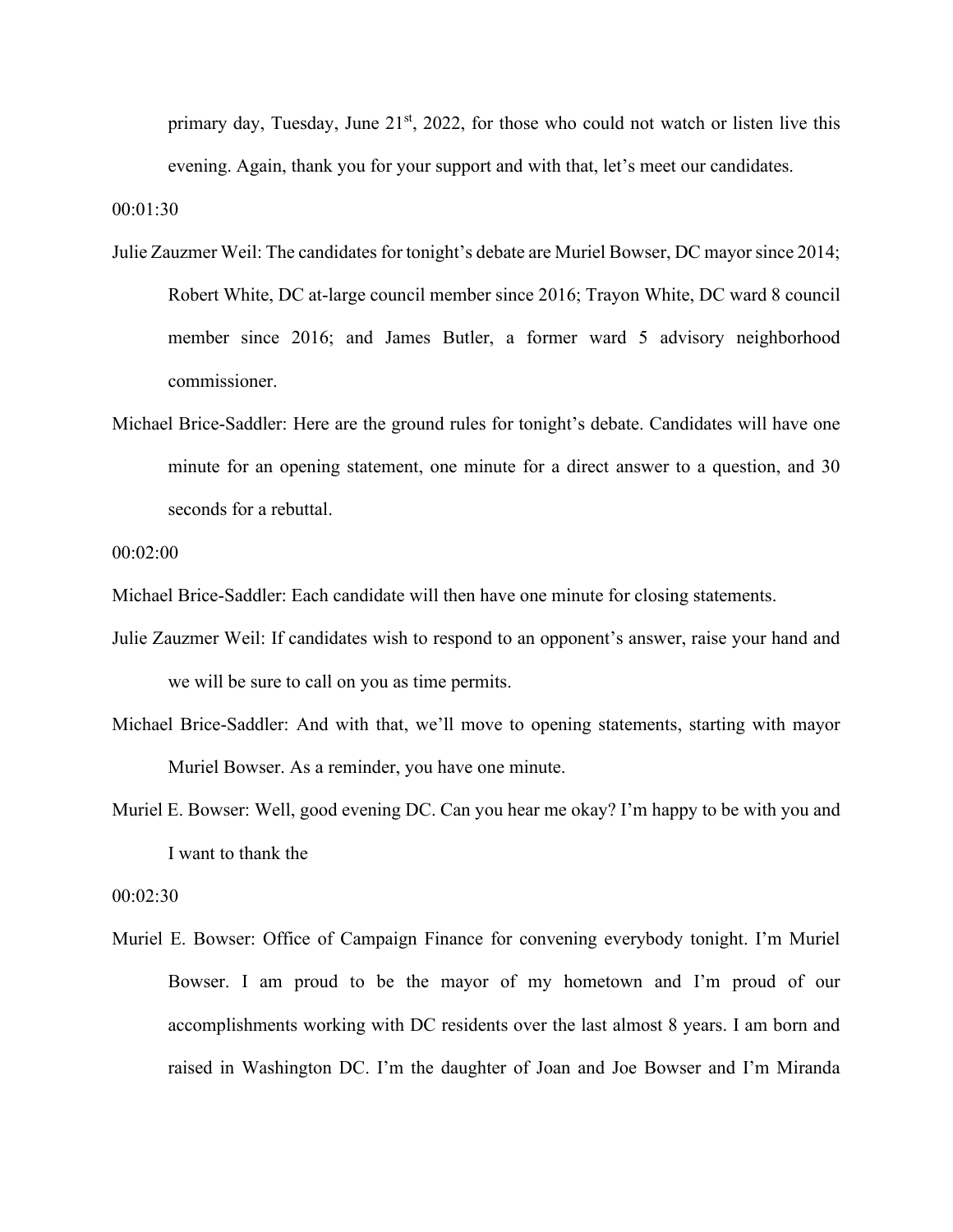Bowser's mom. I have been an ANC commissioner. I have served at ward 4 on the council of the District of Columbia

00:03:00

- Muriel E. Bowser: for almost 8 years and with DC residents, we have made big changes and a big difference in neighborhoods across the District of Columbia. What's you're going to hear from me tonight is about my record. I'm proud of it and what we have been able to accomplish together and also we're going to be focused on and bringing the city back in the next 4 years. What I've been-
- Michael Brice-Saddler: Thank you, Muriel Bowser, that'll be your time. Next up we have Trayon White, your opening statement.

## 00:03:30

- Michael Brice-Saddler: It looks like Trayon White may have lost connection. Why don't we move to Robert White, your opening statement. You have one minute.
- Robert White, Jr.: Good evening. I'm Robert White. I'm a fifth generation Washingtonian, a husband, a father, and an at-large council member. Growing up. I was a failing student 00:04:00
- Robert White, Jr.: who most people counted out. To get to where I am today I had to learn to become a problem solver. For the past 15 years, I've worked in all three branches of government at the federal and local level and I have used those skills to deliver for the District of Columbia. I passed the most expansive early childhood education's legislation in the country and the only bill in the country restoring voting rights to all incarcerated people and I work every day to solve problems for communities,

00:04:30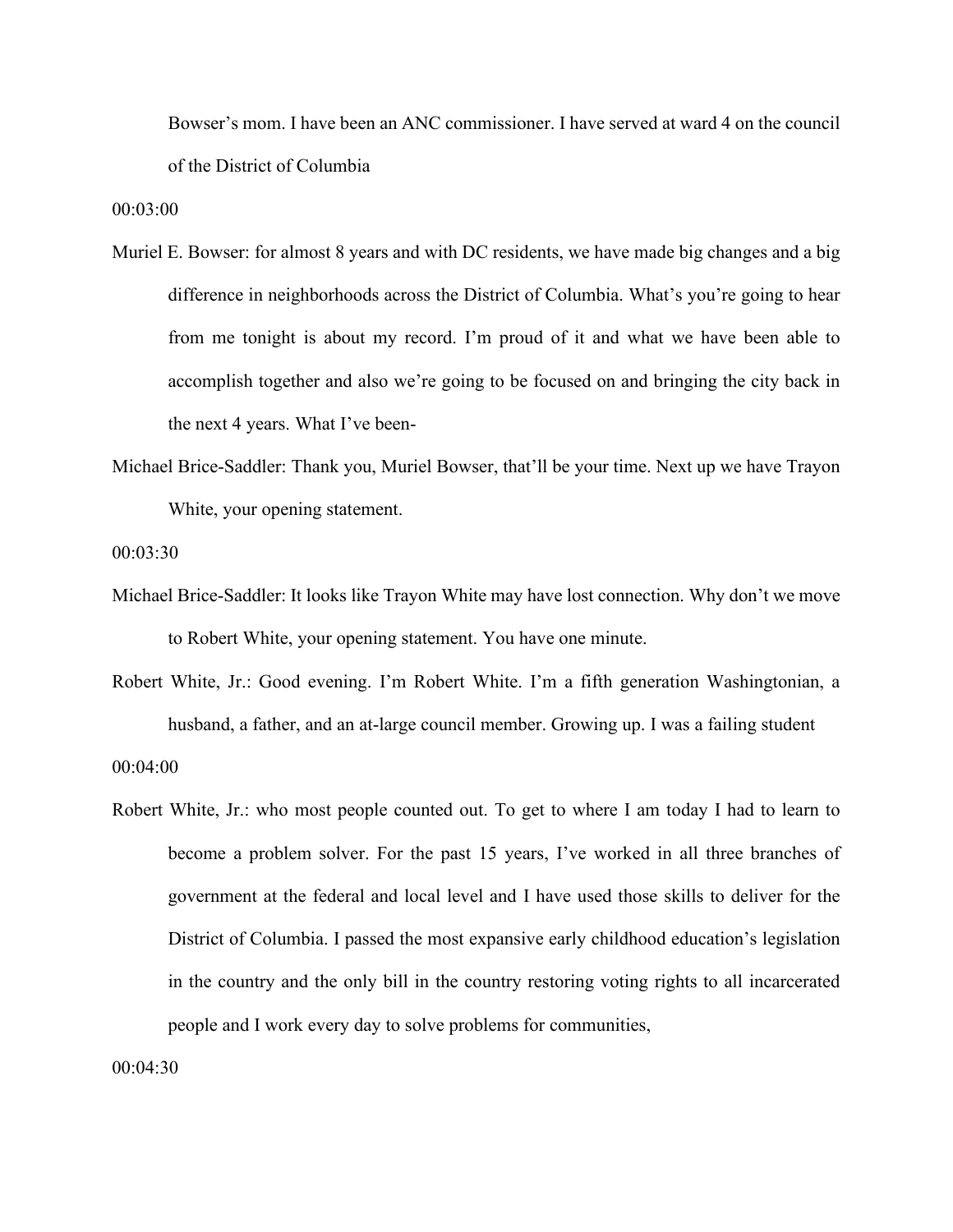Robert White, Jr.: but we need a problem solver as mayor. Right now, we are facing a violent crime crisis. Over 60% of students of color are behind grade level and people can't afford to live in our city. We don't need another 4 years of the same. I am ready to lead our city. On day 1, I will begin implementing my public safety plan.

Michael Brice-Saddler: Robert White, thank you.

Robert White, Jr.: Make the district [O/V]

- Michael Brice-Saddler: That was one minute. And we're going to get back to Trayon White for his opening statement, one minute.
- Trayon White, Sr.: Thank you. Good evening Washington DC, my name is Trayon White and I'm excited to serve on a DC city council. I'm a candidate for mayor for Washington DC and I'm running simply because I grew up in the city that everyday people like myself didn't get an opportunity to have and reach their maximum potential. We're seeing every day that our city is growing economically [U/A].

## 00:05:30

Trayon White, Sr.: People are not feeling that growth and as a result, as a counselor, I'm arguing back and forth with the administration about people being able to be included in the economic growth and just basic city service here in Washington DC. We have an opportunity to get it right now. We've had 8 years of leadership that hasn't worked for all people in the District of Columbia. So I'm running with a strong platform and strong solution to help bring an [U/A] more vibe in Washington DC that work for all people in the District of Columbia. Thank you.

## 00:06:00

Trayon White, Sr.: Vote Trayon White for mayor 2022.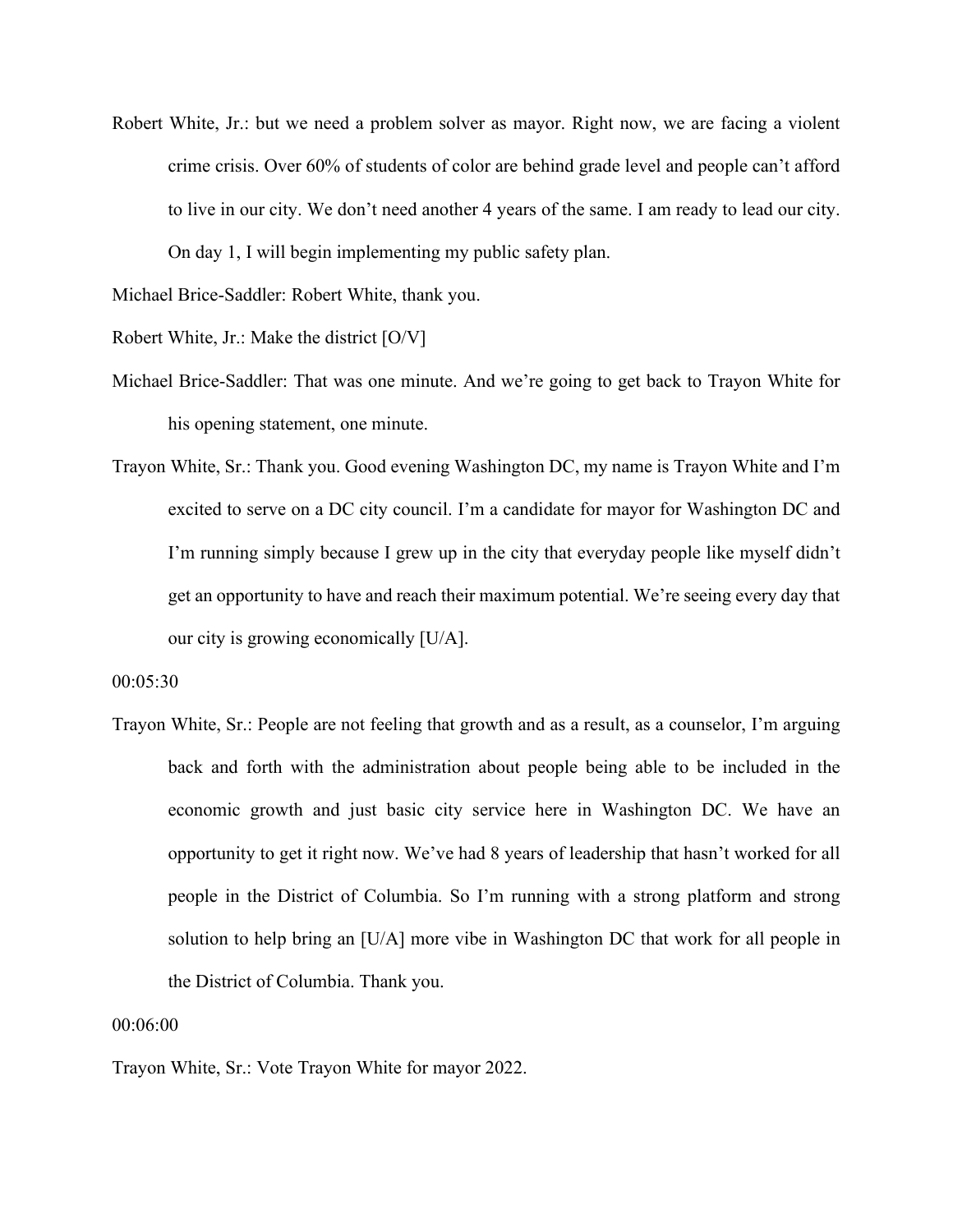Michael Brice-Saddler: Thank you, Trayon White and James Butler, your opening statement.

James Butler: Good evening, DC and thank you all for joining us. Those that are joining us live and those that will join us later on. Thank you Julie and Michael for moderating this debate and I want to thank the Office of Campaign Finance for agreeing to share this information to prove that [U/A] democracy. As what's mentioned, I'm James Butler, I'm running to DC's 8th mayor and I'm running because of the urgency of the time.

00:06:30

James Butler: I am a proud Washingtonian. I'm a former civil rights lawyer and I'm also a former ANC. I have fought for fairness and equality for my entire adult life and I want to bring that experience to the office of mayor. What DC doesn't need now is another career politician. We have tried it before, recycling council members to the mayor's office or mayors repeatedly holding the office and every single metric

00:07:00

- James Butler: in this city has moved in the wrong direction. I have a solid plan on crime, affordable housing, homeless crises, and restoring our schools to making the grade. I am asking for your vote on June 21st.
- Michael Brice-Saddler: Thank you, Mr. Butler, and let's jump into questions. Mayor Bowser, we'll start with you on the topic of education in DC public schools. You've significantly increased education funding during your tenure, but the achievement gap

00:07:30

Michael Brice-Saddler: between low-income and wealthier students persists, what is this funding not fixing? And what would you do differently in a third term? You have one minute. Mayor Bowser you might be muted.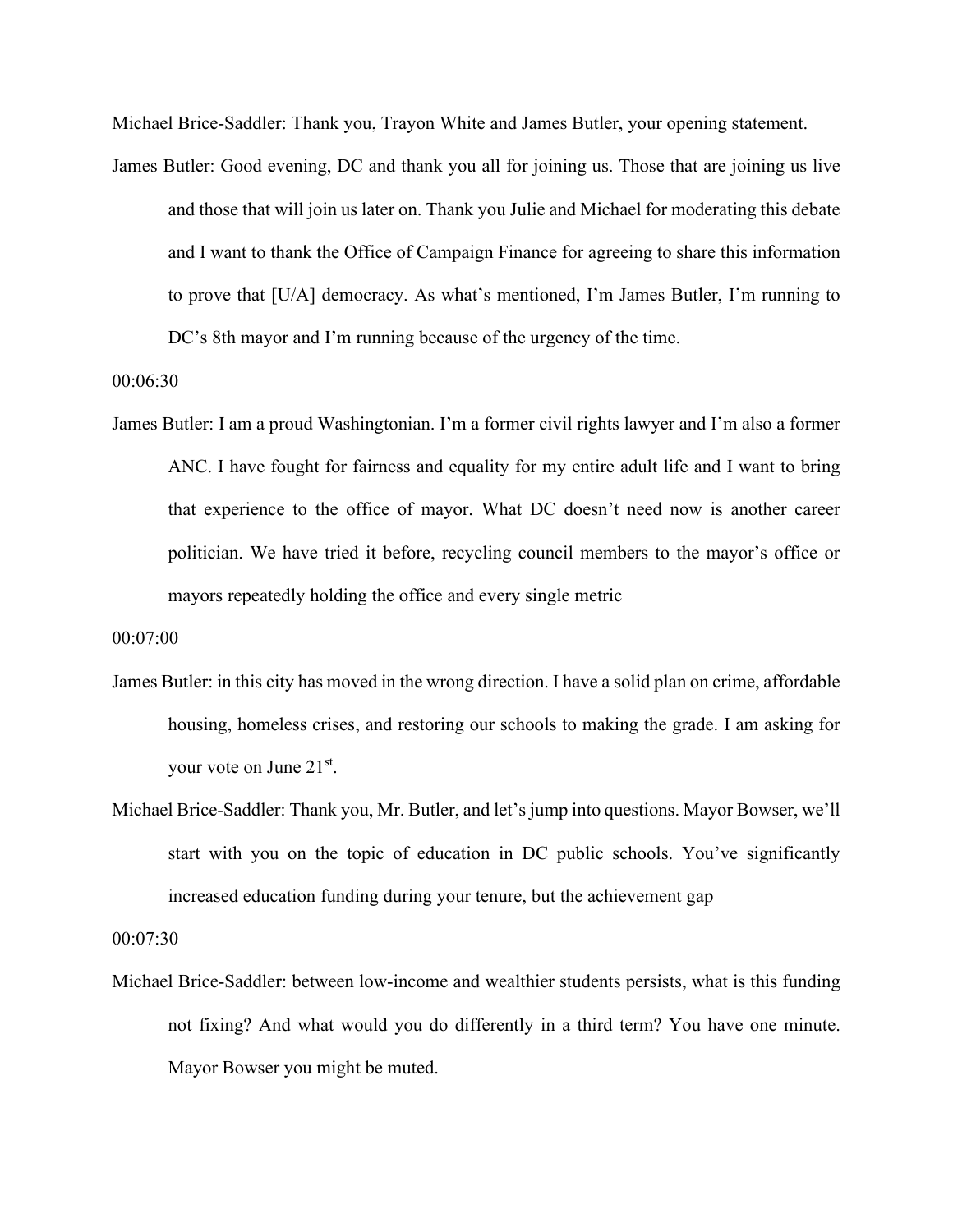Muriel E. Bowser: Thank you. What you will hear unequivocally from me is that we're going to continue to invest in our students and we're going to continue to bring them back from the ravages of COVID.

00:08:00

Muriel E. Bowser: Our kids have been negatively impacted by COVID in big ways. That is why I was very firm in our response to COVID and making sure that we could bring our kids back in person. Lots of people on the council, including my opponents really tried to stand in the way to make sure that we would have a persistent, virtual learning environment and I'm proud of the work that we have done to bring our kids back.

00:08:30

- Muriel E. Bowser: Our investments include high-dose tutoring. They include working with our partners to make sure that our kids have lots of enrichment moving forward in a focus on a new high school model.
- Michael Brice-Saddler: Thanks Mayor Bowser and Robert White I would now direct that question to you. What is the current funding for DC public schools not sufficiently addressing? You have one minute.

Robert White, Jr.: We're spending \$2 billion on public education right now.

00:09:000

Robert White, Jr.: And again, 60% of students of color are behind grade level. The first thing we need is a mayor with a sense of urgency. That is the mayor that I will be. With that sense of urgency, I'm going to expand early childhood education to continue the work that I've done on the council. I'm going to expand trade and vocational education in our schools so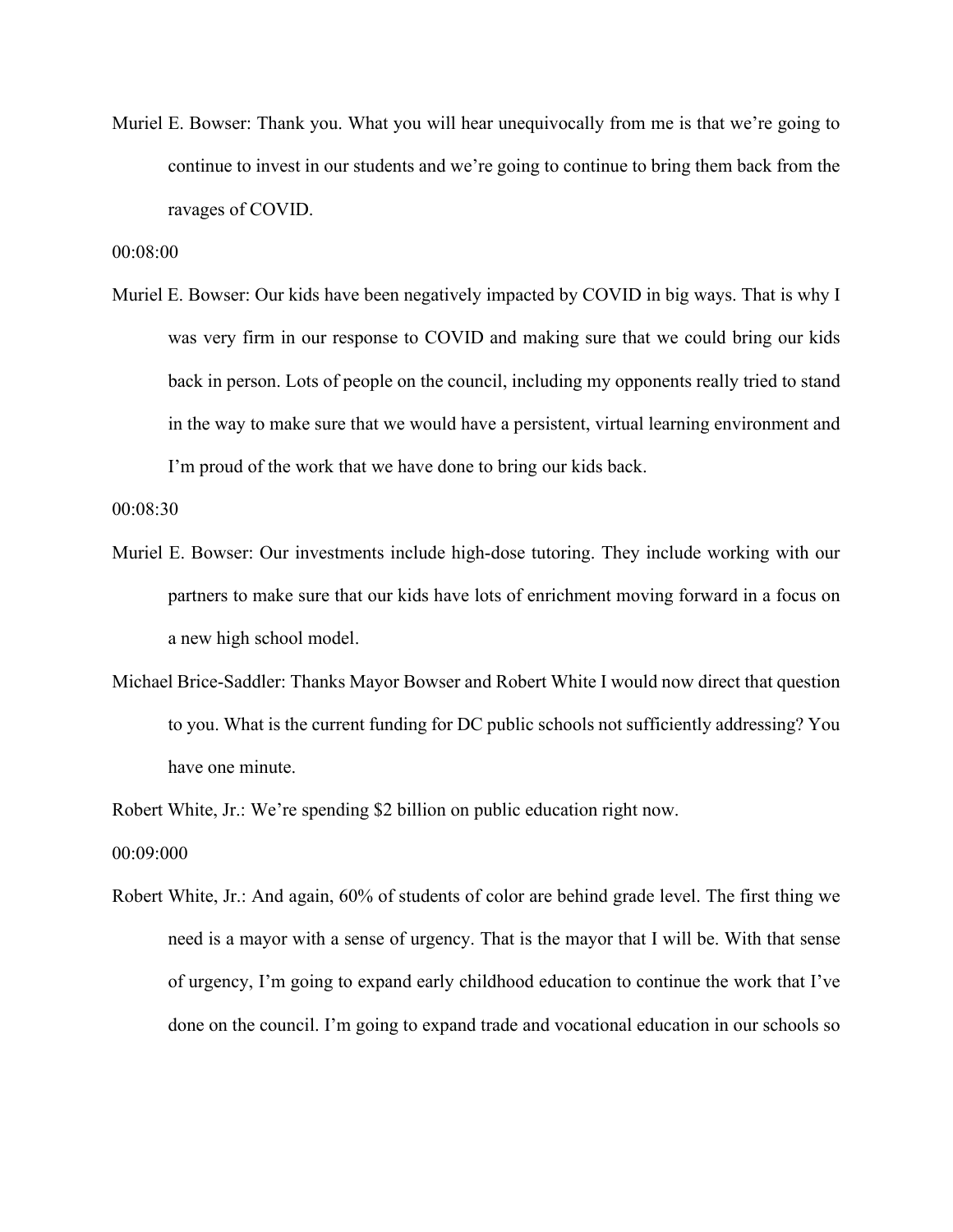that we no longer have students who don't plan to go to college asking "Why I'm still here?" I'm going to retain our teachers. We lose over 20% of our teachers every 00:09:30

Robert White, Jr.: single year. That is unsustainable for improving our public education system and I'm going to bring accountability that you have not seen in this administration through an independent, superintendent of education, who holds me accountable to the vision for public education and for improving schools for every student.

Michael Brice-Saddler: Thank you Robert White and James Butler the same question for you.

James Butler: Thank you.

Michael Brice-Saddler: In your opinion what is current funding for DCPS

00:10:00

Michael Brice-Saddler: not sufficiently addressing? you have one minute.

James Butler: It's very clear that we're spending a lot of money and not yielding the results that we must. We know that students of color are not making the grade. We must, when we're using the per pupil formula, we must sharpen our pin to ensure that those schools, predominantly east of the river, are having funds where the deficiencies lie. As mayor of this great city, I will ensure that funds are earmarked for those schools that are not making the grades.

00:10:30

James Butler: I will ensure that traits are brought back to the schools and I will ensure that teacher retention is a high priority. We will do this by bringing back the teachers [U/A] and ensuring that we bring from our own pool of resources, providing workforce housing for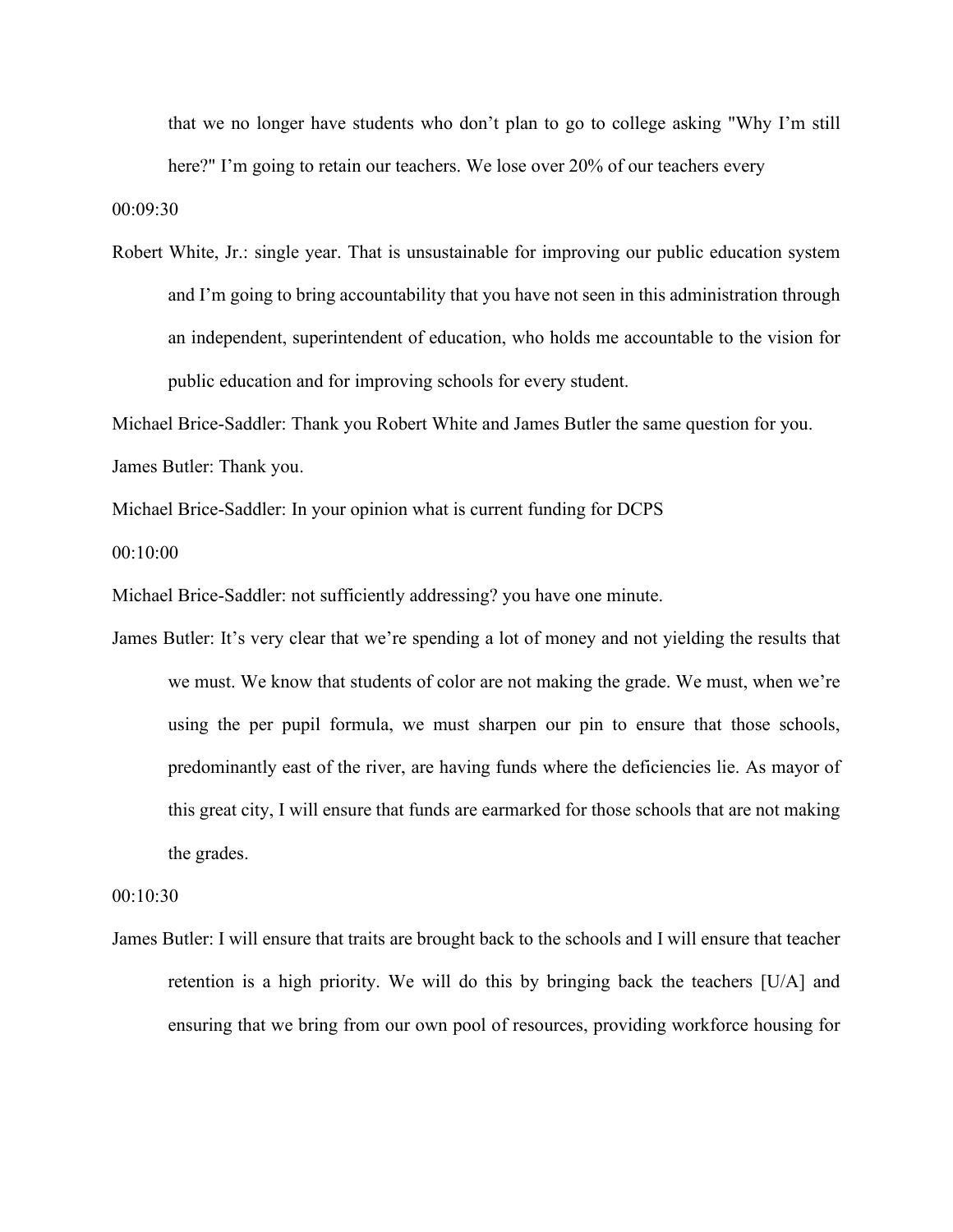our teachers, so that our schools can be competitive throughout the world and be best in America.

Julie Zauzmer Weil: Thank you. Trayon White, do we have the right number of schools in DC? 00:11:00

Julie Zauzmer Weil: If not, what should we do to get to the right number?

Trayon White, Sr.: Well first I think that we have to create equitable seats that everyone has a quality seat closer to home. The right number depends upon the population. I think that we're building schools, especially with expansion of charter schools over the last two decades, but the problem is that we are not investing in those schools that have been neglected for far too long. As a mayor, my promise is to ensure that we have three

00:11:30

Trayon White, Sr.: pathways to success. I want to have the course [U/A] as early as middle school. Its not a problem with how many schools, its a problem of what's happening in the schools. You can have a number of schools, but we know there are a number of schools who are facing [U/A] of the 25 to 1 teacher to student ratio and as a result, I'll ensure we're not falling behind because we are running a narrative that we're growing as a city educationally, but in fact brown and black children are falling behind deep and deep every year because we're not putting the systems in place

00:12:00

Trayon White, Sr.: to correct those metrics and we got to educate the whole child, not just teaching people how to take your test and be primitive with the teachers when they don't do well. As a result, we have a [U/A] of teachers who don't come back, who are not prepared coming in to teach out of schools.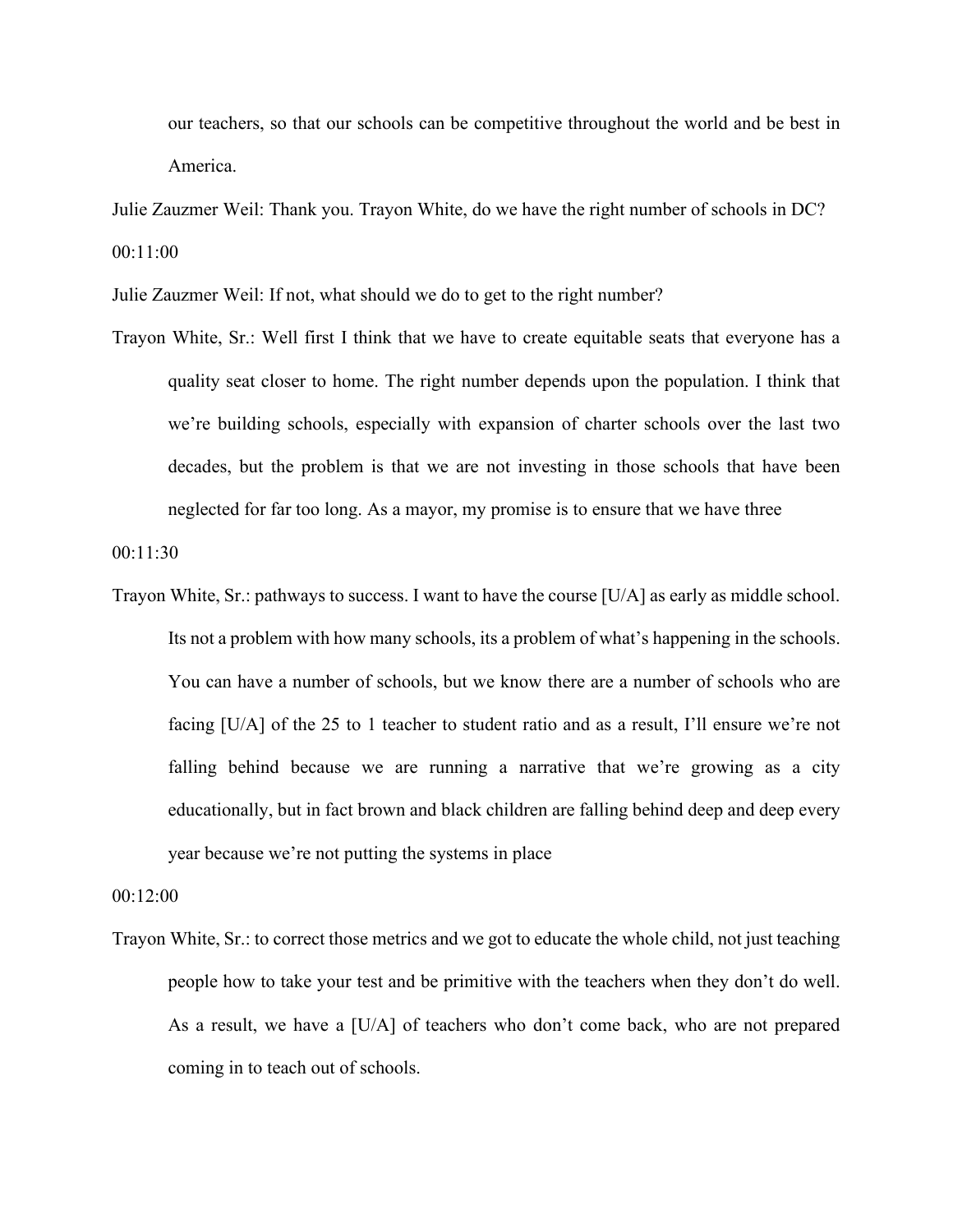Michael Brice-Saddler: Mayor Bowser I think I might've seen your hand up. I just want to make sure I got to you, if you had a rebuttal.

Muriel E. Bowser: Yeah. So I just wanted to respond because I think that everyone needs  $00:12:30$ 

Muriel E. Bowser: to be reminded where we came from and where we started with those school reform back in 2007, where our black and brown children were really far behind compared to black and brown children in the United States of America and because of our steady focus on schools because of mayoral leadership and council accountability and taxpayer investment in teachers who are working super hard

00:13:00

Muriel E. Bowser: with our students and families, we have managed to take our black children, who were like 13% behind the national average.

Julie Zauzmer Weil: Thank you.

Michael Brice-Saddler: Thank you, Mayor Bowser. I'm going to have to move on.

Muriel E. Bowser: Thank you.

Michael Brice-Saddler: I'm going to now actually transition to Robert White. As Coronavirus cases where climbing rapidly in January [O/V] you tried to introduce an emergency. Sorry, you tried to introduce an emergency [O/V]

00:13:30

- Robert White, Jr.: I had my hand up for rebuttal. Would that be okay?
- Michael Brice-Saddler: Sure. Yes. 30 seconds.
- Robert White, Jr.: I appreciate it. This is very important. The mayor is trying to convince us that we only have two options on education. The system 15 years ago that was failing students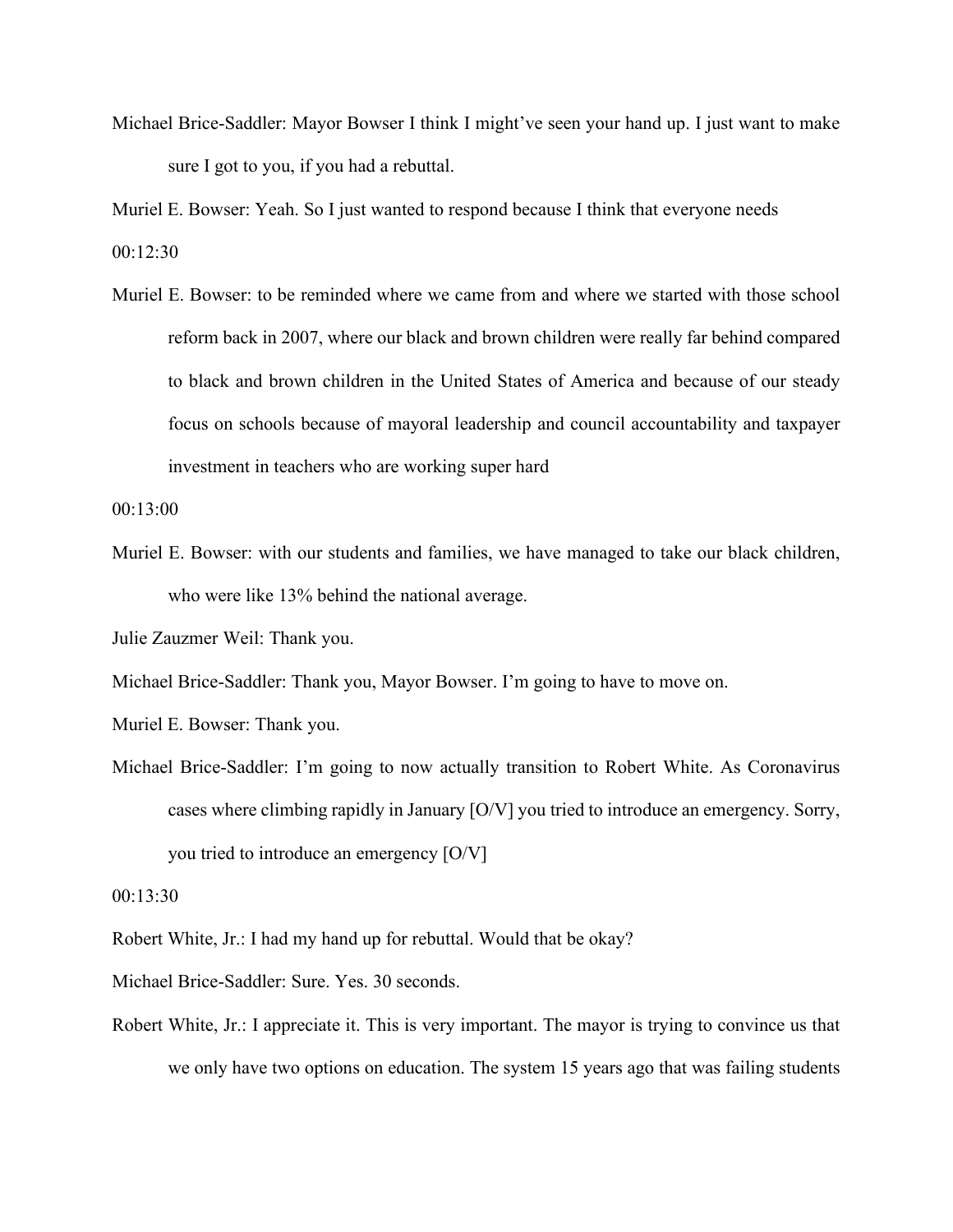or the system now that is failing students. As the father of two black girls, looking at a public school system where 60% of black and brown students are behind grade level. I'm hearing the mayor saying that we're doing good enough and I am insisting to you that we are not.

00:14:00

- Robert White, Jr.: That is why I will be a mayor who has a sense of urgency and only people with a sense of urgency will work in my administration on education.
- Michael Brice-Saddler: Mayor Bowser. I see you have your hand up, 30 seconds, please, for a rebuttal.
- Muriel E. Bowser: No, absolutely. No one ever said that we're doing good enough and that we're not going to be doing good enough until every child in every neighborhood, regardless of their zip code gets a fair shot in this city and we've come a long way from 2007 and we're going to go

00:14:30

- Muriel E. Bowser: a long way, but what we're not going to do is have a mayor who waffles when it comes to how we're going to lead our schools or move boxes around the board. You shouldn't even be strongly considered for this job if you don't want the responsibility of leading our schools.
- Michael Brice-Saddler: Thank you, Robert, I'll give you 30 seconds to respond and then we're going to move on to the next topic.
- Robert White, Jr.: Thank you. I think the mayor's answer was unfortunate and also misinformed. I want the responsibility, but mayor,

00:15:00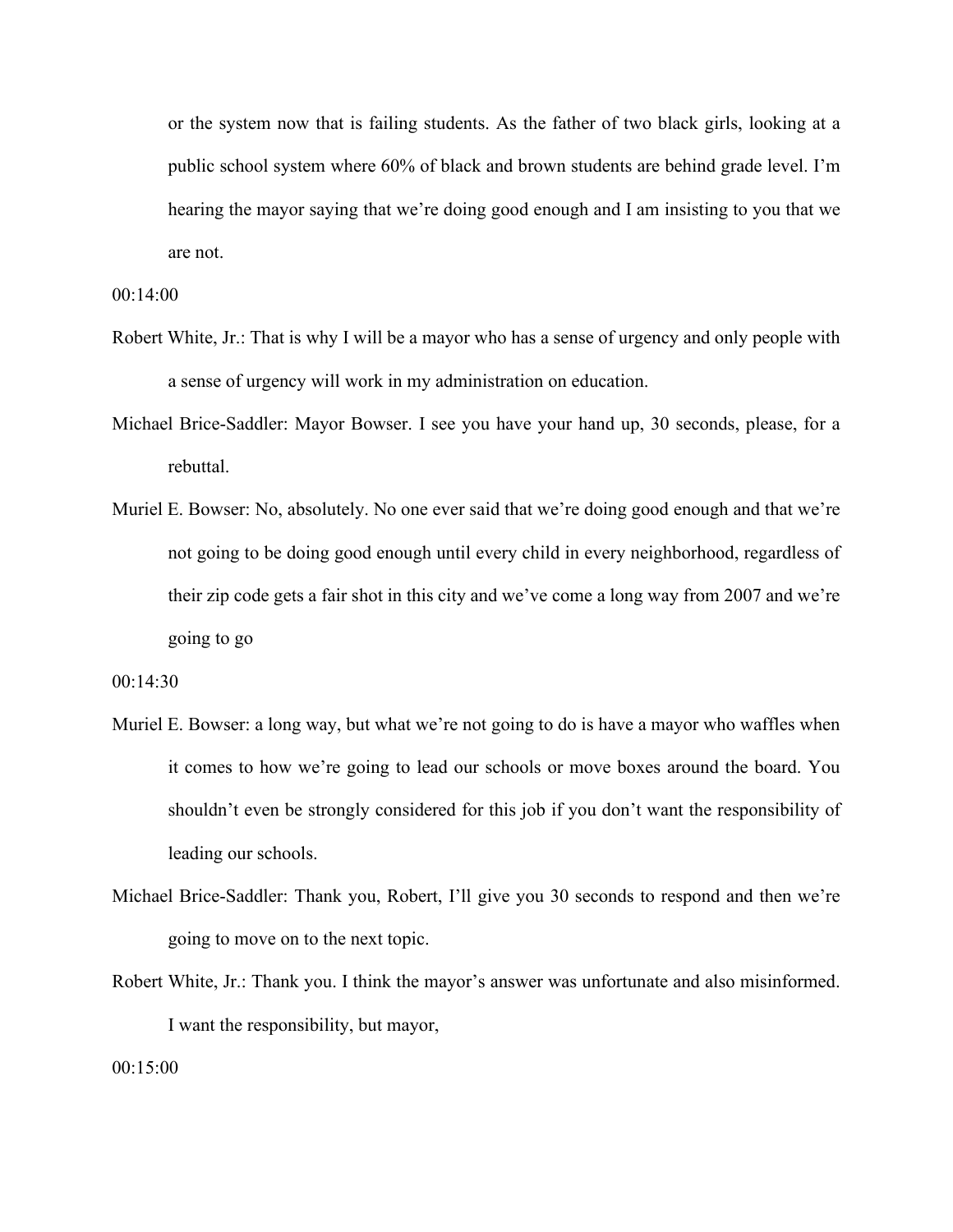Robert White, Jr.: I also want the accountability. I don't want just the responsibility for schools. I want to do a good job of leading our schools. I've been clear on where I stand on mayoral control. When I see a system that is not working for all students, I call it out. We need a mayor who will call out this inequality. That is what I've done. I know it's made you uncomfortable because it calls attention to your record, but I'm going to take pride in my right on public education, because I'm going to roll up my sleeves and be serious and be active where you have not. Alice Deal for All was never an education policy.

00:15:30

- Robert White, Jr.: We have not seen it work. We need a mayor who want to go deep into policy and make real traction.
- Michael Brice-Saddler: Thank you, Robert White. We're going to move on to the next question to keep things moving. As Coronavirus cases were climbing-

Muriel E. Bowser: Excuse me.

Michael Brice-Saddler: As Coronavirus cases were climbing rapidly in January during the Omicron wave, you tried to introduce an emergency measure that among other things would have required local education agencies to establish a threshold COVID-19 case rate metric,

00:16:00

Michael Brice-Saddler: which would have triggered their schools to shift to virtual learning. That bill was not considered because you did not file it by the deadline, but where do you stand now? Should schools have closed more often during the Omicron wave and how will you help the students who have fallen behind academically or developmentally because of school closures during the pandemic, you have one minute.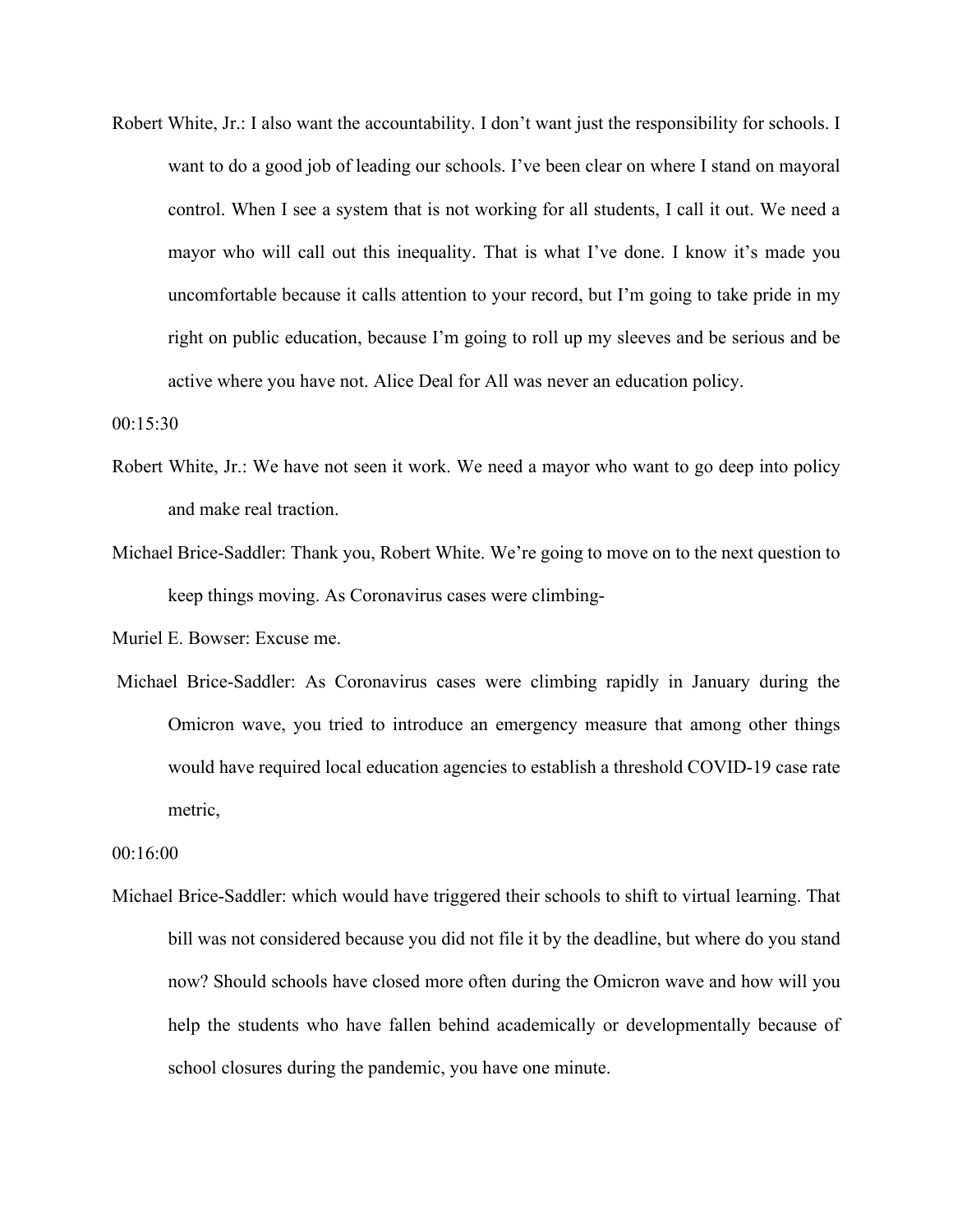Robert White, Jr.: I was one of many parents who had young kids at home during COVID and I can tell you the task was impossible. All of us wanted

00:16:30

Robert White, Jr.: them to get back in school, but we also wanted our children safe and our educators safe as well. What we had were families and teachers who were begging us to listen to them because the mayor would not. So what we wanted to do was make sure we got kids into school safely. A safer introduction into school would have been accurate reporting of COVID cases, which it did not happen under this administration using frequent testing, test to return, which did not happen in this administration

00:17:00

- Robert White, Jr.: and schools could have been a central point at which we caught COVID outbreaks to prevent them from spreading. So what I was trying to do was prevent missed opportunities that we saw under this administration.
- Michael Brice-Saddler: Thank you. And I want to give you 30 more seconds because there was a second half of that question. How will you help students who have fallen behind academically or developmentally because of school closures?
- Robert White, Jr.: Unlike slogans like high dosage tutoring, which no one in our city can tell you what it actually means.

00:17:30

Robert White, Jr.: I'm going to have real education opportunities for our students who fell behind. We're talking about afterschool programs. We're talking about enough slots during the summer to help people catch up and get our kids into enrichment programs. We need real programs, not slogans. That is what you will see from me as mayor.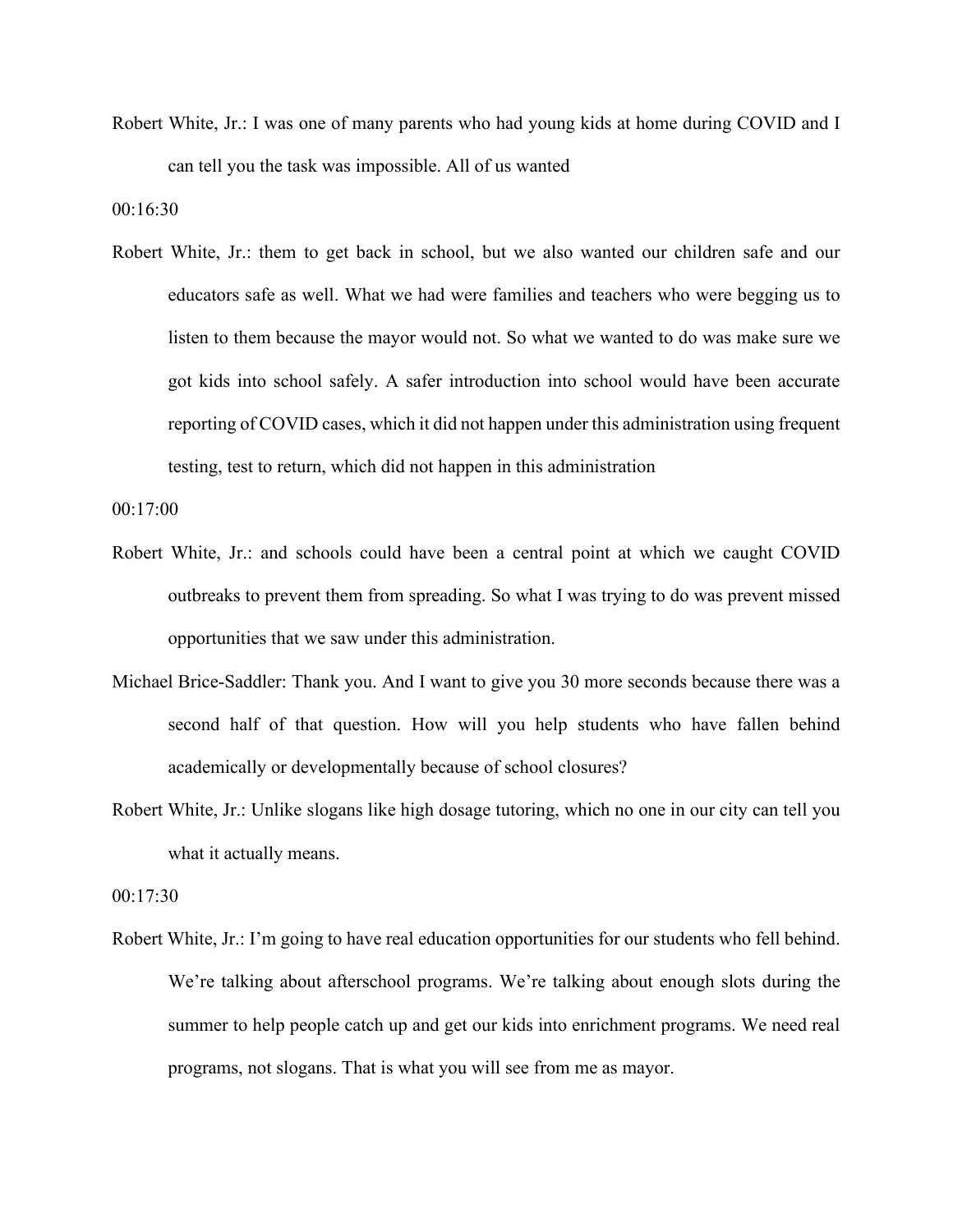Michael Brice-Saddler: Thank you and Mayor Bowser, how would you respond? How would you help students that have fallen behind developmentally because of school closures? One minute.

Muriel E. Bowser: Well, first of all, I have to respond to

00:18:00

Muriel E. Bowser: the counsel's attempt to slow us down in getting kids back to school, in the assertion that we didn't listen to parents. We listened to parents. Parents were begging us to open our schools 100% full time and make sure that children who needed to be at home had the ability to request an exemption and stay at home. We know how much our children suffered and I'm proud of the very robust

00:18:30

Muriel E. Bowser: testing system that we put up in the District of Columbia, that we think is the best in the nation. We were the first in the region and in many places in the country to have free rapid testing available at our libraries across the District of Columbia, that let us make sure all of our families knew what they were dealing with. Not just going to school, but going about their lives. We have had allied health professionals in our school

00:19:00

- Muriel E. Bowser: from the time that we started. So parents have trusted our response to COVID and be back to school [O/V].
- Michael Brice-Saddler: Mayor Bowser, thank you, that's our time. And James Butler, I saw you had your hand up for rebuttal.
- James Butler: Yeah, thank you. And I just want to be clear, you see the constant back and forth between the mayor and the at-large council member. This is exactly why we do not need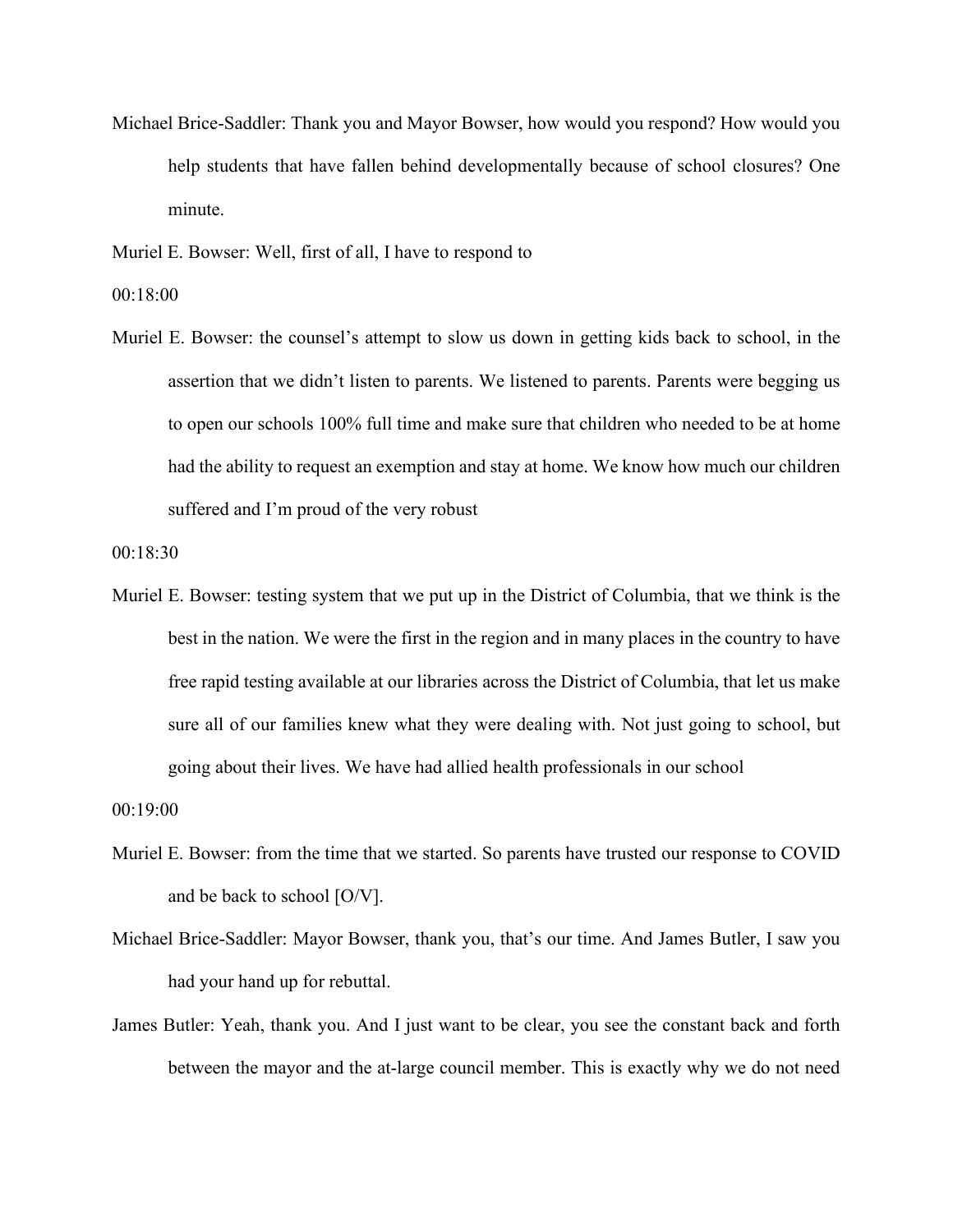career politicians. We've got vendettas that have been formed. [U/A] we know what's not as, you know,

00:19:30

- James Butler: friendly with the mayor and vice versa. We need to clean house. This is a prime example on why we need to clean house. Stop all the petty quibbling and I implore the voters watching this today to see it. If you do more of the same, you're going to get more of the same and no focus on you, the people.
- Michael Brice-Saddler: Thank you, James Butler. Robert White, I have another question for you. As part of the budget process last week, you voted in

00:20:00

- Michael Brice-Saddler: favor of phasing police out of the city's public schools. Violent crime is rising in DC, including some crimes committed by juveniles and principals have said their staff has felt unsafe and want police in schools. Why do you think police don't belong in schools? You have one minute.
- Robert White, Jr.: As someone who struggled a lot in school and got into my fair share of trouble I've got to tell you, if the police were the ones who could've corrected my actions, my life would have ended up in a better place. The reason the council acted to phase out

00:20:30

Robert White, Jr.: over time police from schools is because that was the request that came from students. Now, what we are hearing from the mayor is that we need police in schools because schools are getting dangerous. Well, right now we still have police in schools, so clearly that is not the whole answer. What we need is a mayor who is going to take seriously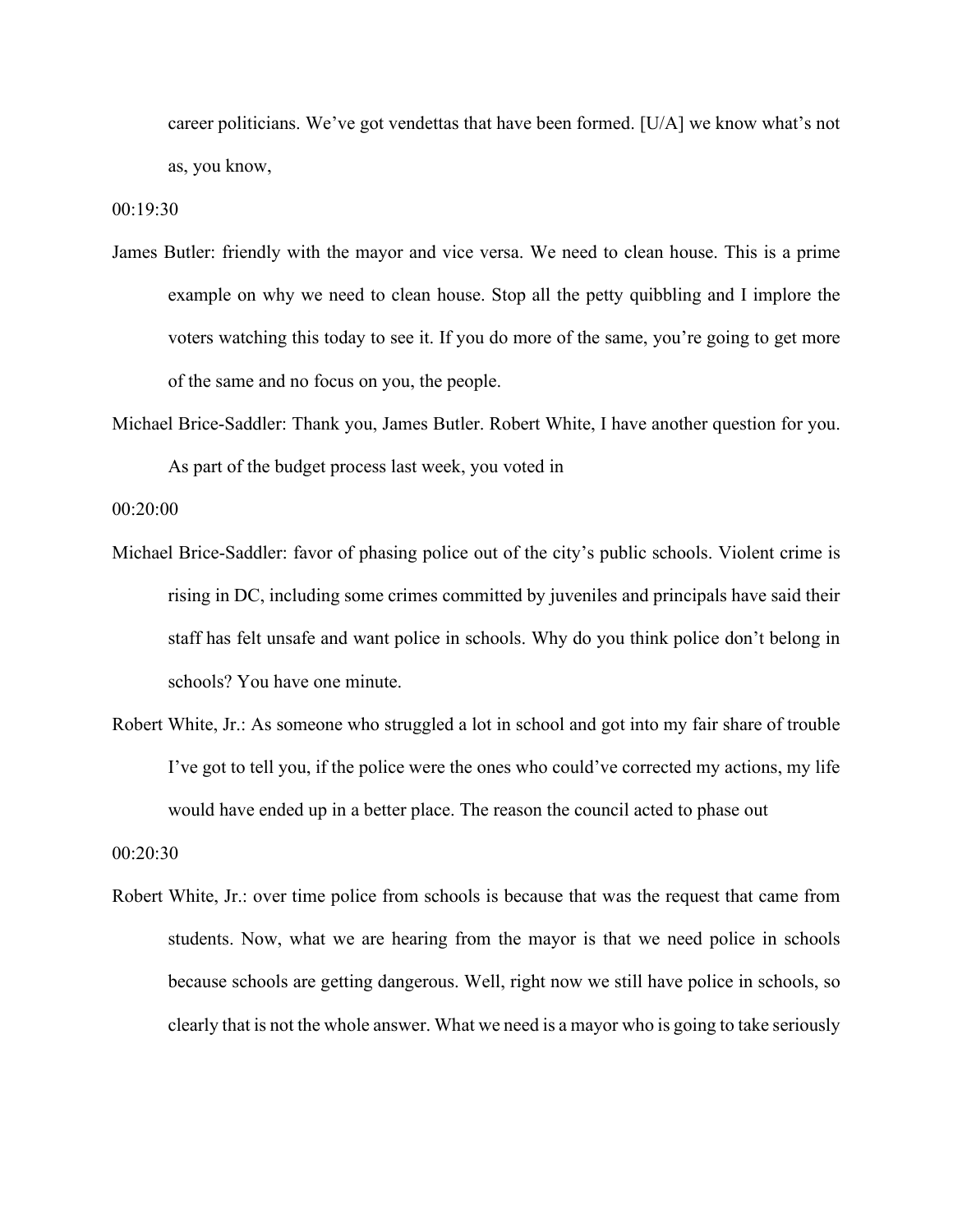the requests of our students and do the planning we need. We're not talking about removing safety, we're talking about adding safety measures that will actually work.

00:21:00

- Robert White, Jr.: as mayor. I will understand that safety requires more than just police. It requires mental health services. It requires counselling. It does require security in our school, but we have to have a holistic plan. The mayor has refused to start working on a plan, even though the council [O/V].
- Michael Brice-Saddler: Thank you, Robert White. I appreciate the response. Mayor Bowser, you support police in schools and you've objected to the council's plan to phase them out. Why and what do you say to students

00:21:30

- Michael Brice-Saddler: who feel unsafe around police or who have had negative interactions with them in schools? one minute.
- Muriel E. Bowser: So this is what I say, you have to have a mayor who's willing to make tough calls, and not just go along with trendy words of the day and it is very important that our children, our administrators, and our teachers get to know the public safety officials in their buildings

00:22:00

Muriel E. Bowser: and what we've heard from the principals, is that having an officer that they know and that they can rely on is the public safety official that they need and so we're going to keep working with the council. We're going to keep pressing this issue, because parents are not going to be happy with just relying on the security guards who don't have the same type of training as MPD officials and quite frankly, can't get in the middle,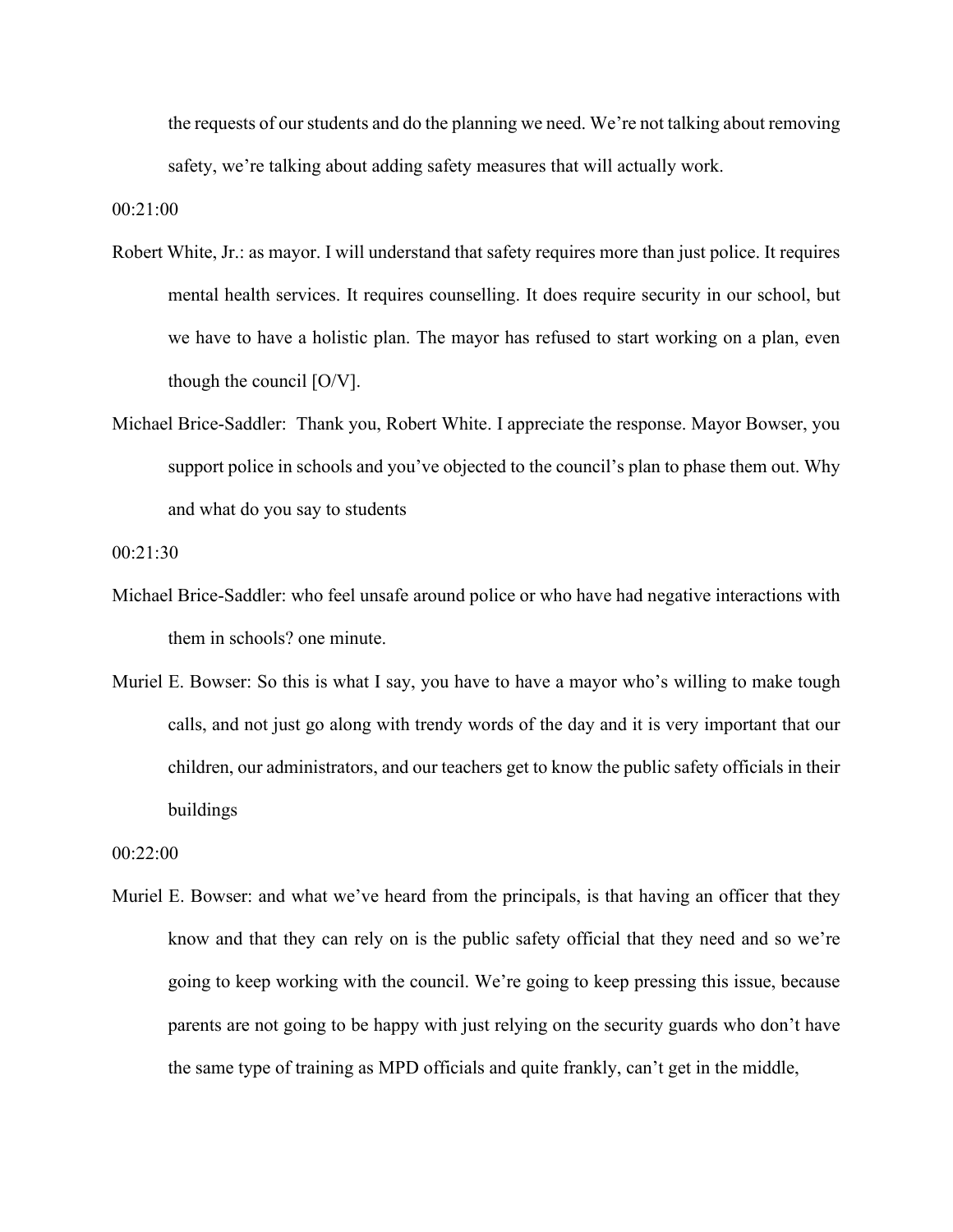00:22:30

- Muriel E. Bowser: if there's a real problem there and we know that schools will call on the police. So do you want a beat officer, who doesn't know your building, doesn't know your children Michael Brice-Saddler: Thank you, Mayor Bowser.
- Muriel E. Bowser: [O/V] or do you want a police officers who does know them?
- Michael Brice-Saddler: Thank you, Mayor Bowser. Trayon White, Sr., I saw you have your hand up for rebuttal.
- Trayon White, Sr.: Yes, I voted in favor to keep the Metropolitan Police Department in our schools and I've been one of the toughest people in the police department,

00:23:00

- Trayon White, Sr.: on the council, one is because I see that schools have become more and more dangerous. We've seen house violence in DC we haven't seen in 20 years and as a result, it's spinning over into the schools. I also think that police is not the end solution to crime, that we need to have balance [U/A] schools, counsellors, mental health crisis therapists, wraparound [O/V].
- Michael Brice-Saddler: Thank you, Trayon, that's 30 seconds. I saw James Butler had his hand up as well. 30 seconds.

00:23:30

James Butler: I just wanted to mention a good mayor of this city will be proactive. We know that school shootings have happened all over the country. We have to prepare for it if it does and I believe that it will at some point. That's the unfortunate truth. As a mayor of this city, a good mayor will be proactive. A good mayor will also answer your questions directly. A good mayor won't be evasive when he or she is asked why they didn't file a bill on time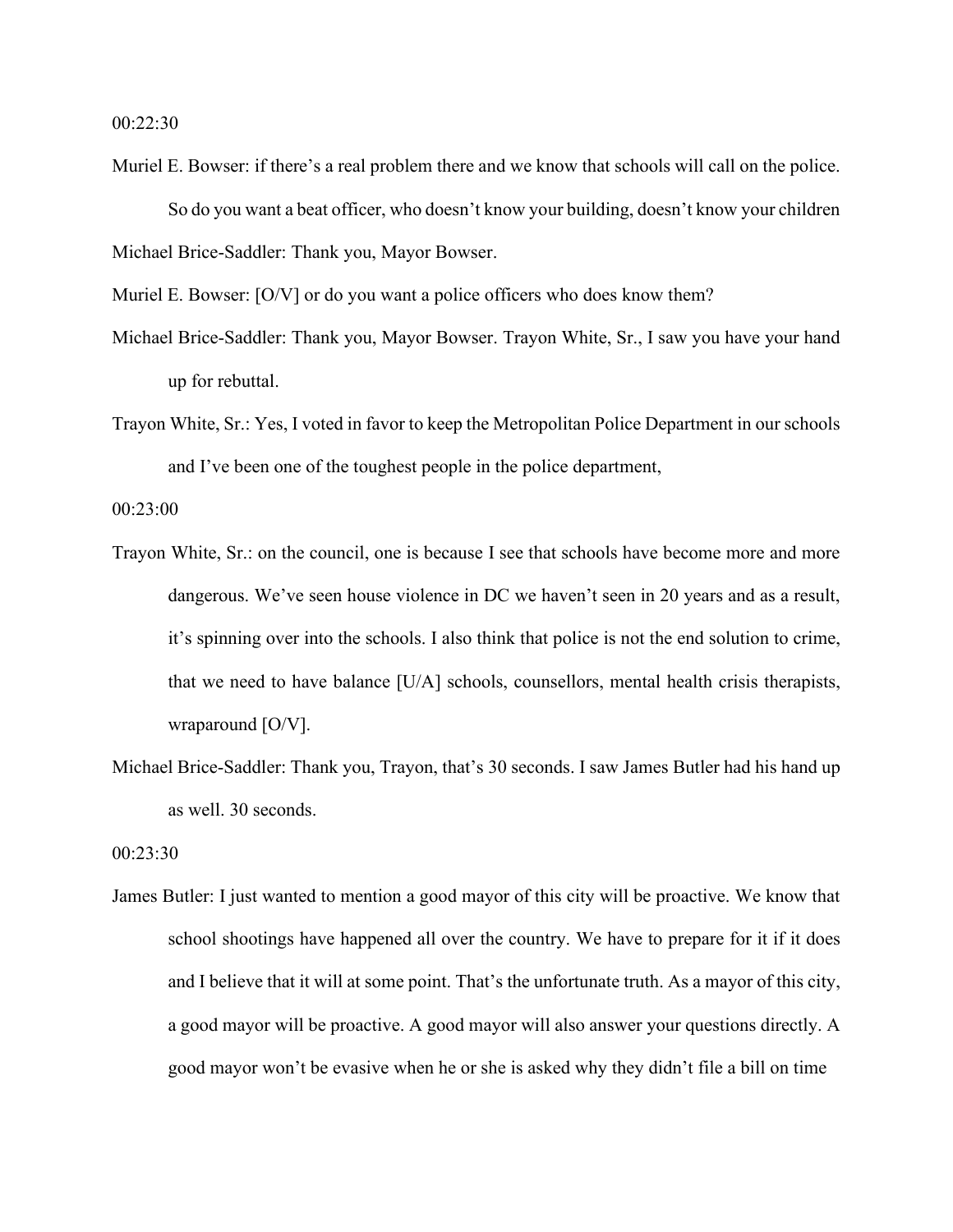## 00:24:00

James Butler: and they just simply skirt the question.

Michael Brice-Saddler: Thank you, James Butler, that's time. [O/V]

James Butler: - to see that very important.

- Michael Brice-Saddler: And Robert White, I saw you had your hand up as well for a 30 second rebuttal.
- Robert White, Jr.: I appreciate it. I just want to make something clear. I am concerned about trends as Mayor Bowser mentioned. I'm concerned about the trend of the school to prison pipeline. I'm concerned about the trend where 98% of people in DC jail are African-American and I'm concerned about the trend of a mayor who sees these things and doesn't see anything wrong and

00:24:30

- Robert White, Jr.: thinks we shouldn't do anything different. I fundamentally believe that we can do better. I fundamentally believe that we can keep more young people of color out of prison if we take different approaches, but taking different approaches will require us to do some hard work.
- Michael Brice-Saddler: Thank you, council member, Robert White. Trayon White. I have a question for you. Oh, sorry, Mayor Bowser, I see you have your hands up, 30 seconds for a rebuttal.

Muriel E. Bowser: Yes. Thank you. I find it interesting that when I asked about new

00:25:00

Muriel E. Bowser: approaches for doing things differently, the council member didn't mention a big proposal he made to create boarding schools in the District of Columbia. If this is his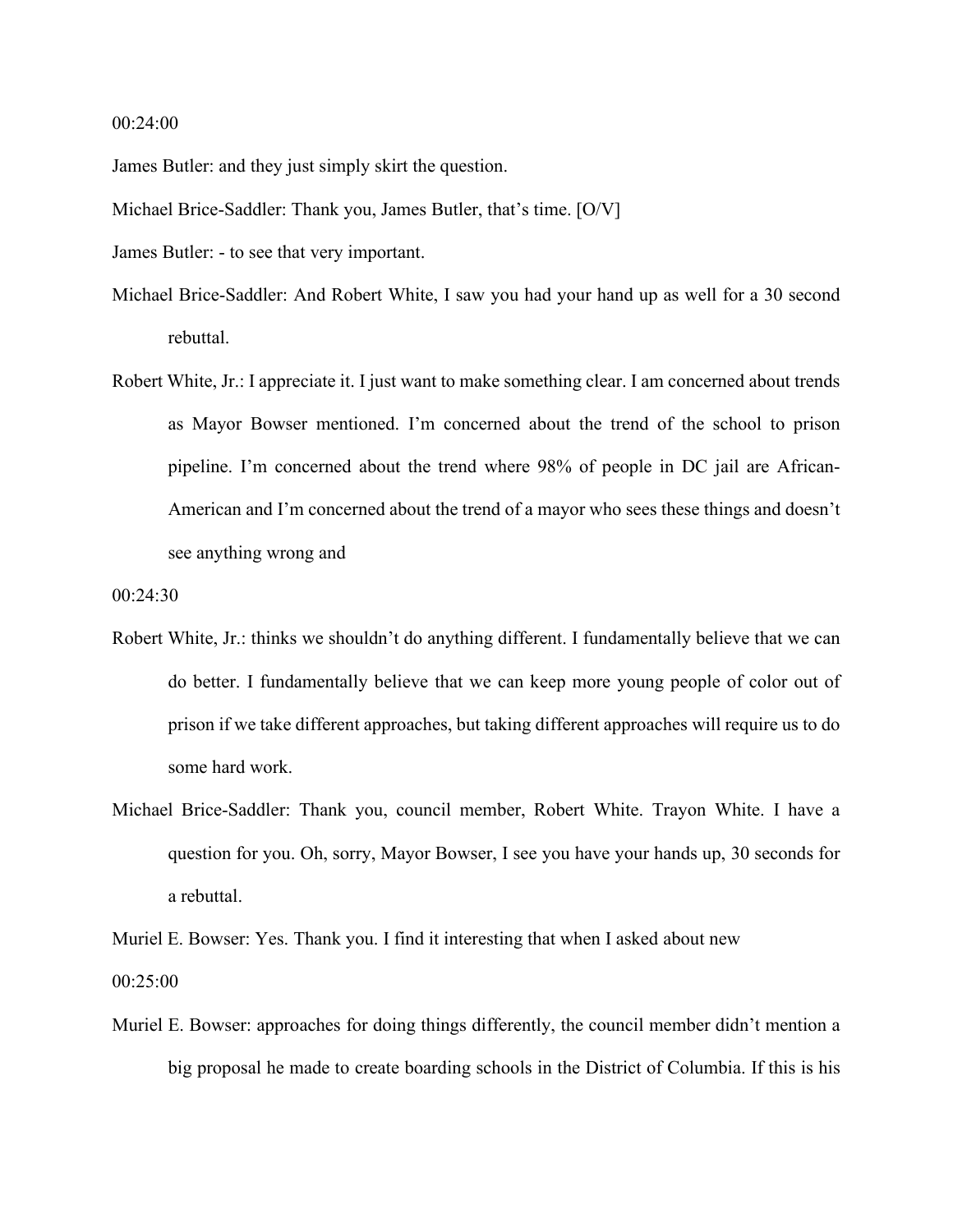idea of doing something different, we think this is a radical idea that has no place in the district. We have worked hard over the years to get our children out of boarding schools, to make sure they could go to school close to home, close to trusted adults and so this is the type of thinking laid in the campaign when I say that these trendy

00:25:30

Muriel E. Bowser: ideas for her [O/V]

Michael Brice-Saddler: Mayor Bowser, thank you, that's time.

Muriel E. Bowser: - never heard council member talk about fears [O/V] now.

Michael Brice-Saddler: Robert White, 30 seconds for a response.

Robert White, Jr.: I'm going to mention again, the need for urgency. As the mayor, I understand that one size fits all does not work for education. I understand that I'm listening to parents who say they work uncommon hours and need a place to educate their kids where they can get more help in the evening. I'm hearing from students, like the students from Washington Met

00:26:00

Robert White, Jr.: a school that Mayor Bowser closed. These students are telling us that we need different options, where the Mayor Bowser has taken away those options, trying to give [O/V]. These schools will beat in their community. Are they trendy? No. Are they radical? No. They're happening right now.

Michael Brice-Saddler: Thank you, that's you time.

Robert White, Jr.: [O/V] drastically higher graduation [O/V].

Michael Brice-Saddler: We are going to move on the next question. Thank you, Robert White.

Robert White, Jr.: I wish the mayor wouldn't look at new [O/V]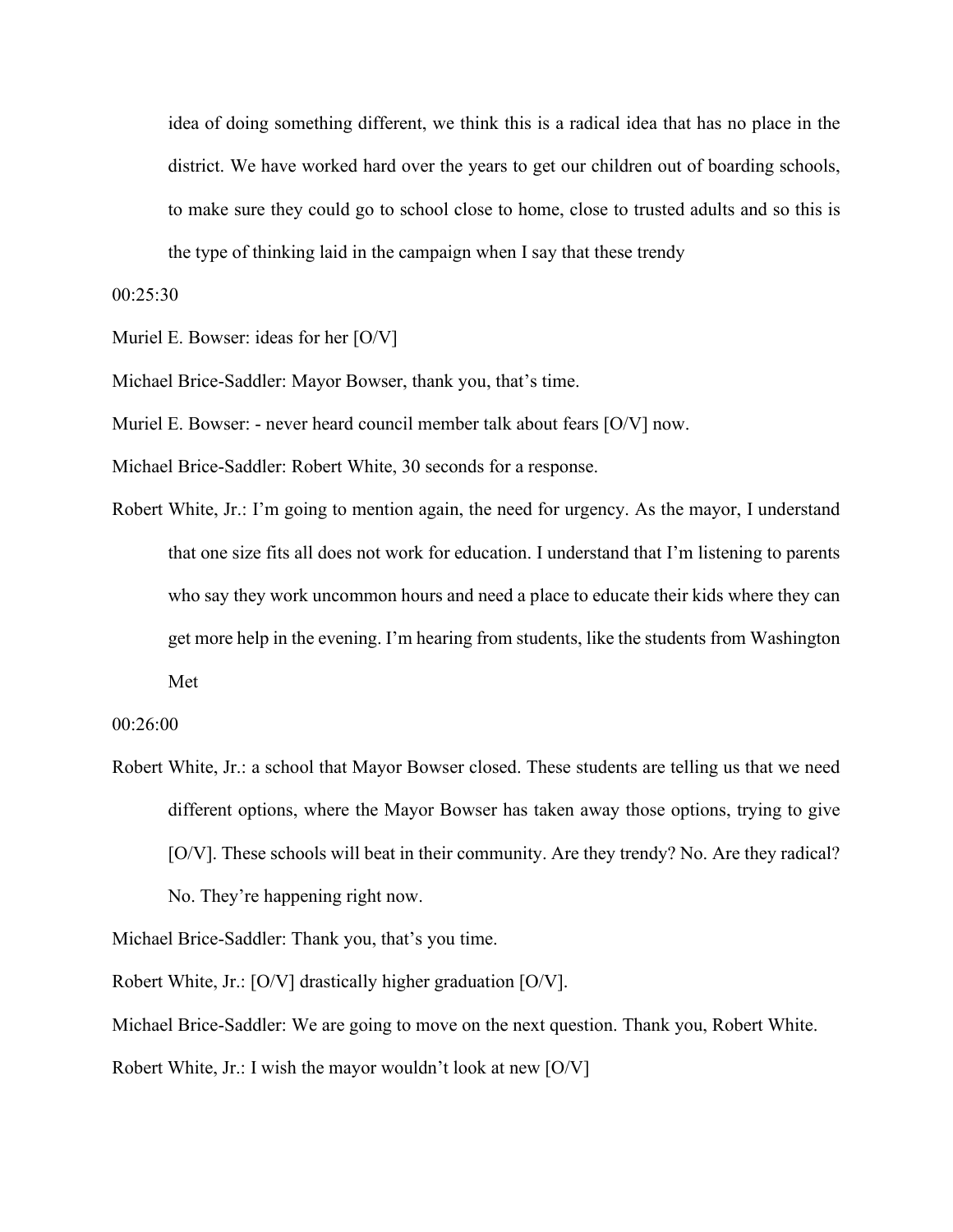Michael Brice-Saddler: We need to move on to the next question. Thank you, Robert White. This next question's for Trayon White. DC has many programs designed to prevent violence without involving police,

00:26:30

- Michael Brice-Saddler: but even with millions of dollars spent annually on these programs, violent crime is rising. How would you respond to criticism that there needs to be better coordination among the city's violence, interruption and prevention programs, or that the city is in the words of one youth organizer resource rich but coordination poor? How would you fix or improve these programs as mayor? You have one minute.
- Trayon White, Sr.: First I must go on record to say that we've neglected violence in DC for at least 7 years with \$0 in the budget

00:27:00

Trayon White, Sr.: for prevention. When I came onto the council, I met with all members of set 1 with a 33-page docent for violence prevention. That is a triangle and one approach, in the community, in juvenile detention facilities, and in the schools. This system has not yet been implemented and as a result, we're seeing fragmented work in the community and what I gather all the violence interrupters together from the both different organizations or different grants to make sure they're communicating,

00:27:30

Trayon White, Sr.: because if you have [U/A] abrupt the work in one community, you know, who is and whereas in another community at [U/A] beefing, because this administration haven't seen this as a priority in the city, we're seeing the violence, perpetuated on youth and young adults, on women and kids and record numbers that we never seen before and so under my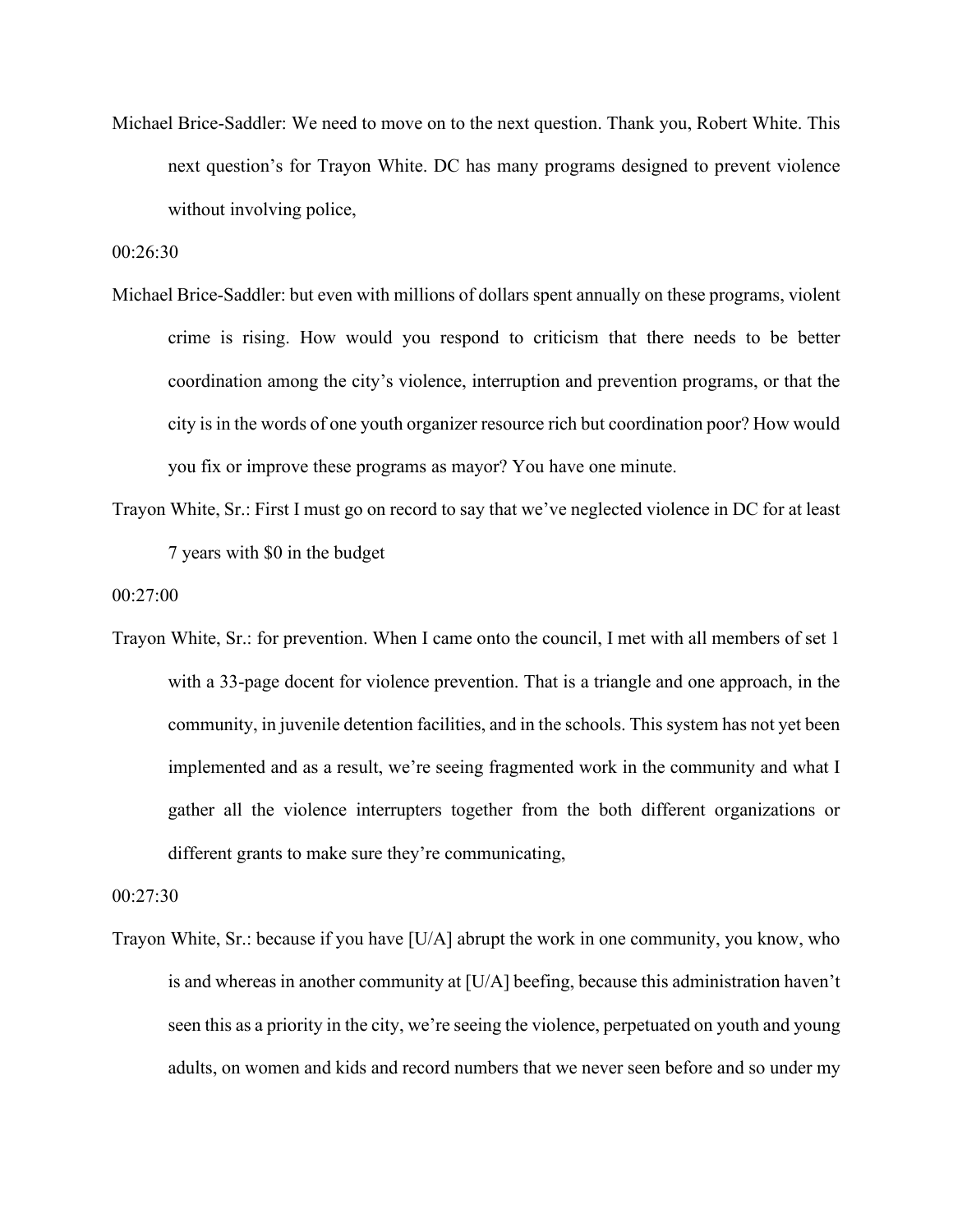leadership it is imperative that we have everybody communicating, including the nonprofit and government sectors each and every morning, each and every night [O/V]

Michael Brice-Saddler: Thank you, Trayon White. I'd like to open up that question if there are others

00:28:00

- Michael Brice-Saddler: who would like to respond about the city's violence prevention programs and if they should be better coordinated. James Butler, we'll start with you.
- James Butler: Yeah, I've said before and I'll say it again. I will restore hope to the city. The voters have a choice. They have a choice of a mayor who has seen crime after 8 years go to a 20 year high and then they have a choice of two council members who have voted repeatedly to Defund the Police, to strip our public safety budget, and who are not pro-police.

00:28:30

James Butler: I believe this city deserves a mayor where the police force knows that the mayor has their back, where we can lift the morale of our police force that we know are overworked, understaffed and I've said it before, 700 additional place officers within my first 4 years, an additional interdiction unit. A review of our local and federal courts for the [U/A] that goes on in our city and working with our local and federal partners

00:29: 00

James Butler: to ensure that ghost guns are a thing of the past. I will make DC one of the safest cities in America.

Michael Brice-Saddler: Thank you James Butler and Robert White did you have you hand up?

Robert White, Jr.: I did. And so we know that police are an important part of our public safety strategy, but by the time the police show up, it is too late for too many people. That is why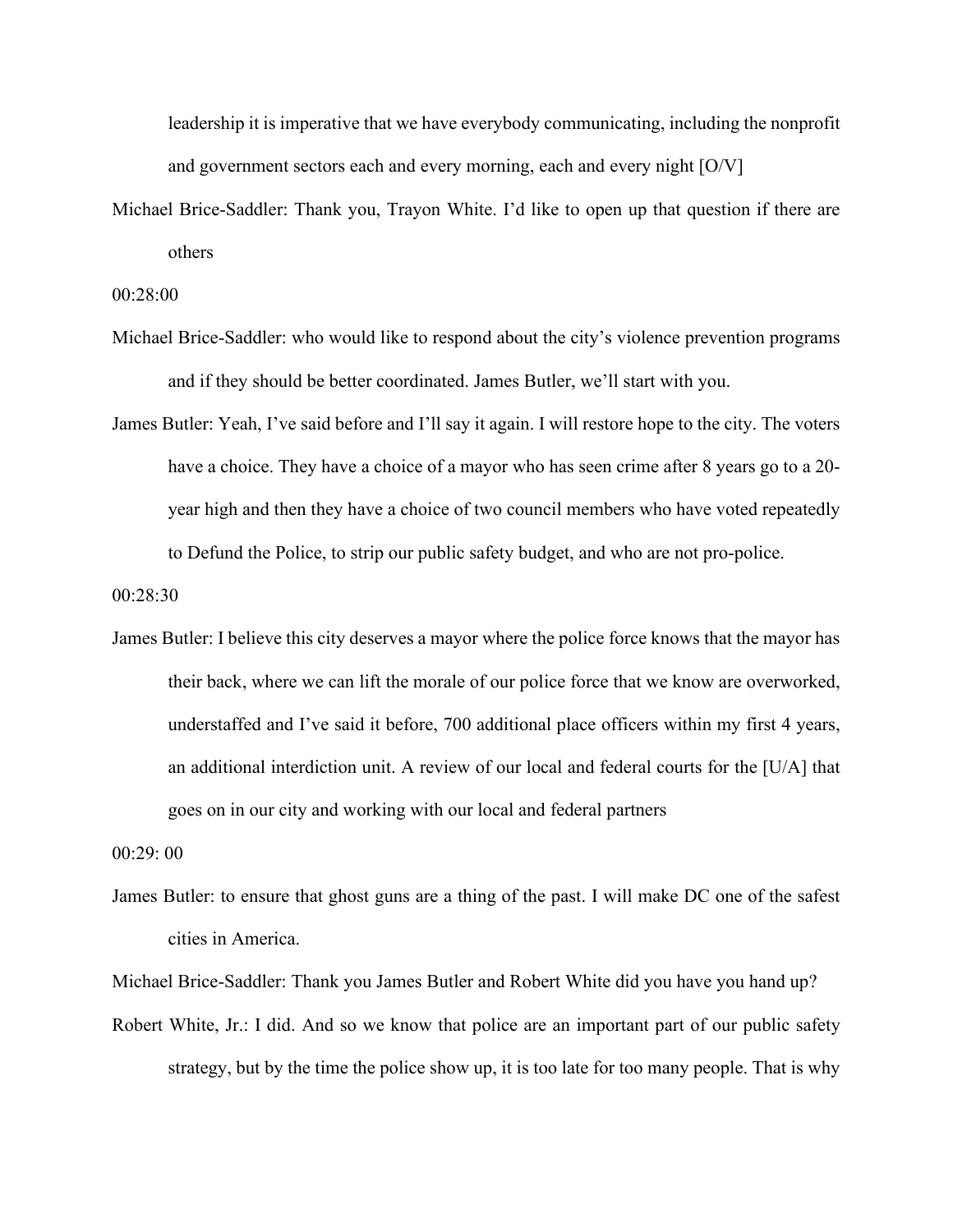we need to be serious about violence intervention than violence interrupters. We have seen this program work phenomenally well

00:29:30

Robert White, Jr.: in other jurisdictions where they have the full backing of the chief executives. Look at Houston, look at New York where there have been 40% less injuries since this program has begun, but the mayor has not fully supported violence intervention. So we have been treating what should be a robust violence prevention program as a pilot project and as mayor, I'm going to be serious about preventing violence because I'm tired of seeing bullets flying across our city and having a mayor with the only answer, talking about

00:30:00

- Robert White, Jr.: what we need to do after those bullets have flown. We have got to get in front of violent crime. That is why I have developed a comprehensive public safety strategy and I encourage folks to go to my website, robertfordc.com/safety to read a full public safety plan.
- Julie Zauzmer Weil: Thank you. We have a question now for the mayor submitted by a member of our audience tonight. Rose Brunesh from the DC National Organization for Women. Rose asks Mayor Bowser,

00:30:30

- Julie Zauzmer Weil: in what way do you intend to reduce sexual violence against women and girls in the district?
- Muriel E. Bowser: Well, that's a great question, Rose, and I want to thank you for it and part of what we have seen in COVID with people going back, staying in their homes, we have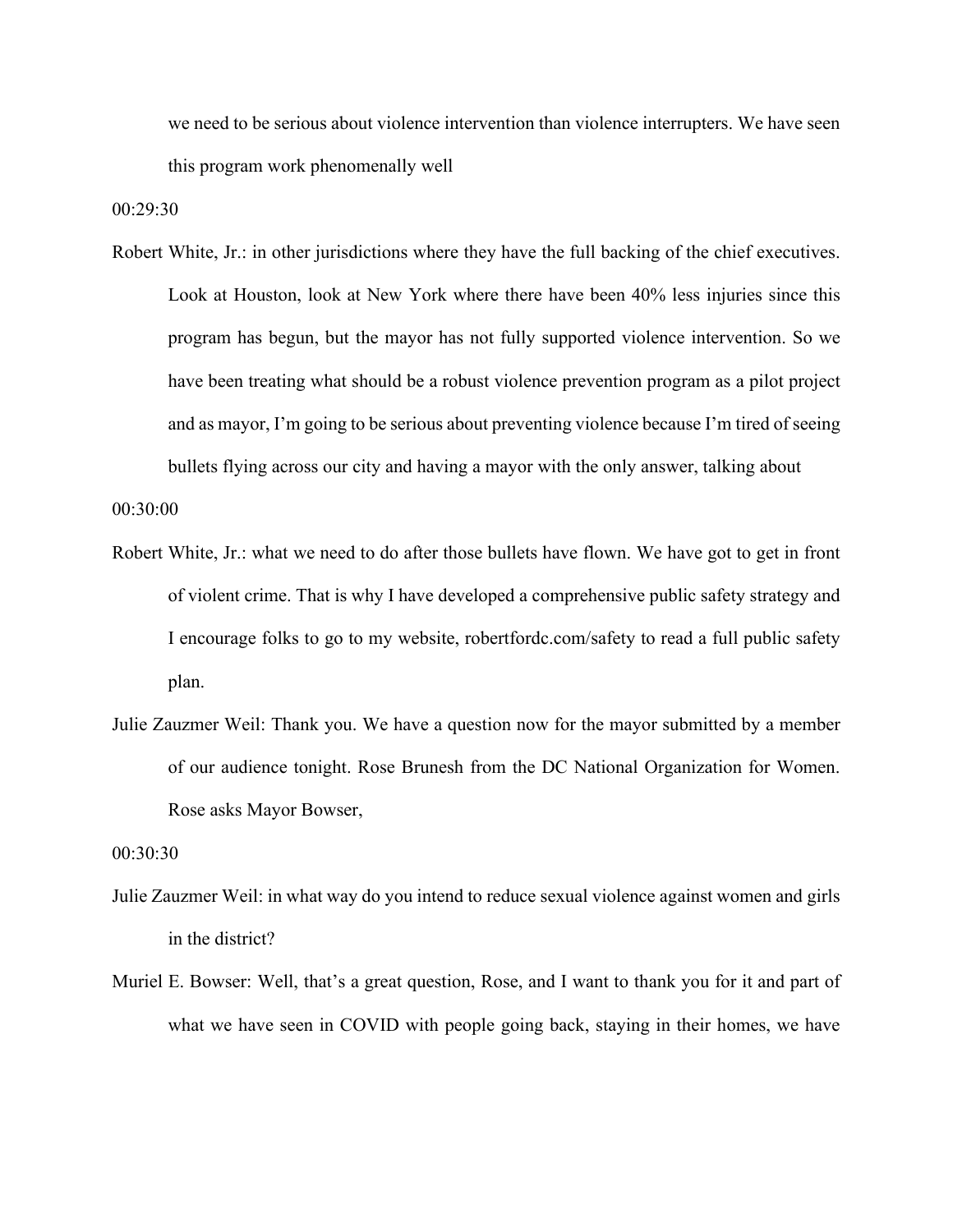been and continue to be very concerned that women may face more violence. We use our office of

00:31:00

Muriel E. Bowser: Victim Services and Justice Grants to work with partner organizations and make sure that we have the funding that we need to make sure that women are getting services, that women have additional housing when they need it and we've also updated SAVRA, which is a law that has modernized how we treat women or victims of sexual assault. So we will continue to work on that.

00:31:30

- Muriel E. Bowser: We are also working across all of communities to make sure that we're supporting people who need those services across all of the wards.
- Julie Zauzmer Weil: Thank you Mayor Bowser. Mr. Butler, what would you do to prevent sexual violence?
- James Butler: I think we need a mayor that listens. We need a mayor that will talk with these demographics, that one, those persons that have experienced sexual violence,

00:32:00

James Butler: they need to work with our city organizations to ensure that there's adequate oversight. Just because we have these organizations does not mean that they're making the grade and so for me as mayor, that is one of my top priorities to ensure that every agent is working as it should. When we talk with these demographics, we need to ensure that those victims of sexual violence, these cases are properly prosecuted by the US attorney's office. 00:32:30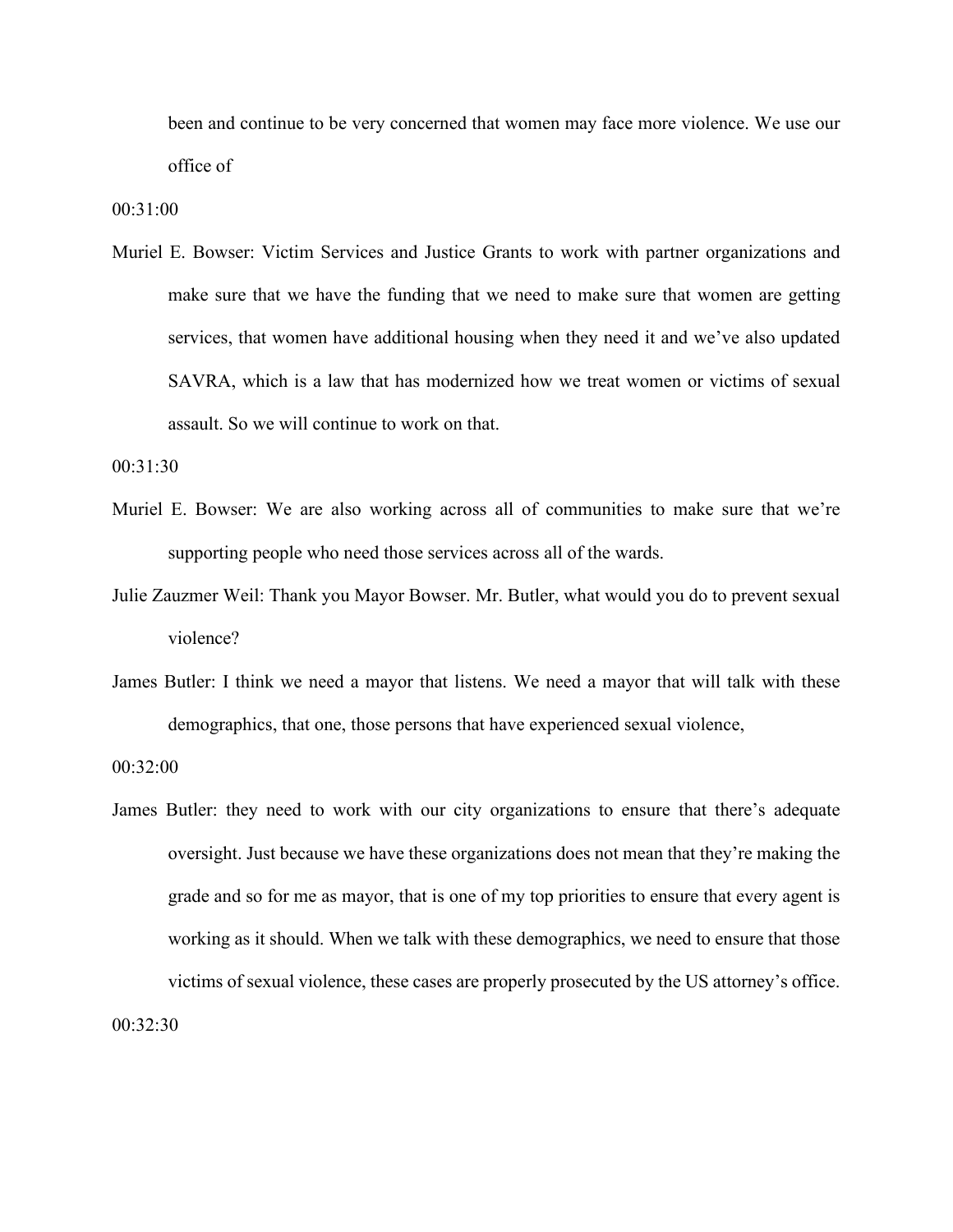- James Butler: That there's adequate resources for them when it comes to housing and getting themselves out of those situations. We will ensure that there's a full, robust apparatus to ensure that victims of sexual violence never become victims again.
- Julie Zauzmer Weil: Thank you very much. Robert White, DC has the goal of reducing the number of trips that residents make in cars to reduce our impact on climate and our traffic.

00:33:00

Julie Zauzmer Weil: What would you do to cut down on the number of car trips in DC?

Robert White, Jr.: As the district has grown over the years, it has become increasingly clear that we need to be serious about being a multimodal city. To do that it ensures that people have safe and reliable ways to get around other than driving. A safe way to get around is biking, but only if we have dedicated in, in as many places as possible protected bike lanes. Right now, I can't take my girls to school by bike

00:33:30

Robert White, Jr.: because it is not safe, but we also need to get more people on mass transportation. That means that our buses have to be reliable. This is something I was working on even before COVID to accelerate the creation of dedicated bus lane. Look at things like rear boarding access to make sure people know if they get on that bus, they can get to school on time because too many people can't risk it. So we have to create a network across our city so that people can take the bus, they can walk, they can bike and they can get there reliably.

00:34:00

Julie Zauzmer Weil: Thank you, Mr. Butler. I see that you'd like to respond to. Mr. White's statements about safety.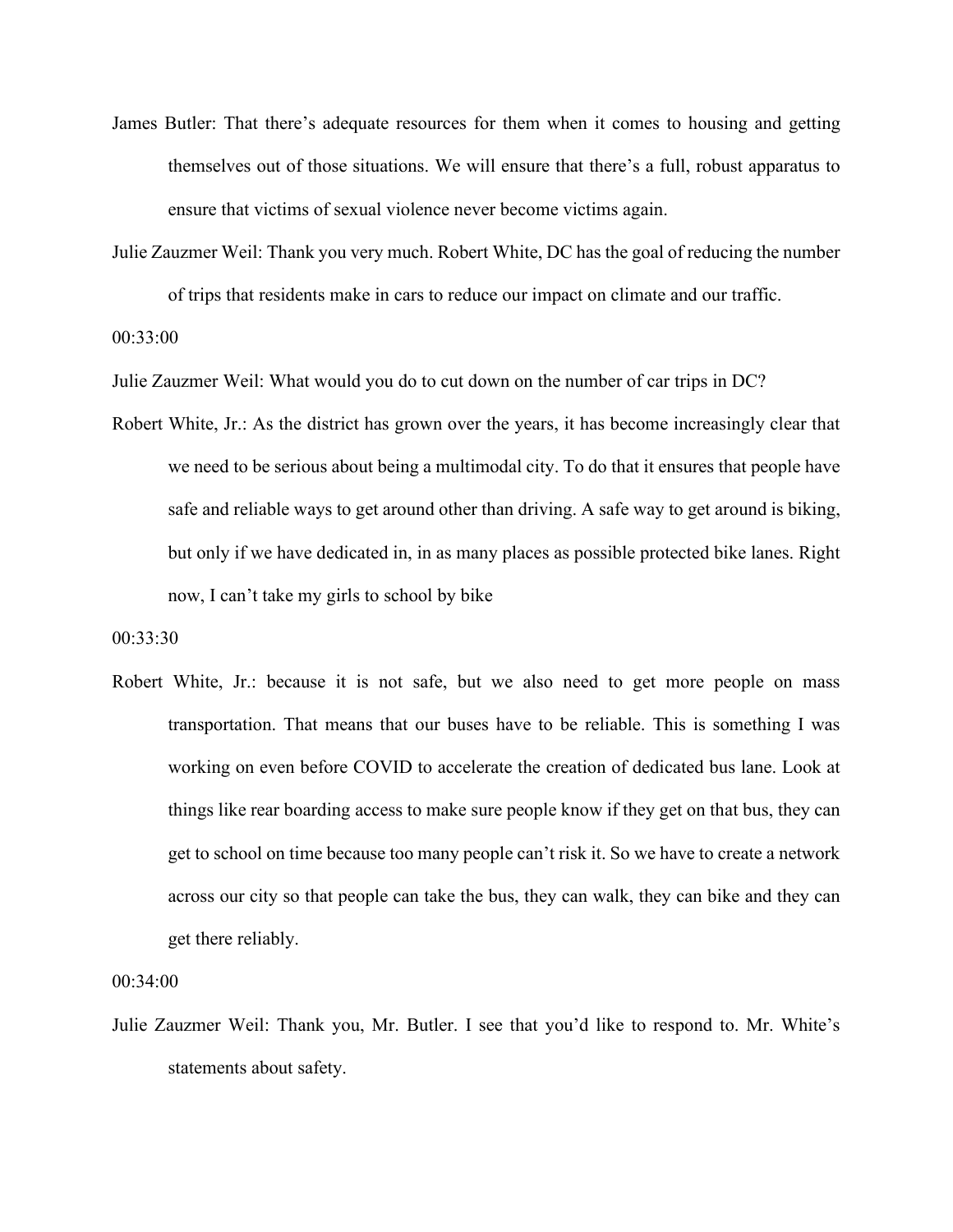James Butler: Thank you [O/V] directly Julie, but I do want to say that noteworthy to the viewers. I am the only candidate here as far as I know and maybe one of the only candidates running for mayor of a major city that has proposed an entirely free Metro transit system, this includes land bus and this includes the rail.

00:34:30

James Butler: In addition to that, we would extend the street car from ward 7 to downtown K Street to ensure that those demographics that are most effected by not being able to afford transit can get to work and get to school, can get to daycare. Again, this is important if you call yourself progressive

Julie Zauzmer Weil: Thank you.

James Butler: it's important that you have progressive ideas.

Julie Zauzmer Weil: Okay. Thank you, Mr. Butler. Trayon White, I believe you'd raised her hand as well, would you like to tell

00:35:00

Julie Zauzmer Weil: us how you would cut down on car trips?

Trayon White, Sr.: Well, I think DC has put in an enormous amount of money in is showing that people have options as related to transportation. We have [U/A], which is, you know, the bus and rail, we have bikes. We have scooters, we have Uber, we have Lyft, we have the street car, we have the circulator and so it's really a matter of public safety and creating a mechanism of travel for all people. I do not think that

00:35:30

Trayon White, Sr.: DDOT is doing an efficient job of making sure we have safe streets. The mayor has this vision, plan that has been one of the worst in the last, I guess, 5 years, we hit record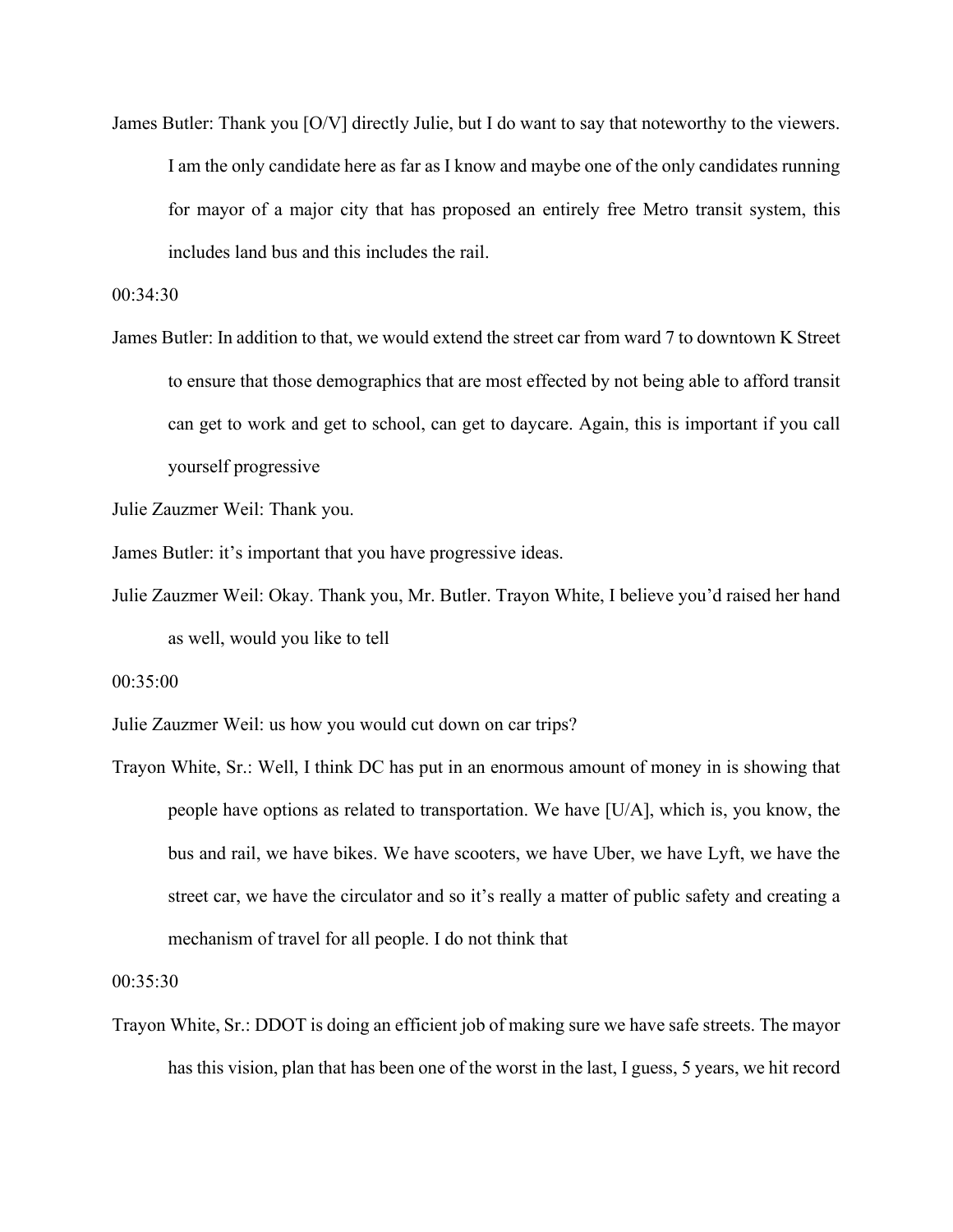numbers in 2020, talking about we want to eradicate vehicular accidents in 2024, unless some miraculous happen in 2 years, I'm not sure [U/A] is simply not the [O/V].

Julie Zauzmer Weil: Thank you very much. Thank you. And let's round it out with going to Mayor Bowser to tell us how you would reduce car trips in the district.

00:36:00

Muriel E. Bowser: Well, thank you, Julie. We have, done a lot of work in making sure people have great options like, Trayon just mentioned. We have been very invested in bus ways, and I'm very proud to say that the 16th street bus way, for example, that we've worked with communities on for a number of years is now up and operational and taking people out of their single occupant vehicles. We unstuck the street car, and we're going to make sure that it continues to serve

00:36:30

Muriel E. Bowser: the residents of ward 7 by getting to the Benning, Metro, we're going to do a hundred miles of bicycle lanes. I am proud that I started kids ride free on a Metro bus and Metro rail, which has taken thousands of kids and their parents off the roads and put up to \$300 every year back in their pockets. So I'm very proud of that we have a huge number of people who don't ride in their cars

00:37:00

Muriel E. Bowser: to work, but we know that we can do a lot more.

Julie Zauzmer Weil: Thank you very much. Trayon White, you've proposed wiping out some of the tickets that drivers owe. Even people who might have received thousands of dollars in tickets because of repeat violations, should people who have repeatedly driven dangerously really get out of paying?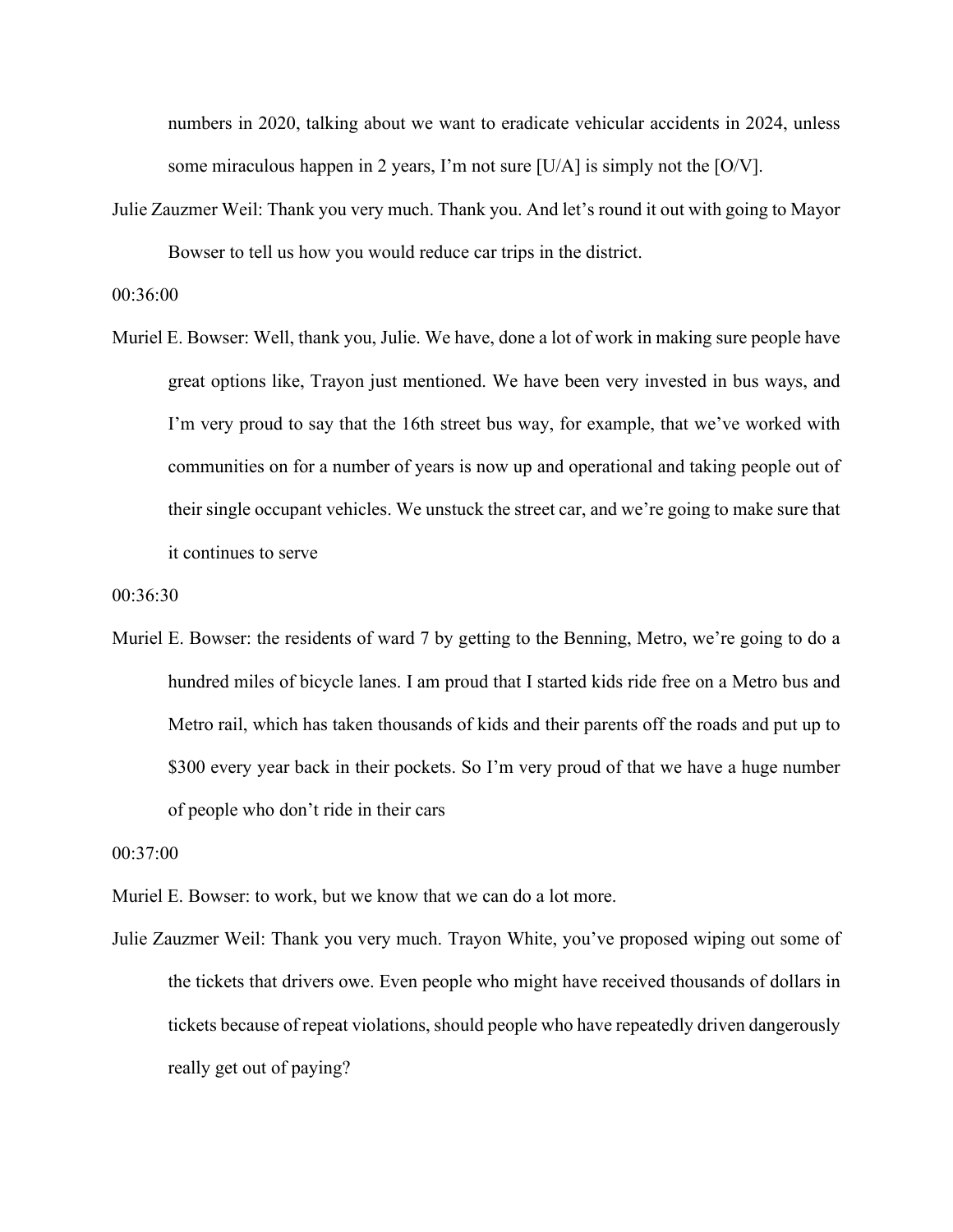- Trayon White, Sr.: Well, we don't know for a fact that people who drove and got tickets driven dangerously, that's an overstatement for a broad issue. What I do know is that DC has 00:37:30
- Trayon White, Sr.: several mechanisms of [U/A] resources or money to get tickets back, right. If you get a ticket, you don't pay it, it doubles. If you don't pay that, you get a boot. If you don't pay it, you got to pay for the boot. When you get told you got to pay for the tow, when he goes to the tow yard, you got to pay \$25 a day including Saturday and Sunday [U/A] and then the government can sell your car and recuperate money, but you still have to pay and the government can take it out of your taxes. So we know that's not an effective way to increase public safety

00:38:00

- Trayon White, Sr.: has become predatory in our city and so we have to figure out other routes to ensure public safety and being punitive and greedy is what it is and the city has not been a solution as we've seen accidents skyrocket in the last 10 years, we had an all-time high in 2021.
- Julie Zauzmer Weil: Thank you. I believe I saw both Mayor Bowser and Mr. Butler raising their hands to respond to your plan of wiping out many of these tickets. So let's go to Mayor Bowser first and then Mr. Butler.

00:38:30

Muriel E. Bowser: I actually didn't raise my hand, but I'm happy to respond. I do believe that effective enforcement is a part of making our streets safer and actually we have seen nationally during COVID and continuing, increase in vehicular fatalities all across the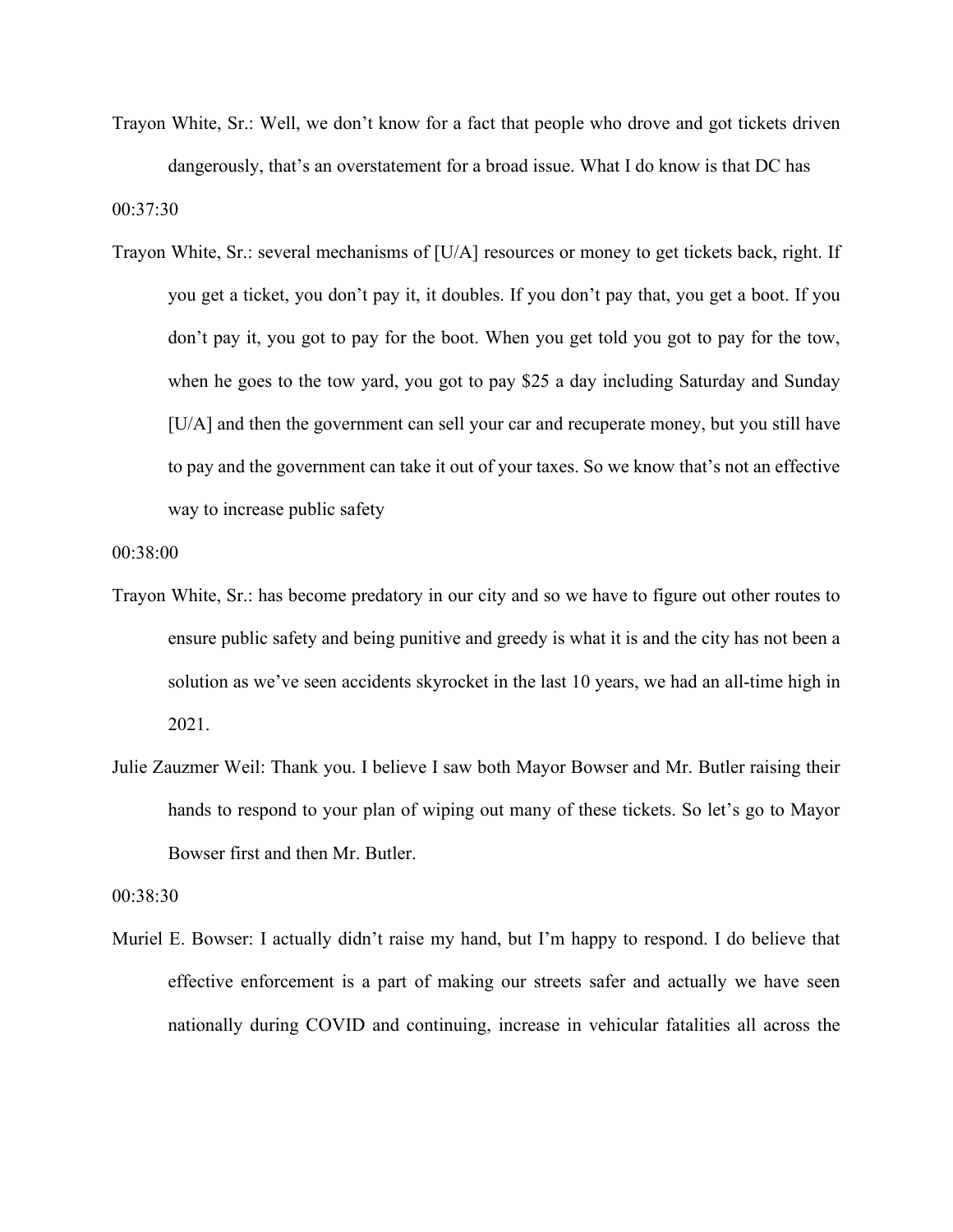United States of America and we know that speed and aggressive driving, is driving a lot of that.

00:39:00

Muriel E. Bowser: So enforcement is one part of our strategies to keep our streets safer.

Julie Zauzmer Weil: Thank you. Mr. Butler.

James Butler: So I believe that enforcement is a strong component of keeping our streets safe while I do also believe that there needs to be a reprieve with regards to the parking tickets, what we must do is ensure and I will do this. beginning day 1, I will work on getting reciprocity with Maryland and Virginia to ensure that we can punish

00:39:30

James Butler: those reckless drivers that rack up thousands and thousands of speeding tickets and moving violations without any fear of repercussions. We need to punish this egregious behavior so it can stop, lives depend on it and as mayor I will make those difficult decisions to do that, in addition to elevate it, pedestrian walks. bump-outs, you know, protected bike lanes. We will have one of the most robust safety apparatus

James Butler: and we will fully fund vision one.

- Julie Zauzmer Weil: Thank you, Mr. Butler. I want to go back to wrap up this topic to Trayon White to respond. How would you respond to your opponent saying that traffic enforcement is important?
- Trayon White, Sr.: Well, we've had predatory fines ever since I can remember, I get calls from residents every day saying this last week a resident said he has a \$300 ticket that doubled and never got the first ticket and you hear that quite often in the district.

<sup>00:40:00</sup>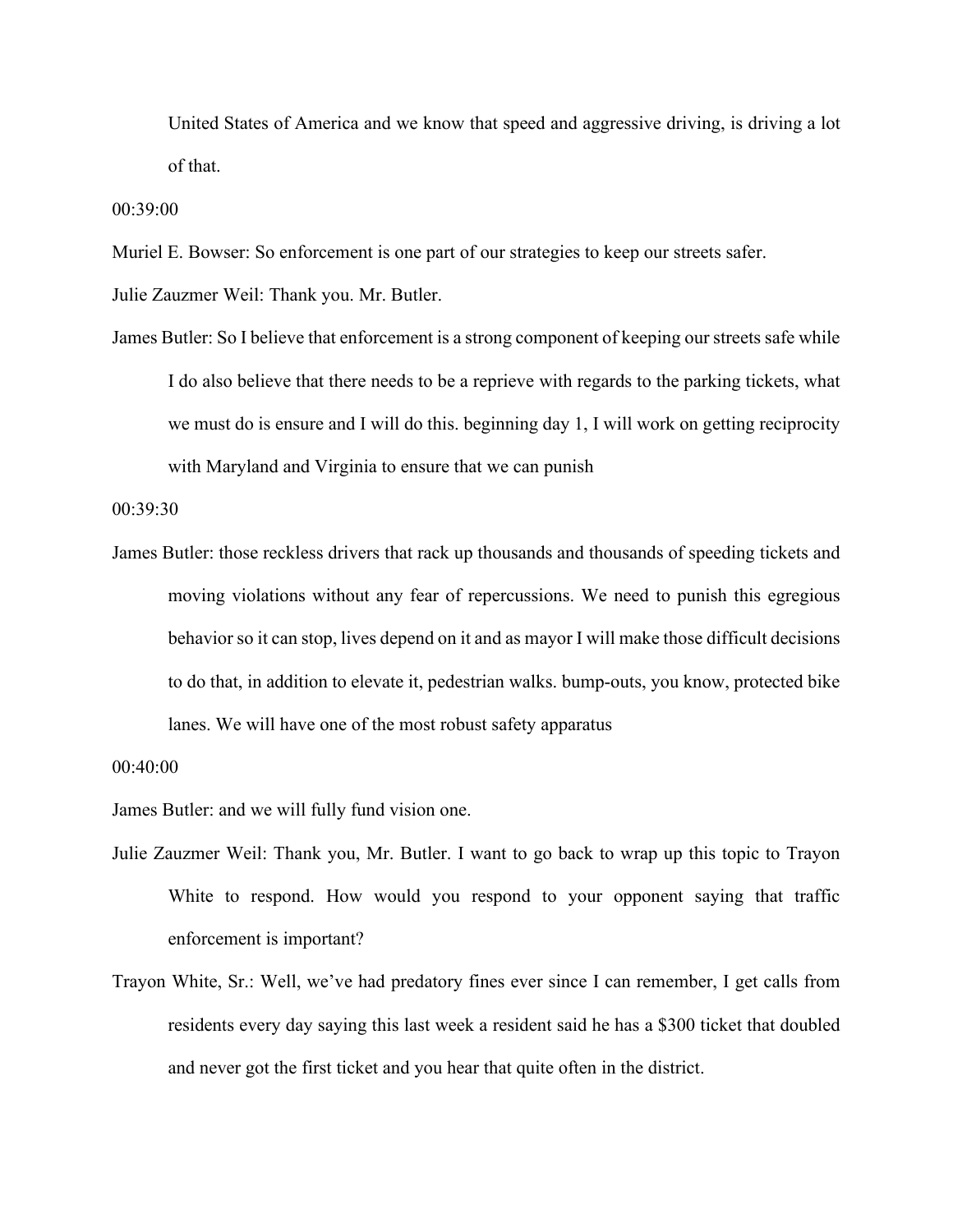00:40:30

- Trayon White, Sr.: And I don't know about you, but average family in Washington, DC, don't have an extra 600 to a \$1000 to give a government that's thriving and the streets are still [U/A] up, every which way you turn and this administration has not done a good job because we haven't even had consistent leadership, indeed to have a strong vision to increase public safety. In addition, we have 3 directors and [U/A] in 5 years.
- Julie Zauzmer Weil: Thank you, Mr. White. At the risk of being wrong again I think this time I did see mayor Bowser's hand.

00:41:00

Muriel E. Bowser: You did see my hand and I want to acknowledge what council member Trayon White is saying in making sure that we work with our residents to help to not turn what is a ticket situation, especially if it involves parking tickets into someone's inability to drive their car and work and that's why actually with council member Trayvon White, we worked together during the pandemic on a ticket amnesty program where

00:41:30

Muriel E. Bowser: millions of dollars were collected, lots of people cleared their balance with the DMV and I'm happy to think about other ways that we can make sure that we have an enforcement regime, but also let people get financially right with the district.

Julie Zauzmer Weil: All right. Thank you very much. Before we take a break, I want to ask a question about housing. let's start with Robert White. What barriers would you get rid of 00:42:00

Julie Zauzmer Weil: to building more housing in the district?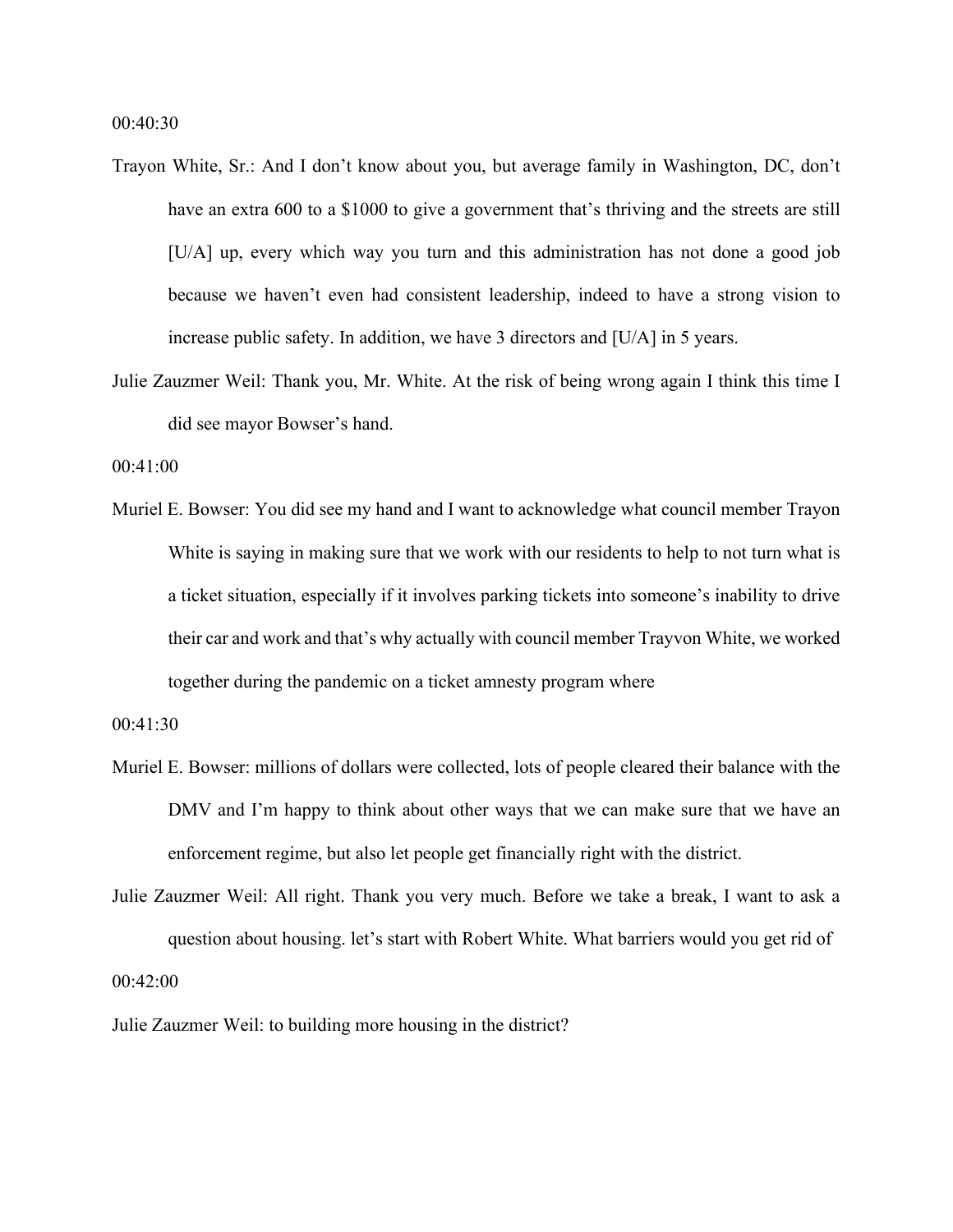Robert White, Jr.: The issue is less one of barriers. The issue is needing a mayor who is going to stand up to developers and insist that we don't need a single more luxury one-bedroom condo in this city. What we need in our city is housing for the CVS clerk that makes \$40,000, housing for government employees that make \$50,000 to \$90,000,

00:42:30

Robert White, Jr.: housing for families, and housing for seniors. What we need to do is protect the affordable housing that we have now, because we have slumlords who are running amuck with no enforcement in this administration and pushing people into homelessness and we are seeing development of housing on public lands that looks unfortunately almost the same as development of housing on private lands. So what we need is a mayor like me, who is going to take an innovative approach to developing housing on public land

00:43:00

Robert White, Jr.: looking at things like community land trust and social housing. We can move the ball forward on affordability, but only with a mayor like me, who will stand up to developers and set a clear vision for a city.

Julie Zauzmer Weil: Thank you.

Robert White, Jr.: So that they are not dictating the vision for our city.

Julie Zauzmer Weil: All right. Thank you, Mr. White. mayor Bowser I'd like to hear your response to that. Do you agree that in the current housing crunch in DC, we don't need a single new luxury one-bedroom condo as Mr. White just said?

Muriel E. Bowser: Well, Julie, this is what I know.

00:43:30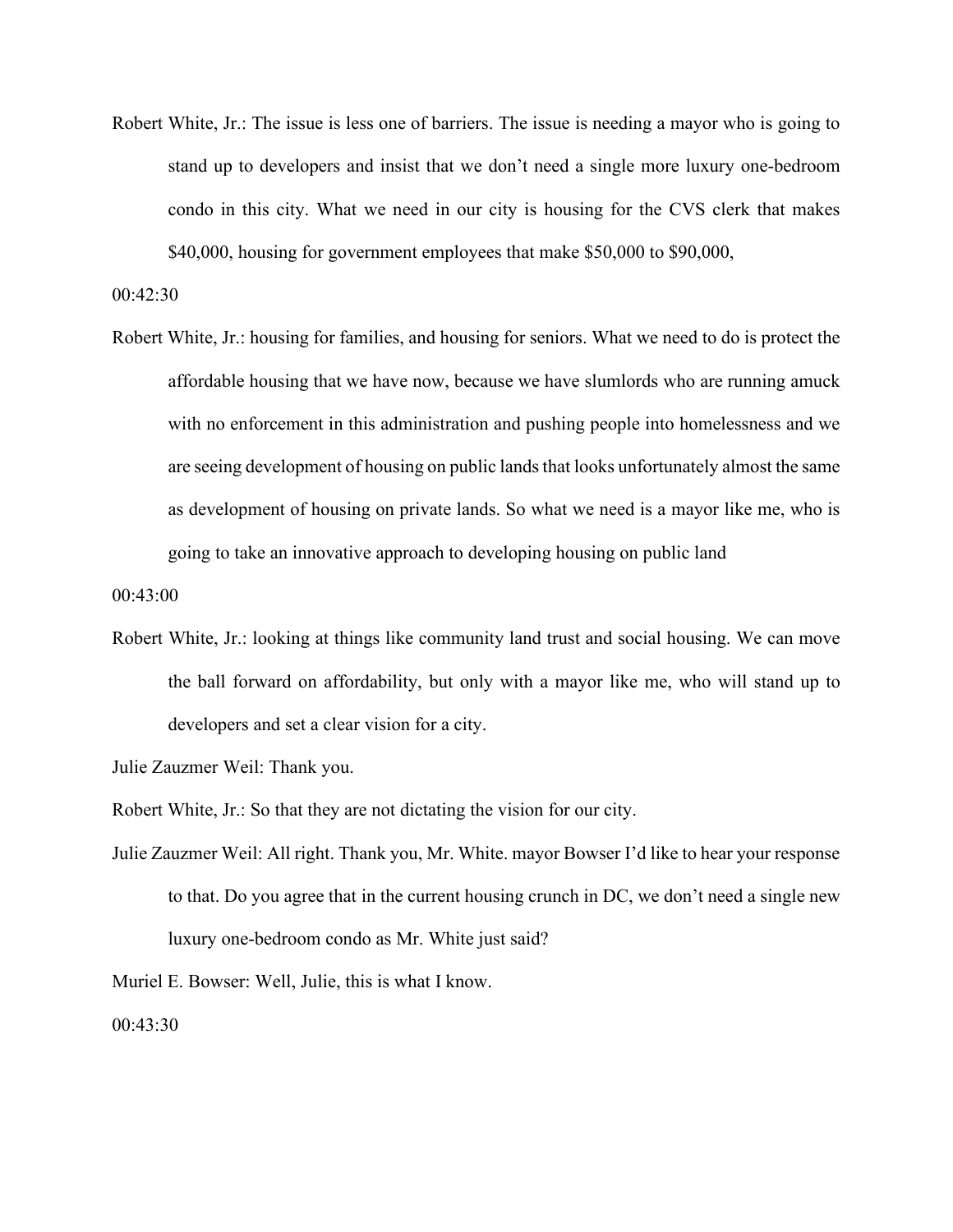Muriel E. Bowser: We spent seven years and we have kept our promises as it relates to building affordable housing. When I became mayor, we were spending just about 50 or \$60 million out of our housing production trust fund. now we do \$100 million a year. This year, \$500 million. They get us to 36,000 units. We have set not just a city goal for affordable housing, but a neighborhood by neighborhood goal. I actually challenged the region to do the same at the

00:44:00

Muriel E. Bowser: regional council of government, as so far the council of governments has been unable to get a regional commitment. So I know that, there is a great anxiety about affordability and that's why we have to continue to build more units across the entire city, so DC residents can avail themselves of what's available, but we also have to make sure that DC residents are getting good paying jobs and that

00:44:30

- Muriel E. Bowser: we're creating those jobs, so that the housing that we're creating is matched with their residents.
- Julie Zauzmer Weil: Thank you. Well, I see that everyone wants to respond to this one. So let's go to Robert White, followed by James Butler followed by Trayon White. Mr. White.

Robert White, Jr.: [U/A] [O/V]

- Julie Zauzmer Weil: You will be 1, 2, 3.
- Robert White, Jr.: The metrics can't be the amount that we spend. It has to be the amount of risk that we, I think the mayor has a

00:45:00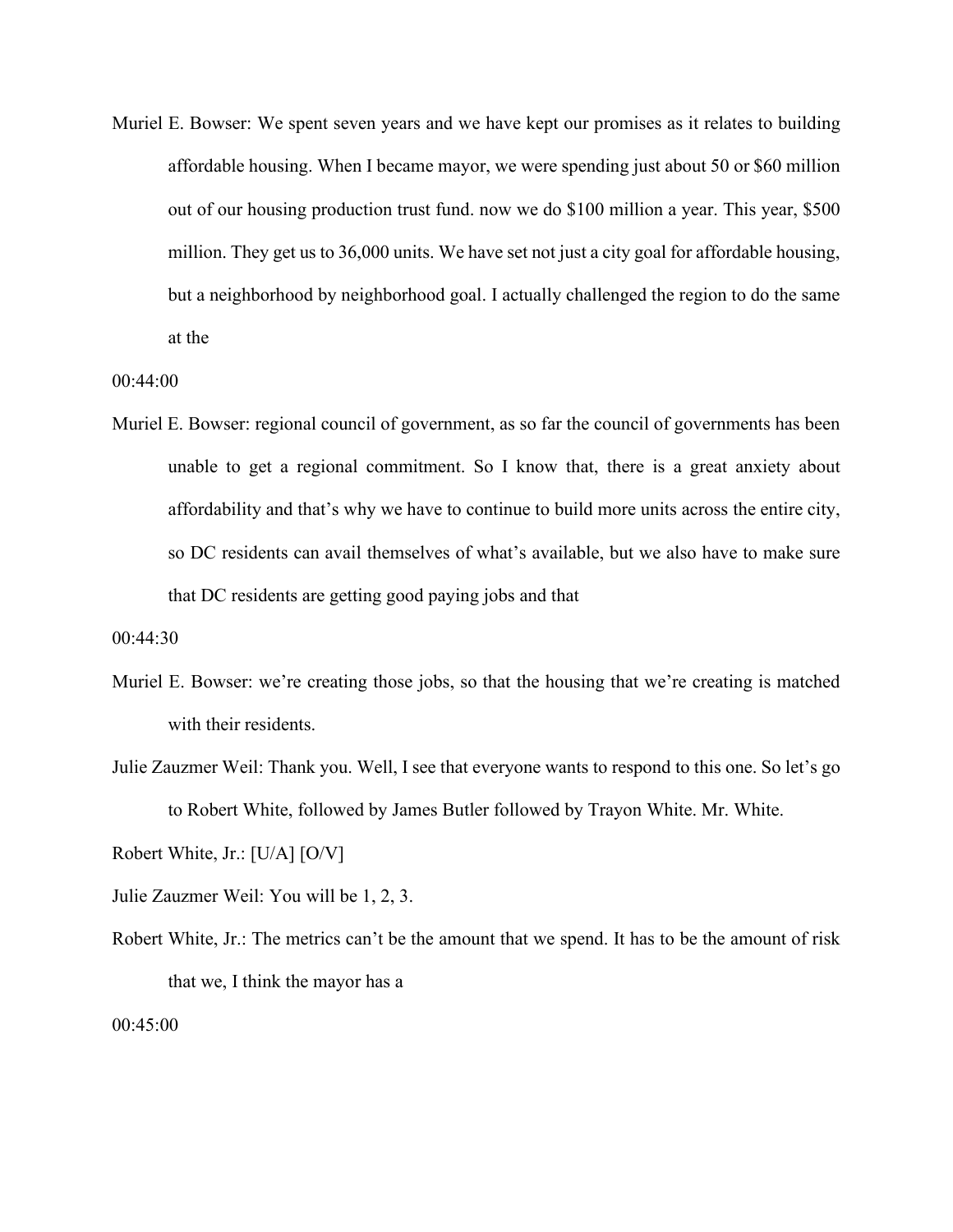Robert White, Jr.: different definition of affordable housing than the rest of us. That is the only way I can comprehend why she thinks that we're doing such a good job when nobody I'm meeting this city thinks that we are. What we are seeing is a massive displacement and a mayor who defines affordable housing at levels above what the average black and brown family make in our city. That is why we are seeing massive displacement of people like my dad and families across our city that are being pushed out of our city day after day. I'm going to be a mayor who understands what affordable housing

00:45:30

Robert White, Jr.: is and why we need to prioritize it and why we need a mayor who will stand up to developers and make sure we are building a city for all people.

Julie Zauzmer Weil: Thank you very much, Mr. Butler.

James Butler: I just want to say that we're hearing a lot of talk from people that have had a lot of time to do what they're talking about, all 3, and I want the voters to really consider that. What I will do, from day 1, I will focus on changing how we calculate affordable housing. We're using HUD's formula, the AMI,

James Butler: that's problematic because it's a regional formula and we're surrounded by some of the richest counties in America, nothing in the law compels us to use that formula. I will abort that formula and adopt our own localized formula for AMI or also interchangeably with MFI. I will also bring deep rent control that's applicable to places built post 1976, changing the existing law, and we will also make sure that we stop relying on private developers

<sup>00:46:00</sup>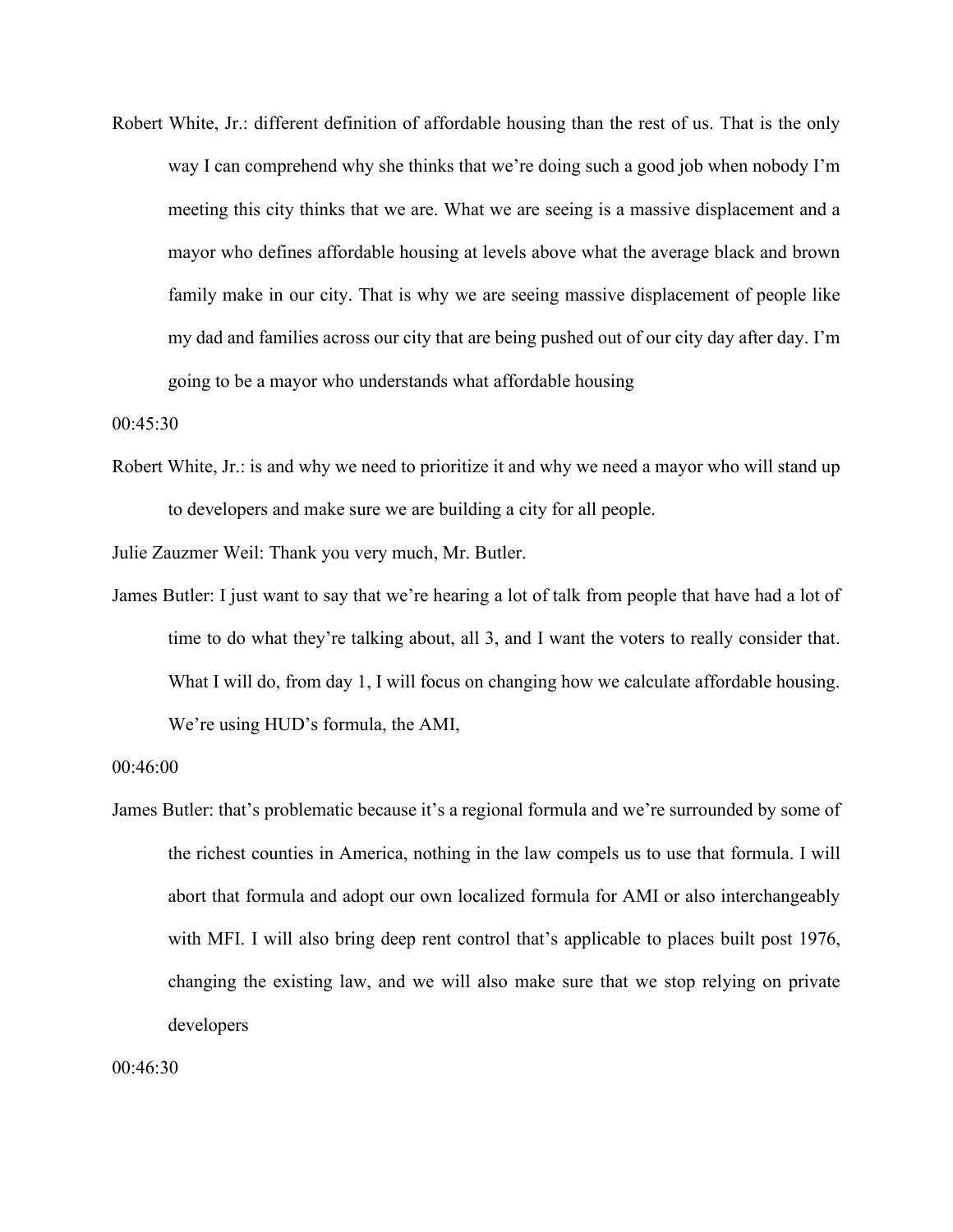James Butler: for the bulk of our affordable housing and go into our city housing stock to provide deeply affordable housing in addition to provide housing that's supportive for unhoused or homeless population.

Julie Zauzmer Weil: Thank you very much.

James Butler: [O/V] your politician will do for you.

Julie Zauzmer Weil: Thank you, Mr. Butler.

Trayon White, Sr.: Thank you. First, we have to acknowledge that we are in a serious housing crisis in DC and contrary to Mr. Butler's belief

00:47:00

Trayon White, Sr.: it is my job to do something about it and I have, and in fact I rewrote the law to make the house of production trust fund more affordable for lower income residents and we have to go a step further. What we know is that this pot of money, we're talking about a hundred million dollars, now \$500 million, has become a slush fund for developers in DC and when they build, we only found a few units in the development project for affordable housing. While we empower richer people to get rich, the poor residents or working class families are not part of the

00:47:30

Trayon White, Sr.: equation. You don't understand how many calls I get a weekly about [U/A] inclusionary zoning class and I still can't find where these units are or I got approved to move, but housing has not done an inspection. We have to be creative. We have been through and what we want to implement across the city through the Douglas Community Land Trust, not just showing that people can rent, but everyday people can own homes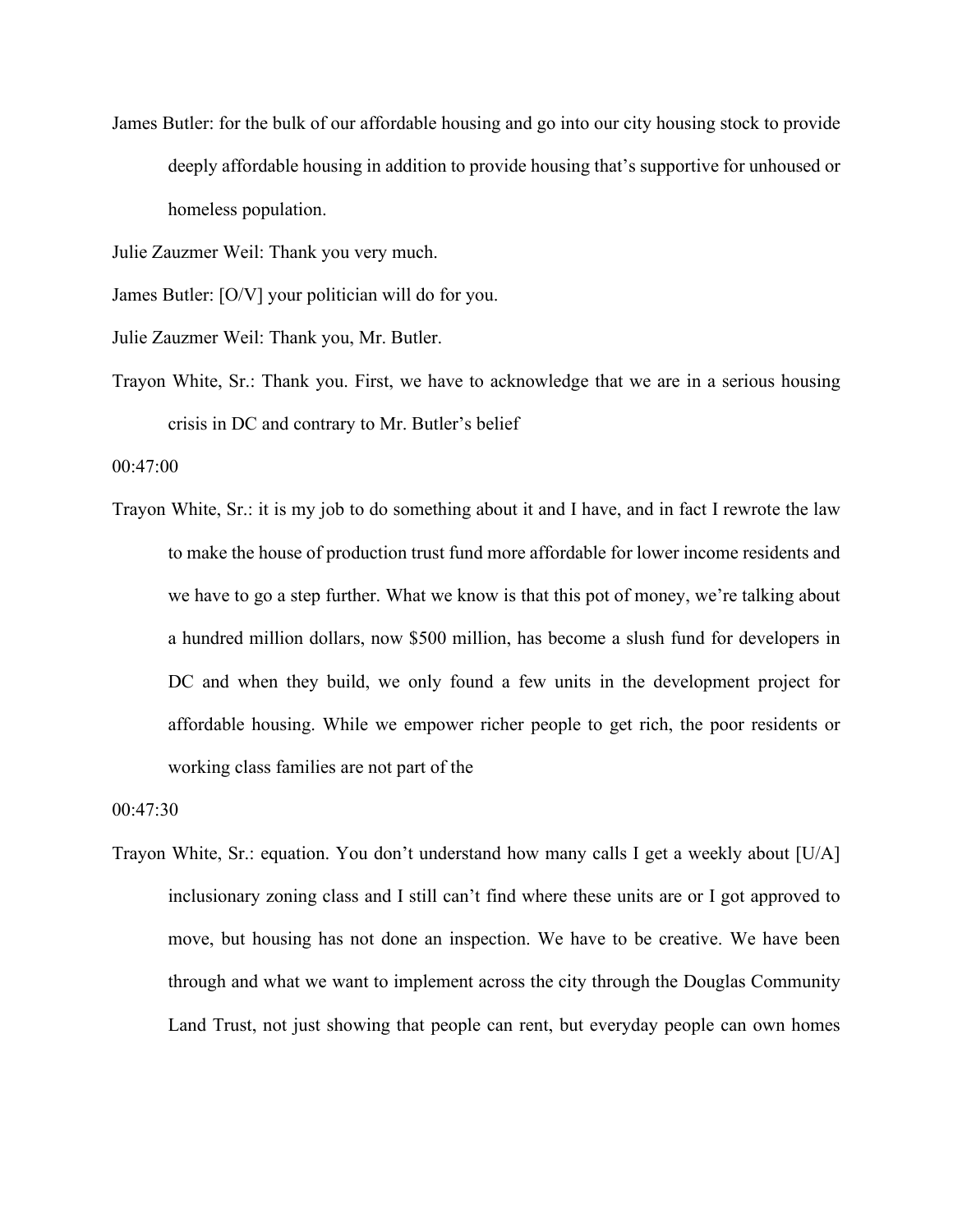throughout the district. We want to expand that program with programs like displacement  $[U/A]$   $[O/V]$ 

Julie Zauzmer Weil: Thank you very much, Trayon White.

00:48:00

- Trayon White, Sr.: development. We have to admit we are in a housing crises and do something about it.
- Julie Zauzmer Weil: All right. That's time. Thank you. We are going to have to take a five-minute break. Thank you very much [O/V]
- James Butler: I want to mention directly, I want to mention directly, Julie, may I respond?

Julie Zauzmer Weil: We will back to this after the break. Now we will come back in five minutes.

I'll see you all soon. Thank you.

00:48:30

- 00:49:00
- 00:49:30
- 00:50:00
- 00:50:30

00:51:00

- 00:51:30
- 00:52:00
- 00:52:30
- 00:53:00
- 00:53:30

00:54:00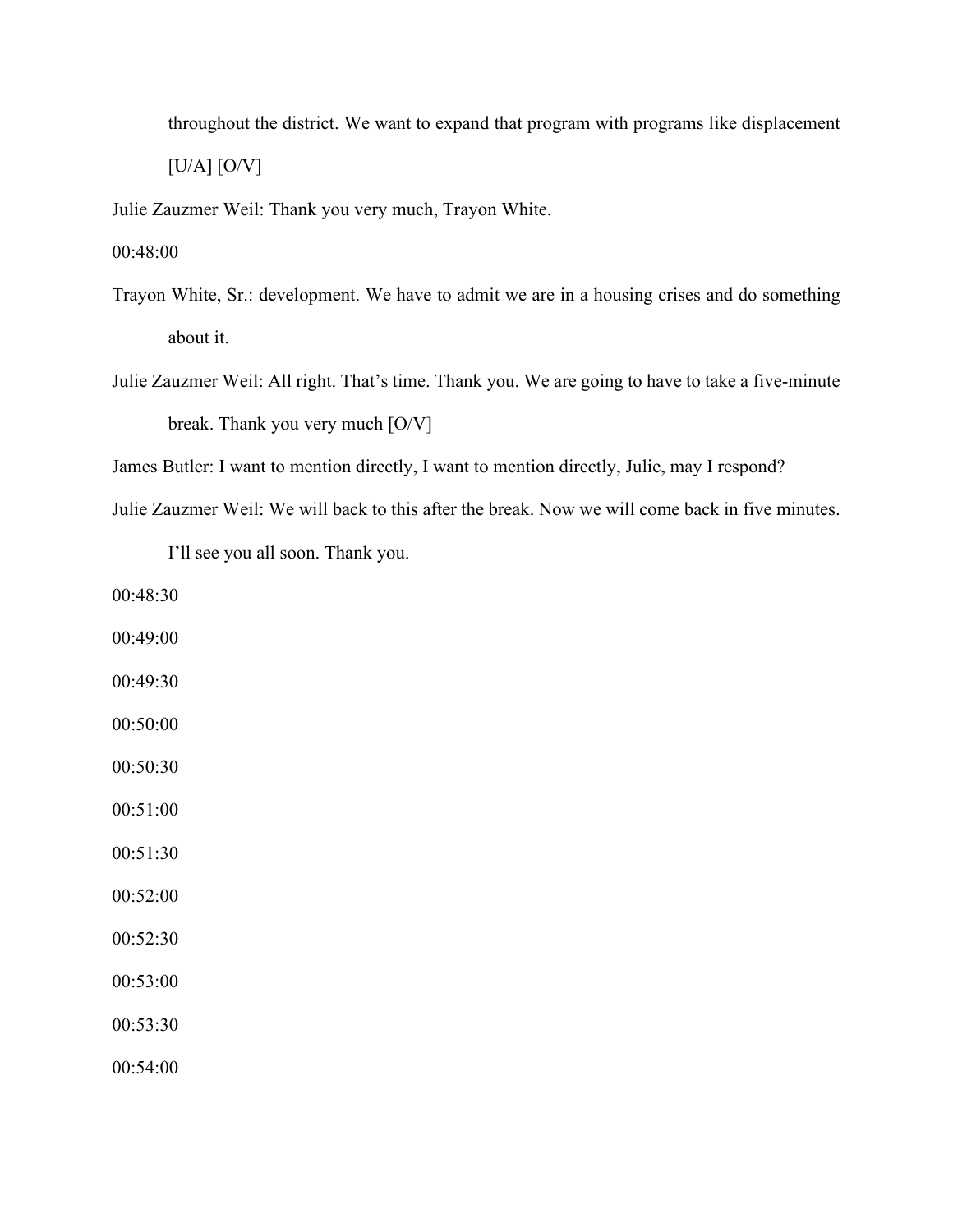00:54:30

Julie Zauzmer Weil: Welcome back. I'd like to resume this great discussion we're having with a question from Mayor Bowser. Ms. Bowser, you ran against Vince Gray in 2014 promising to be a more ethical mayor, but I think we have a sound issue. All right.

Muriel E. Bowser: I can hear you now but I didn't hear you at first.

Julie Zauzmer Weil: Okay, I will try that again, mayor.

Muriel E. Bowser: Okay.

Julie Zauzmer Weil: You ran against Vince gray in 2014

00:55:00

- Julie Zauzmer Weil: promising to be a more ethical mayor, but several of your appointees have had their own ethical troubles, including Courtney Snowden, using city employees as babysitters, Neil Albert giving contracts to girlfriend's company, which is now the subject of a federal investigation and Rashad young negotiating with Howard while he sought a job there. How can you reassure voters that you remain the ethical choice?
- Muriel E. Bowser: Well Julie, what I'm very proud of is as a council member I created a new framework

00:55:30

Muriel E. Bowser: for DC government, when DC government was rocked by ethical scandals and that framework included training. It included an ethics pledge that all government officials are bound to and it also included a mechanism for the government to remove officials who don't follow the law and so that is what I have also required of all of my appointees and if anybody falls short of my expectations, they are first,

00:56:00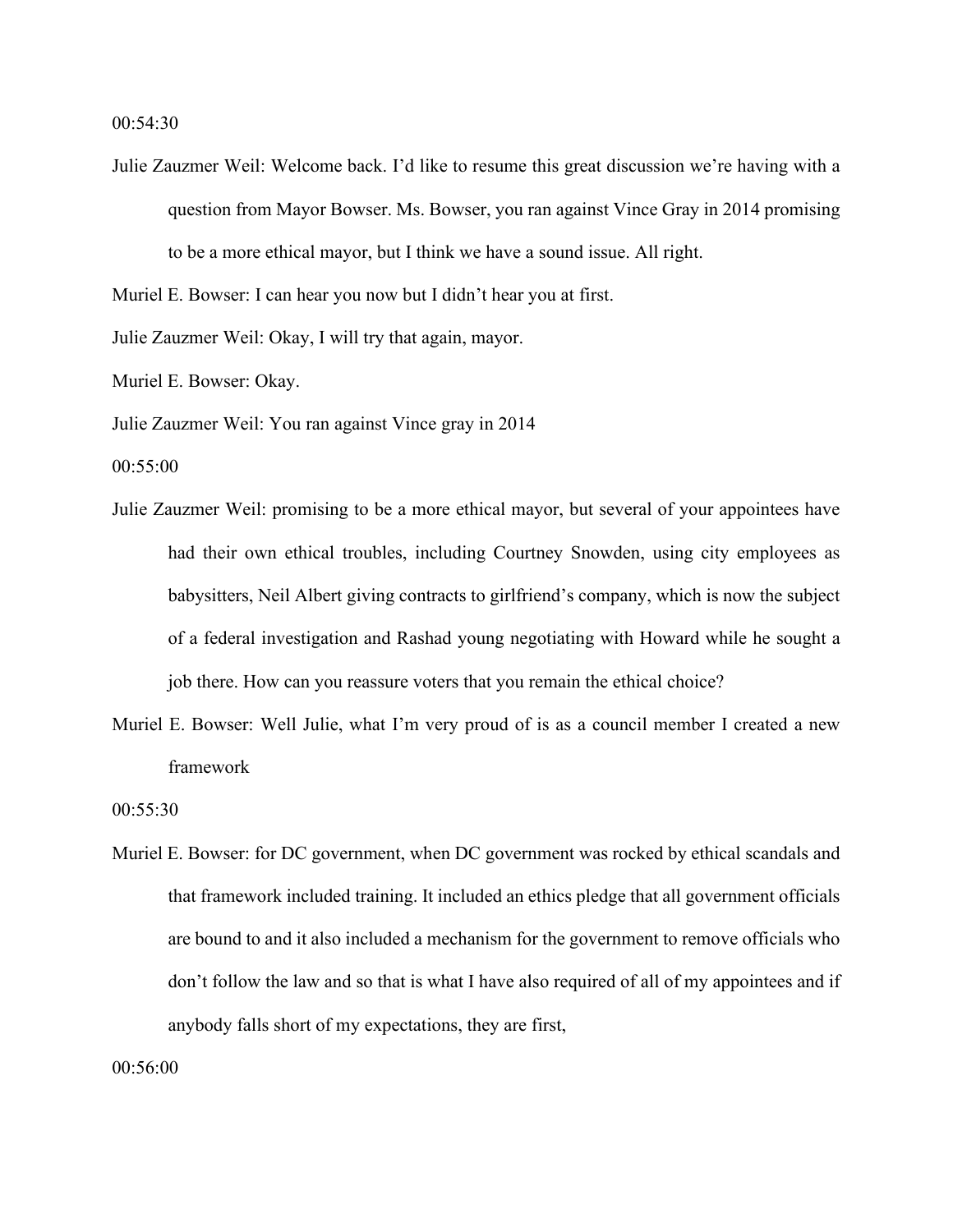Muriel E. Bowser: dealt with by me and any other, authorities including our board of ethics and government affairs and so I hold our officials to the highest standard and if they fall short, they will have consequences.

Michael Brice-Saddler: Thank you. Robert White, I have a question for you. Your plan to reduce 00:56:30

- Muriel E. Bowser: crime entails a jobs guarantee program that would include hiring 10,000 people to work for the city in green jobs, like solar panel installation and planting trees. Who exactly is this plan specifically targeted toward? And what evidence do you have that the people who commit violent crime or plan to, turn down that opportunity to do green jobs instead.
- Robert White, Jr.: I appreciate the question. Here's what we know about people who commit violent crime. The vast majority of people with good paying careers

00:57:00

Robert White, Jr.: are not committing violent crimes, but here's also what I hear in our city every single day where I'm in homeless encampments or knocking on doors or talking to young people. people in our city want to work. We have a higher unemployment rate than any other state and we face a climate crisis like the rest of the nation. I want to make something clear about the jobs guarantee program. This is not all in government employees. Many of these folks will work with our unions and with private contractors

00:57:30

Robert White, Jr.: that do work on behalf of the government. So think about our storm water retention basins that we're building now. This is a government funded project, but it is not done by the government and so these are our network of jobs that will be across the city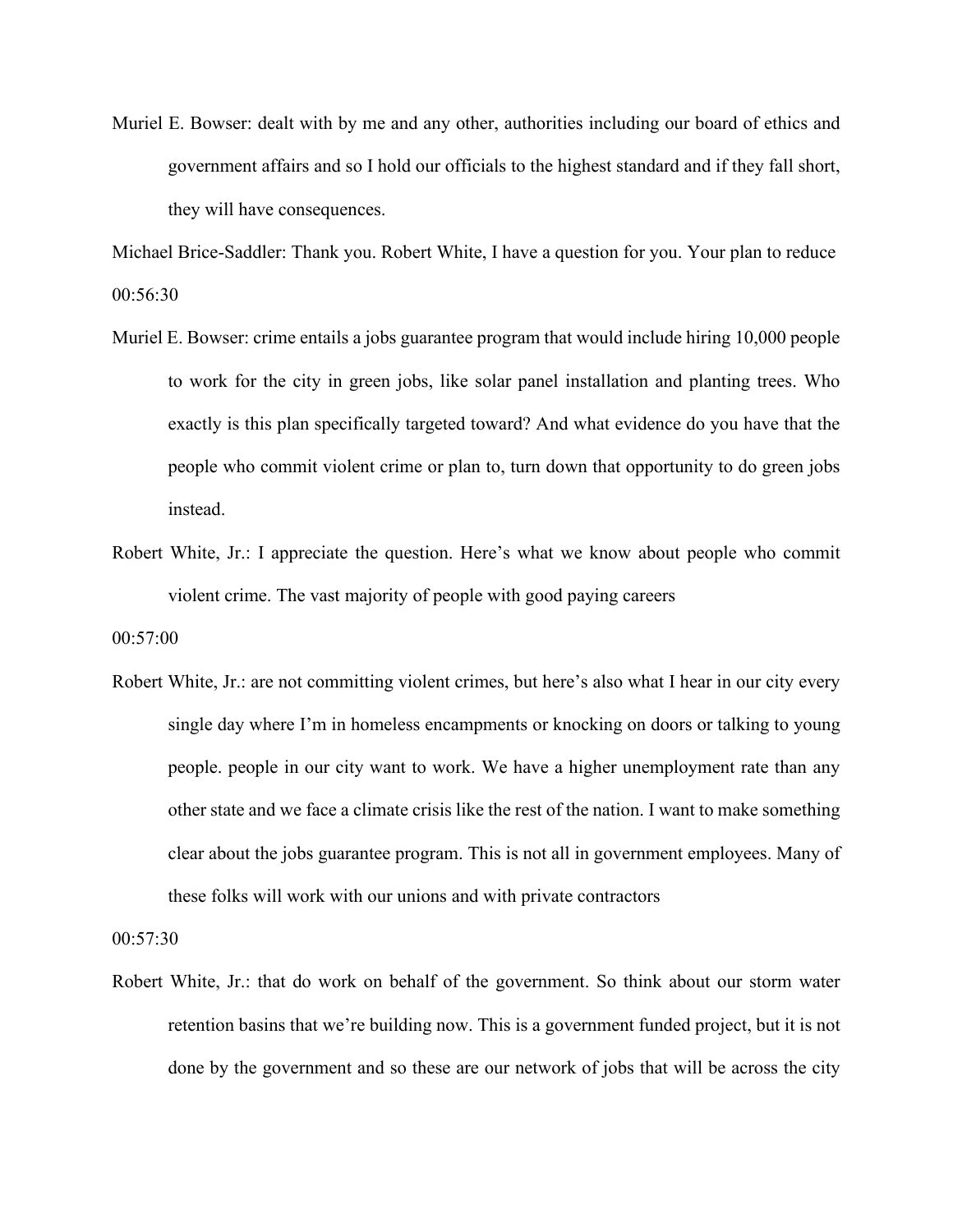that have different entry points based on the skillset. When we get people employed, we're going to see less violence in our city, less dependence on social services and

Michael Brice-Saddler: Thank you. [O/V] Thank you, council member that's time.

Robert White, Jr.: This is ambitious, but I saw

00:58:00

Robert White, Jr.: [O/V]

Michael Brice-Saddler: James Butler, I saw that you had your hand up for a 30-second rebuttal.

- James Butler: Thank you. I just want to say this for the voters, please understand, you're getting a lot of plans being introduced that has some attenuated nexus to crime or the reduction of crime, but you need to ask yourself, will these things make you safer in the here and now. We can focus and I will, as mayor focus on a root cause of issues like with our rec centers, 00:58:30
- James Butler: be 24-hour resource type centers and extending the Marion Barry Summer youth program to being a year round program, but I will also bring a safety [O/V] apparatus to keep you safe in the here and now.
- Michael Brice-Saddler: Thank you, James Butler. And I'd like to take a moment to thank all of our viewers for submitting questions. Please continue to do so via dcdebates.com or Twitter using the hashtags #DCdebates2022 or #DCision22.

00:59:00

Michael Brice-Saddler: And I'd actually like to return to James Butler to give you the opportunity to ask one of your opponents a question. They will have one minute to respond.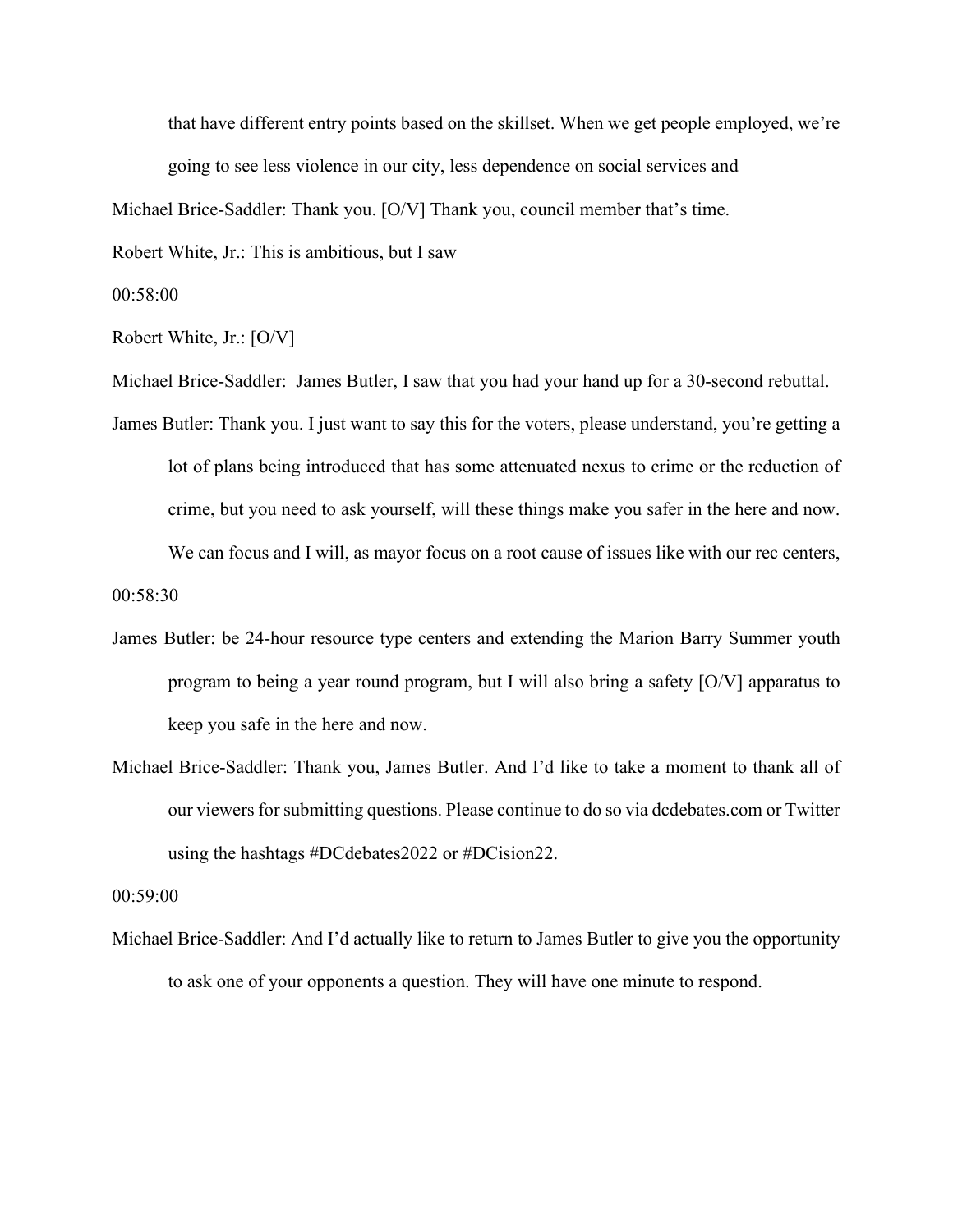- James Butler: Yeah. I'd like to ask this to Robert White. He has been a council member for 6 years and I want to ask him what does he think he can do more effectively as a mayor that he couldn't do already as a council member?
- Robert White, Jr.: Thank you for the question Mr. Butler. What I can do is implement the programs that we've laid out.

00:59:30

Robert White, Jr.: When I got to the council, I pushed forward a program to have the government convert older office buildings into workforce and affordable housing. The mayor has not been able to do that and we desperately needed it done. A year ago, I created a pilot program that allows the city to purchase existing housing units and create affordable housing by limiting the rents on those units. So we can create affordable housing as quickly as we can sign contracts. The mayor hasn't been able to implement that. Before I got to the council, the council passed the near act.

01:00:00

- Robert White, Jr.: This has been an implementation issue. So Mr. Butler, it's not that I haven't been doing the work. The problem is that we need a mayor who can get these programs done.
- Michael Brice-Saddler: Thank you and council member Robert White, I'd like to give you the opportunity to ask one of your opponents a question.

Robert White, Jr.: Yes. Mayor Bowser, would you commit that people who donate to your 01:00:30

Robert White, Jr.: opponents' campaigns that do business with the city or have grants with the city will have no consequences to their contracts or grants?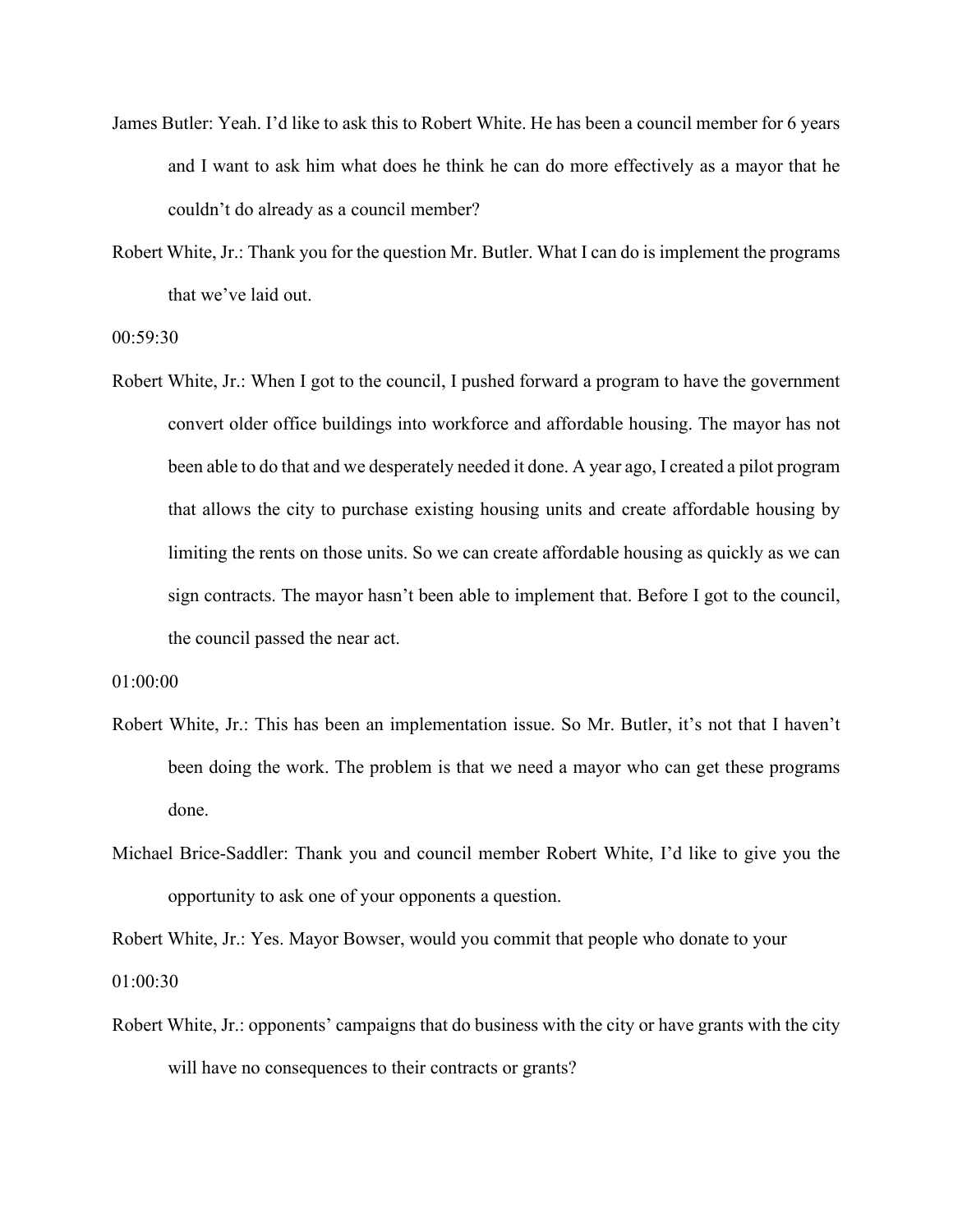Michael Brice-Saddler: Mayor Bowser might be muted.

Muriel E. Bowser: Thanks. How we respond to the council members in this way? The first time I had an opportunity to participate in the Fair Elections Campaign I did so. The first time he had the opportunity to participate

01:01:00

Muriel E. Bowser: in fair elections when he ran for at-large council member, he decided to go the traditional route and accept contributions from DC contractors. So what you're going to get with me is to follow all of the rules and to work with the thousands of DC residents who have contributed to my campaign and that thousands who have not.

Michael Brice-Saddler: Robert White, would you like a 30-second rebuttal?

01:01:30

- Robert White, Jr.: Lesser rebuttal, more just restating the question. Mayor Bowser, would you commit that people who do business with the city or get grants from the city who donate to my campaign will not suffer any consequences or have their funding threatened?
- Muriel E. Bowser: I haven't been elected mayor two times in the District of Columbia, I wasn't elected 3 times as the ward 4 council member, I wasn't elected 2 times as an advisory neighborhood commissioner, because I go around threatening people.

01:02:00

- Michael Brice-Saddler: Mayor Bowser, I'm going to give you an opportunity to ask one of your opponents a question.
- Muriel E. Bowser: This question is for council member Trayon White. Council member, we have been able to work together on a lot of big projects in ward 8, including opening a new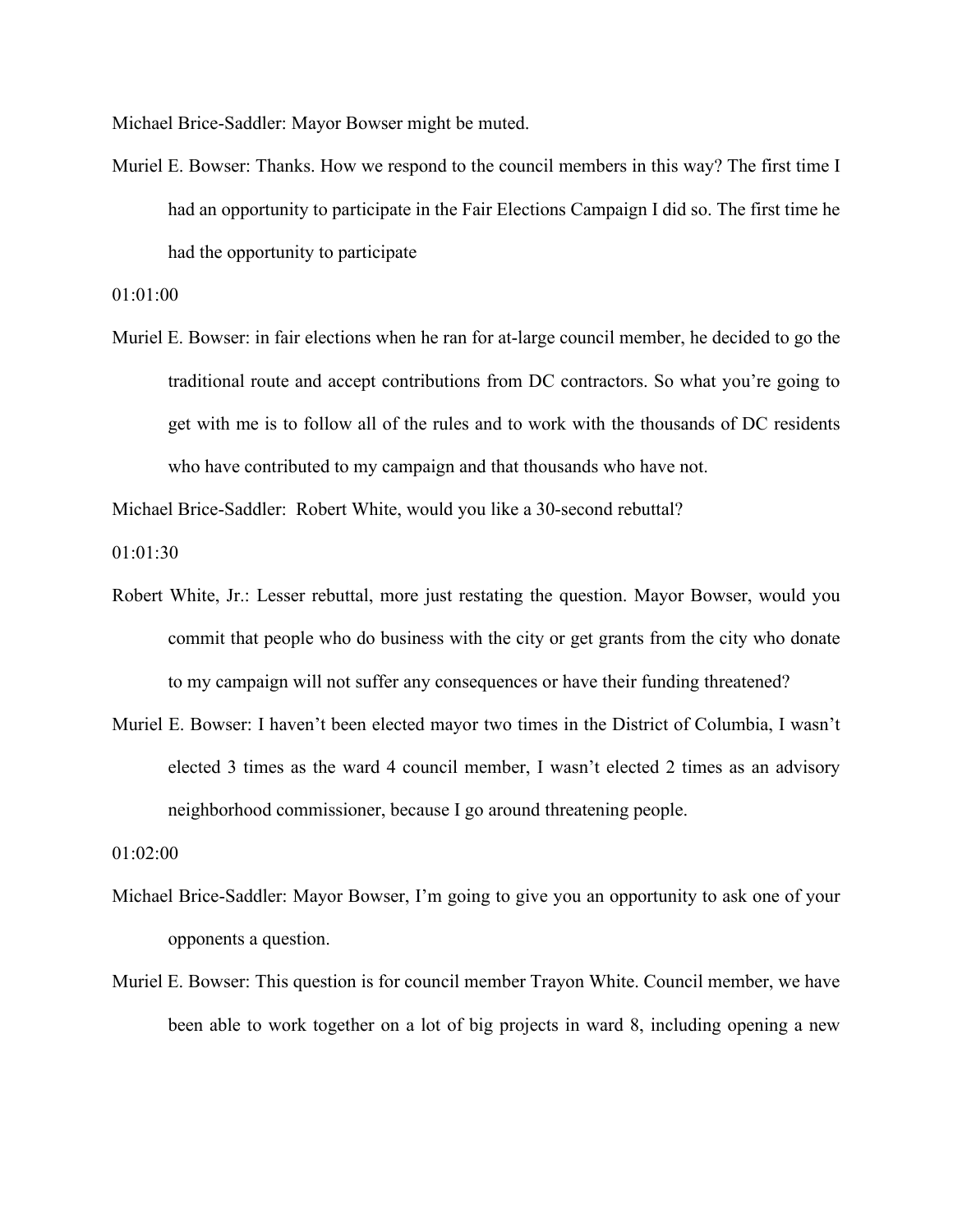hospital, including the 801 men's East a new homeless shelter including [U/A] grocers to ward 8. What would be the first thing, that you would like

01:02:30

- Muriel E. Bowser: us to focus on additional big projects that need to get unstuck or moved in ward 9?
- Trayon White, Sr.: Well thank you, Mayor Bowser. I think I agree with you that we've moved the needle on ward 8 in regards to construction projects. I would ask that we focus more on education. As you know, education is the foundation of any strong community and quite frankly black and brown boys and girls are not thriving in our city,

01:03:00

- Trayon White, Sr.: not going to workforce in large numbers and not getting government jobs, not going into the private sector. A small percentage are actually finishing college on time and so I would just ask that we have a stronger, a more well robust approach to educating our children, ensuring they can have not just jobs, but careers and business ownership in the District of Columbia.
- Michael Brice-Saddler: Thank you Trayon White. And lastly, I'd like to give you the opportunity to ask one of your opponents a question, they would have one minute to respond.

01:03:30

Trayon White, Sr.: Thank you. , I would like to ask Mayor Bowser, in respect to public safety, we have not got a return on our investment as released to us some of your new initiatives. let's take example for building blocks. We said it was going to cover what 152 blocks in a certain amount of time. I don't know where we are with that. it seems to be dismantled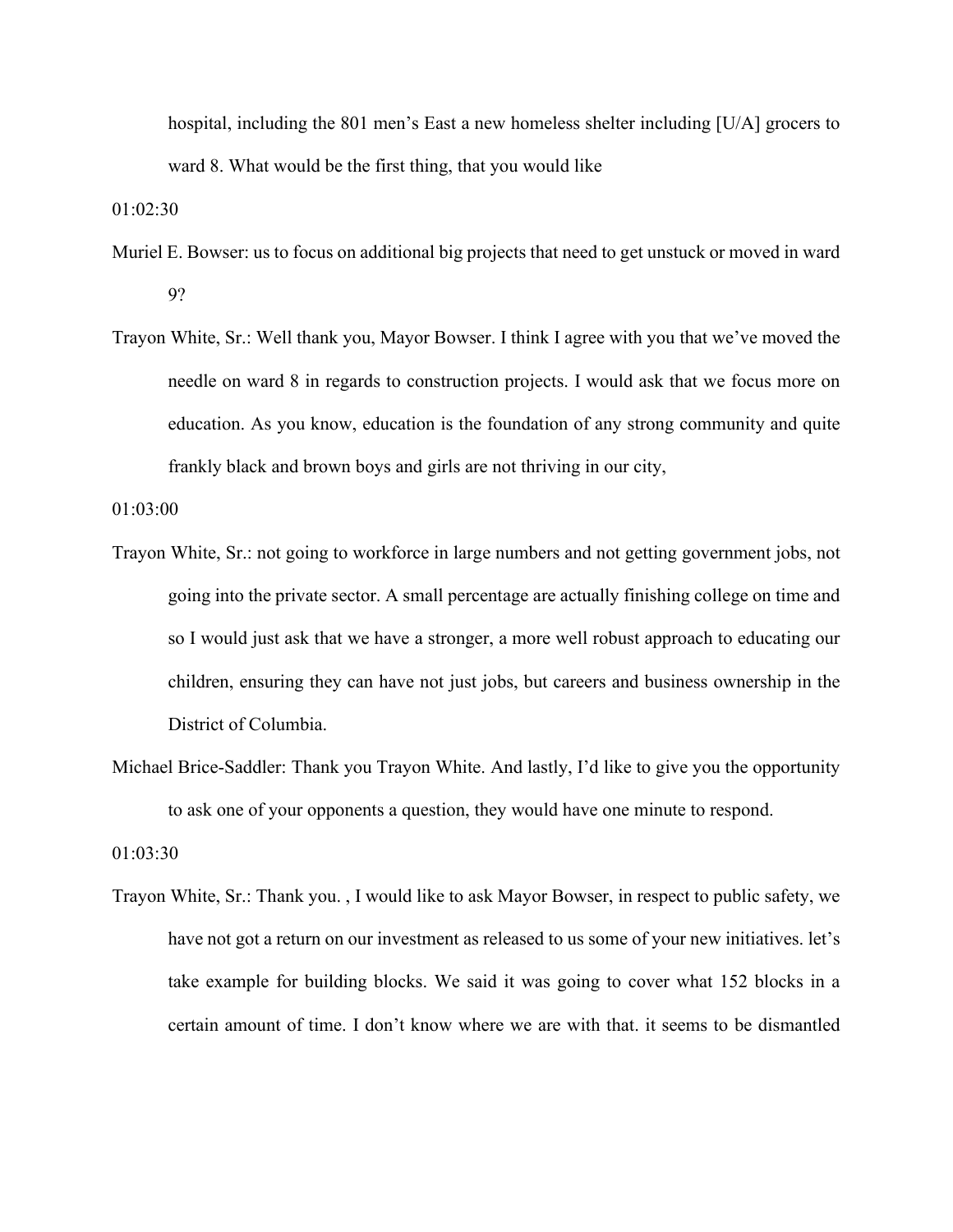[U/A] office you created, where they are now and where are the workers and what's the progress?

01:04:00

Muriel E. Bowser: Absolutely. So building blocks as you know, council member, we're about a year into building blocks and the fundamental premise of building blocks is to identify the people and the places where most crime happens and who's committing most of the gun crimes, especially. This winter into spring, we have identified the people and the blocks that we have been working on, with building blocks,

01:04:30

- Muriel E. Bowser: for intent services, for people, job training, mental health supports, and a number of our housing initiatives and for the places, really focusing on the environment to make sure that it is conducive for safe neighborhoods.
- Michael Brice-Saddler: Thank you, Mayor Bowser. Thank you all for those very thoughtful questions. I'm going to go to James Butler first for a 30-second rebuttal followed by Trayon white for a 30-second rebuttal.

James Butler: Thank you Michael. I just want to say, I think the mayor is

01:05:00

James Butler: selling you a ruse with regards to a crime being concentrated to a certain number of individuals. I want the residents of the district and voters to know crime is rampant in this city. If we give her another 4 years, we're likely to see crime at a 30-year high. It can happen anywhere in the city, any quadrant, and it is. you need to clean the house and get responsible leadership with passion and a plan to turn this thing around.

01:05:30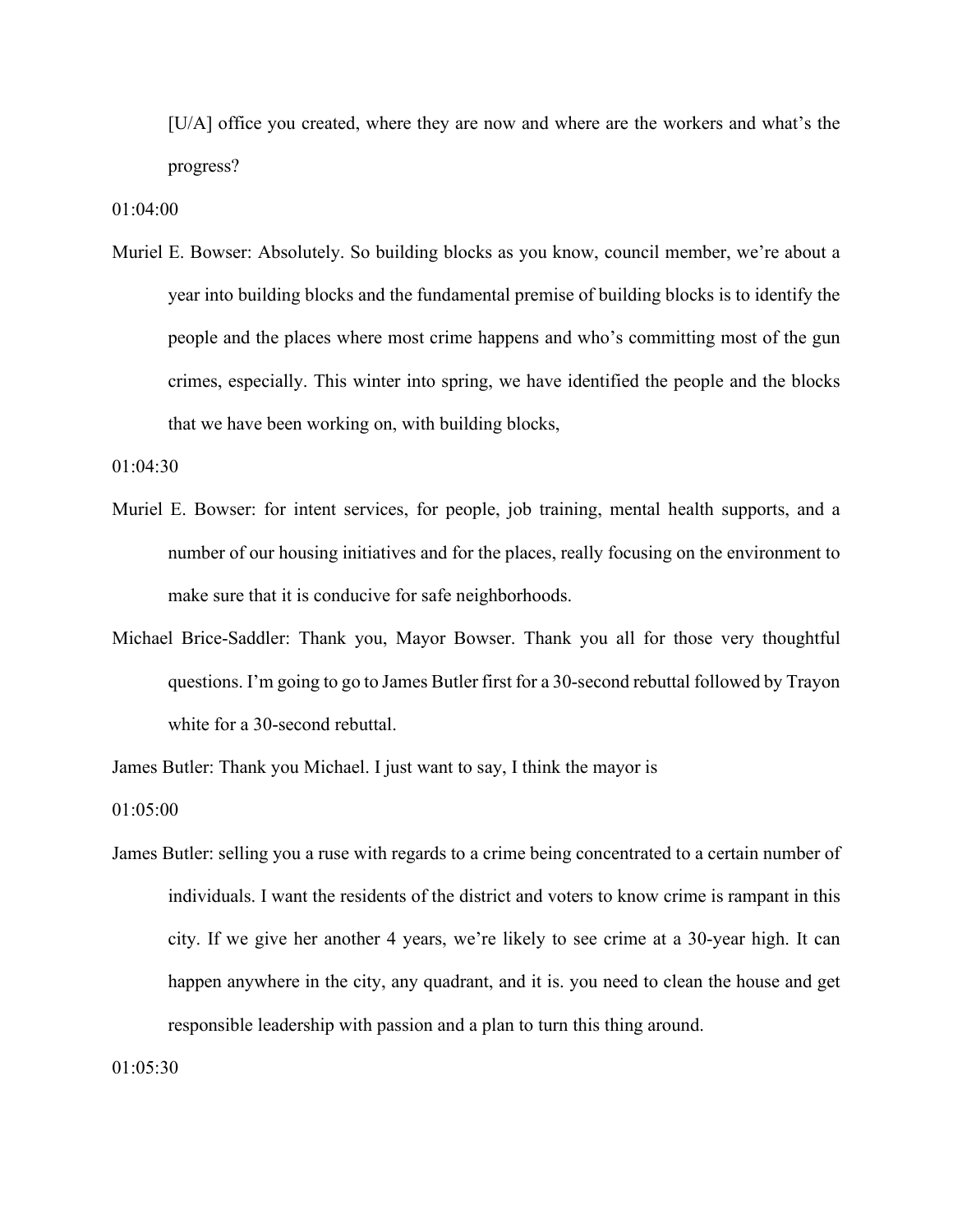James Butler: If you do more of the same,

Michael Brice-Saddler: Thank you.

James Butler: you will get more of the same and that's rising crime.

- Michael Brice-Saddler: Thank you, James Butler. Trayon White, you had your hand up for a 30 second rebuttal.
- Trayon White, Sr.: Yes. Thank you. it is my understanding that though a lot of those workers, it was probably about 20 at the time, has been dismantled to other government agencies. I want to know from your explanation about this Mayor Bowser, how are the measurable outcomes coming along in a year's time and is director Linda Harllee harper

01:06:00

Trayon White, Sr.: still in place to continue this work.

Muriel E. Bowser: May I?

Michael Brice-Saddler: Mayor Bowser, 30 seconds.

Muriel E. Bowser: Thank you. So yes, council member we stood up an emergency operation center, much like our COVID response emergency operation center, where officials from across the government were detailed. I've made that office permanent and it is in the office of the city administrator, our first ever gun violence prevention director and her job is to

01:06:30

- Muriel E. Bowser: coordinate across all agencies, public safety agencies, human services, agencies, education agencies, to make sure that our response to gun violence [O/V].
- Michael Brice-Saddler: Thank you, Mayor Bowser. Thank you, Mayor Bowser. And now I would like to ask a submitted question from online from the user atmoneybylisa on Twitter. I'm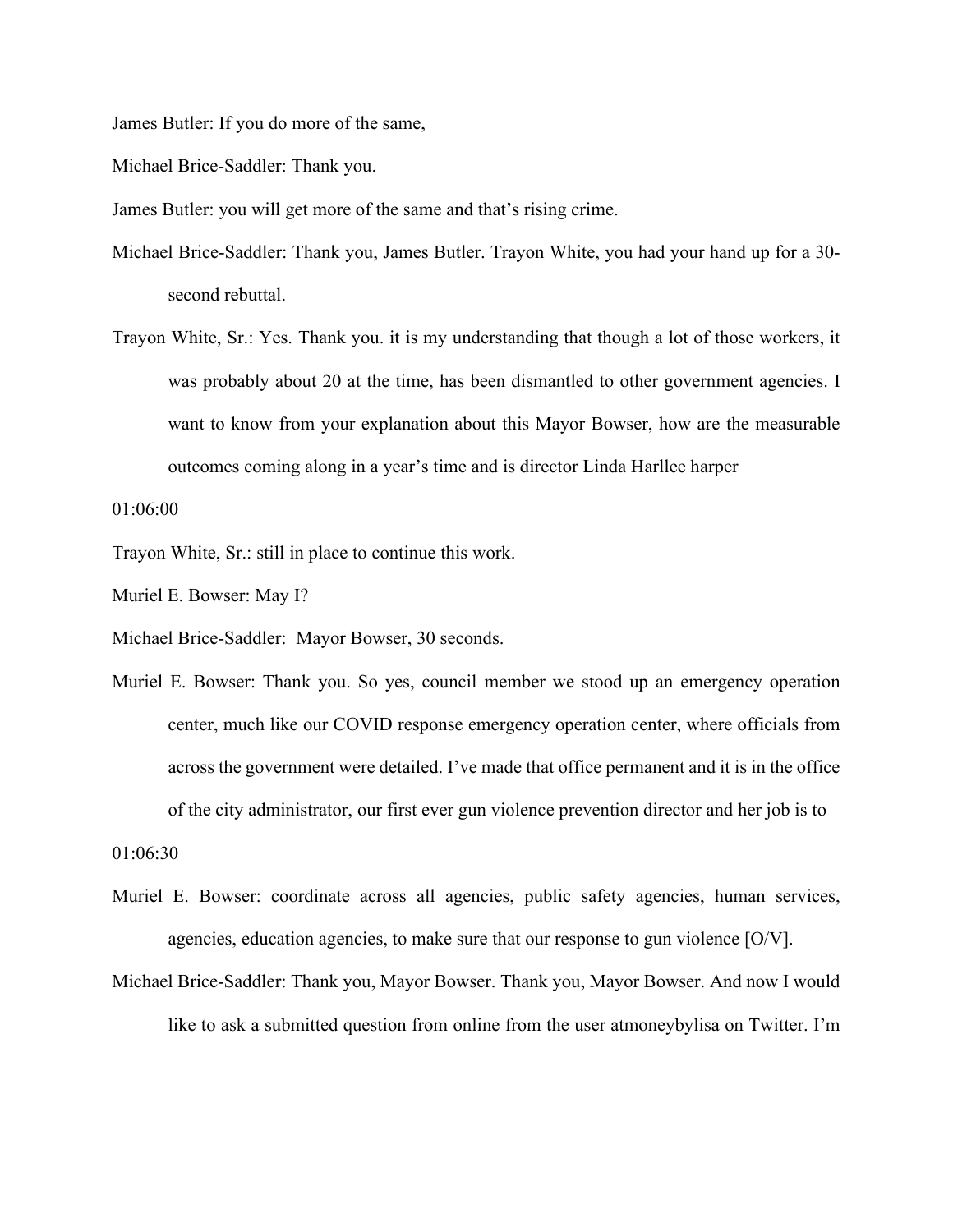going to paraphrase the question a bit, but she asks as much as been discussed about the proposal to bring the Washington Football Team back to the district

01:07:00

- Michael Brice-Saddler: at the current RFK stadium site. Do you support that effort? And what would you say to those who live near the stadium who don't want an NFL team as a neighbor? And I'm going to open this up to every candidate. Let's start with Trayon White.
- Trayon White, Sr.: Absolutely I support that effort and I think that, as you know, the stadium is not used every day, most stadiums throughout the country, but I think it's an opportunity for us to spur economic impact involving jobs to raise, to support local businesses in that community.

01:07:30

Trayon White, Sr.: And I think that if you talk to those Washington football teams and Washington Commanders fans, they'll say the same thing and so we have to invest into our local teams to ensure that you can keep our teams here and have the DC [U/A].

Michael Brice-Saddler: Thank you. James Butler, for you, same question, one minute.

- James Butler: Yes. Thank you. I do support bringing the commanders back to DC, but I will say this, I do not support paying for the stadium. I believe that the NFL and their owners 01:08:00
- James Butler: have sufficient money to do that and only a small fraction of the preparation of the land would be subsidized by the city. in addition, I will say this to the neighbors in the surrounding neighborhoods we will listen. As mayor of this city I will always listen to your concerns and we will find and focus on ways for noise reduction, traffic calming measures, to make sure that they too can enjoy living in their neighborhood,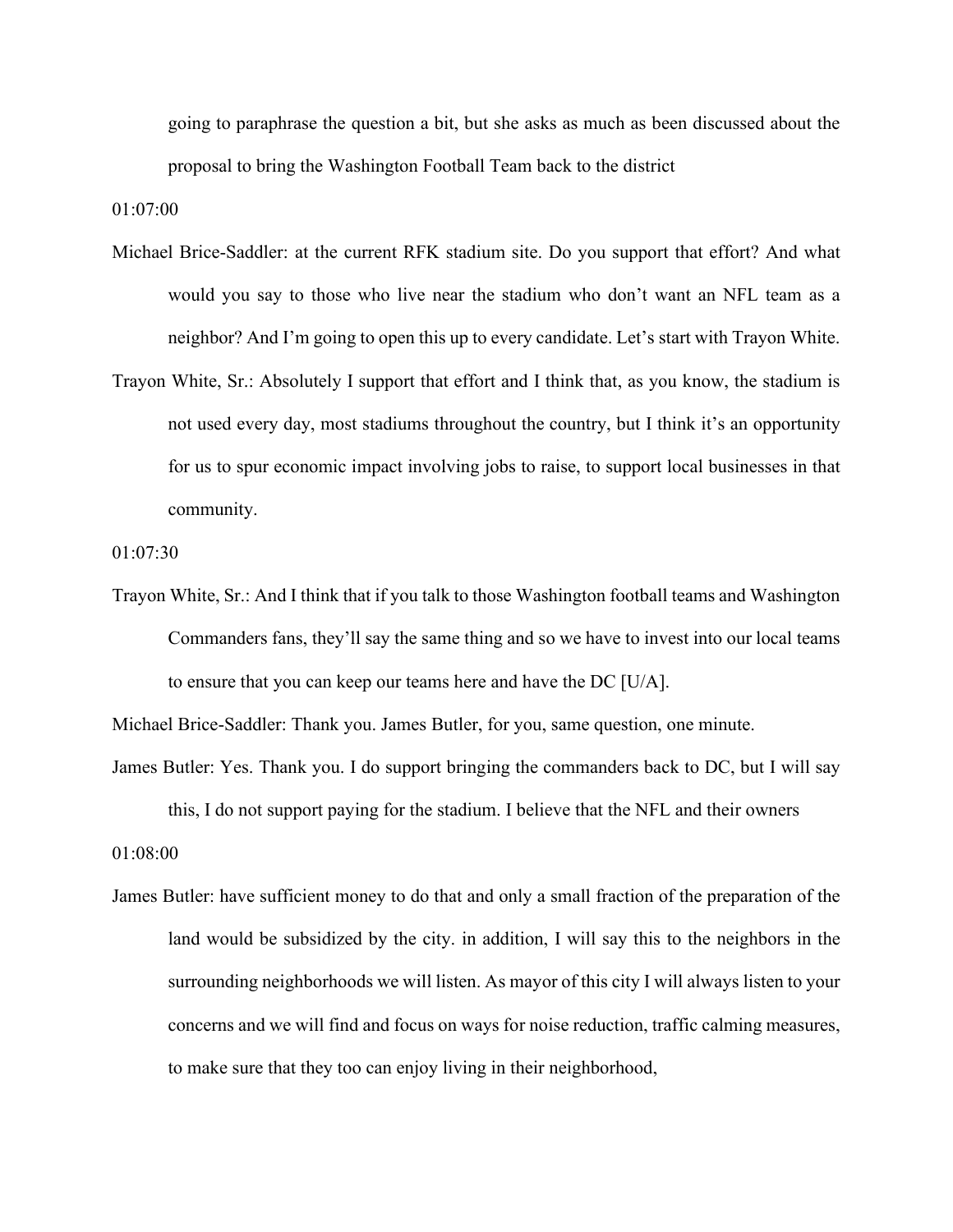01:08:30

James Butler: but also enjoy the return of the commanders.

- Michael Brice-Saddler: Thank you, James Butler for reminding me that it's the commanders and no longer the Washington football team. Robert White, I would pitch the same question to you.
- Robert White, Jr.: Thanks for the question. I'm a lifelong fan of our team and love going to games, but I'm also Washingtonian and wanting to be a mayor who understands that the most urgent need in our city is for housing. So when we have large parcels of land, the best use for that land is not a professional football

01:09:00

Robert White, Jr.: stadium for teams that play eight home games a year. If you look at the current stadium FedEx field, what you will see is that it has not resulted in massive economic development and jobs for residents. So it will take up a lot of space, but we need that space as a landlocked city. So I will push for more and more housing, focused on workforce housing and affordable housing and recreation space for our young people who don't have enough recreation space in our city.

Michael Brice-Saddler: Thank you, Robert. And to be clear,

01:09:30

Michael Brice-Saddler: you're saying you are against bringing the team to DC.

Robert White, Jr.: That's right.

Michael Brice-Saddler: Thank you. And Mayor Bowser, lastly the question for you.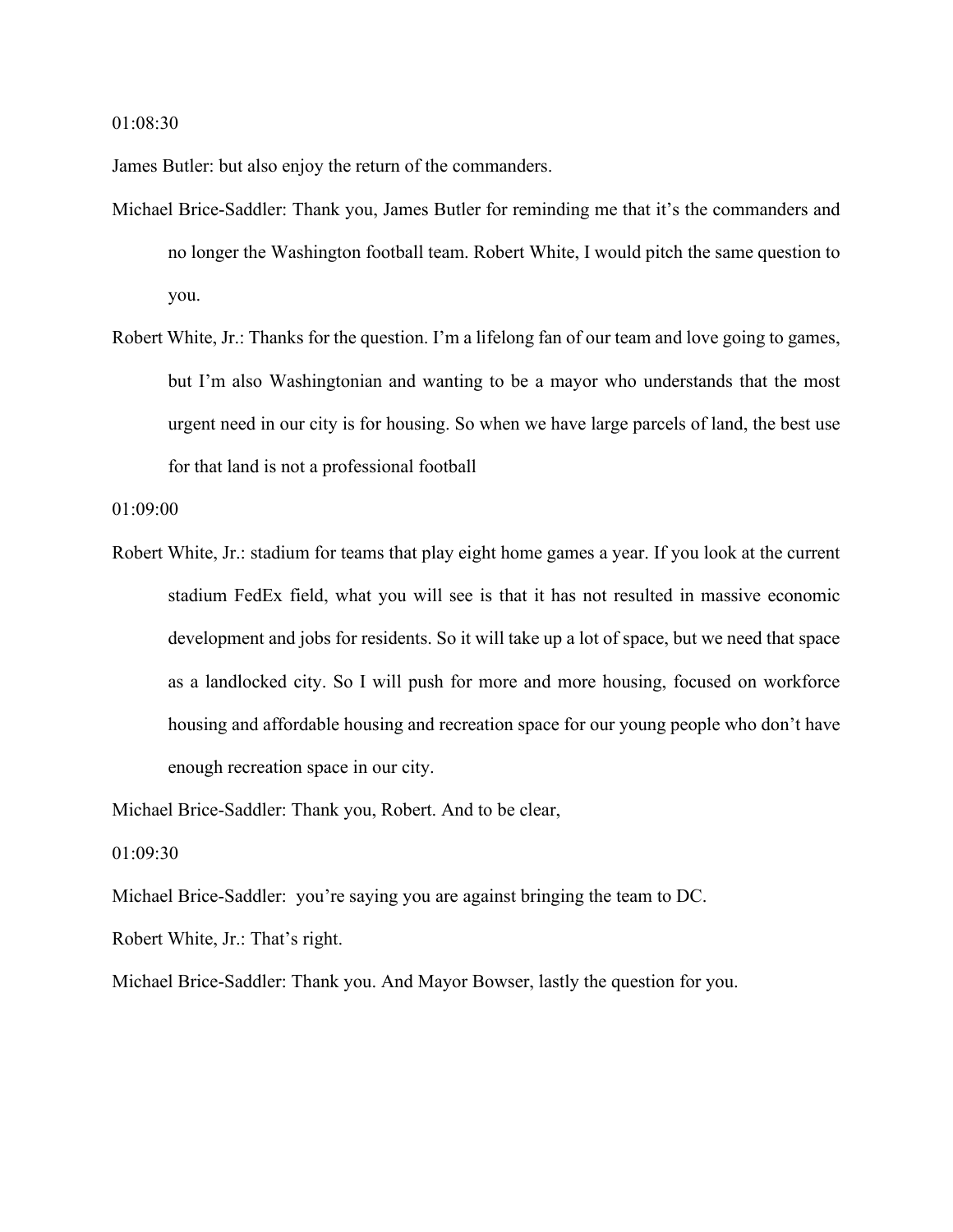Muriel E. Bowser: Well, thank you. I am for bringing the team to DC. I have experience developing a parcel of land for major league team called DC United. I did so when I was on the council and we delivered the stadium as mayor. our model to that was

01:10:00

Muriel E. Bowser: to have the team pay for their own stadium, but the district who acquire the land and prepare the land, and that's what I'd be willing to do at RFK. The truth is RFK is 100 acres. We can have housing, recreation space. I want to thank the council for their preliminary approval of my proposal to add an indoor sports complex for DC residents, that's indoor track, that is swimming, that's gymnastics, that is missing in our current portfolio.

01:10:30

Muriel E. Bowser: We can also have a fantastic connection with the Anacostia river. My current budget also proposes building bridges to the heritage islands.

Michael Brice-Saddler: Thank you, Mayor Bowser.

Muriel E. Bowser: So are planning a comprehensive plan that includes a stadium.

Michael Brice-Saddler: Thank you, Mayor Bowser.

Julie Zauzmer Weil: Thank you very much. Robert White, as you know, there is currently a tax revision commission looking at DC's tax code. What's one change that you would like to make to the taxes in DC?

01:11:00

Robert White, Jr.: I think that we want to see the work of the tax revision commission. We want to continue to have the most progressive tax structure in the nation and so my expectation from the Tax Revision Commission is that they are going to send us back recommendations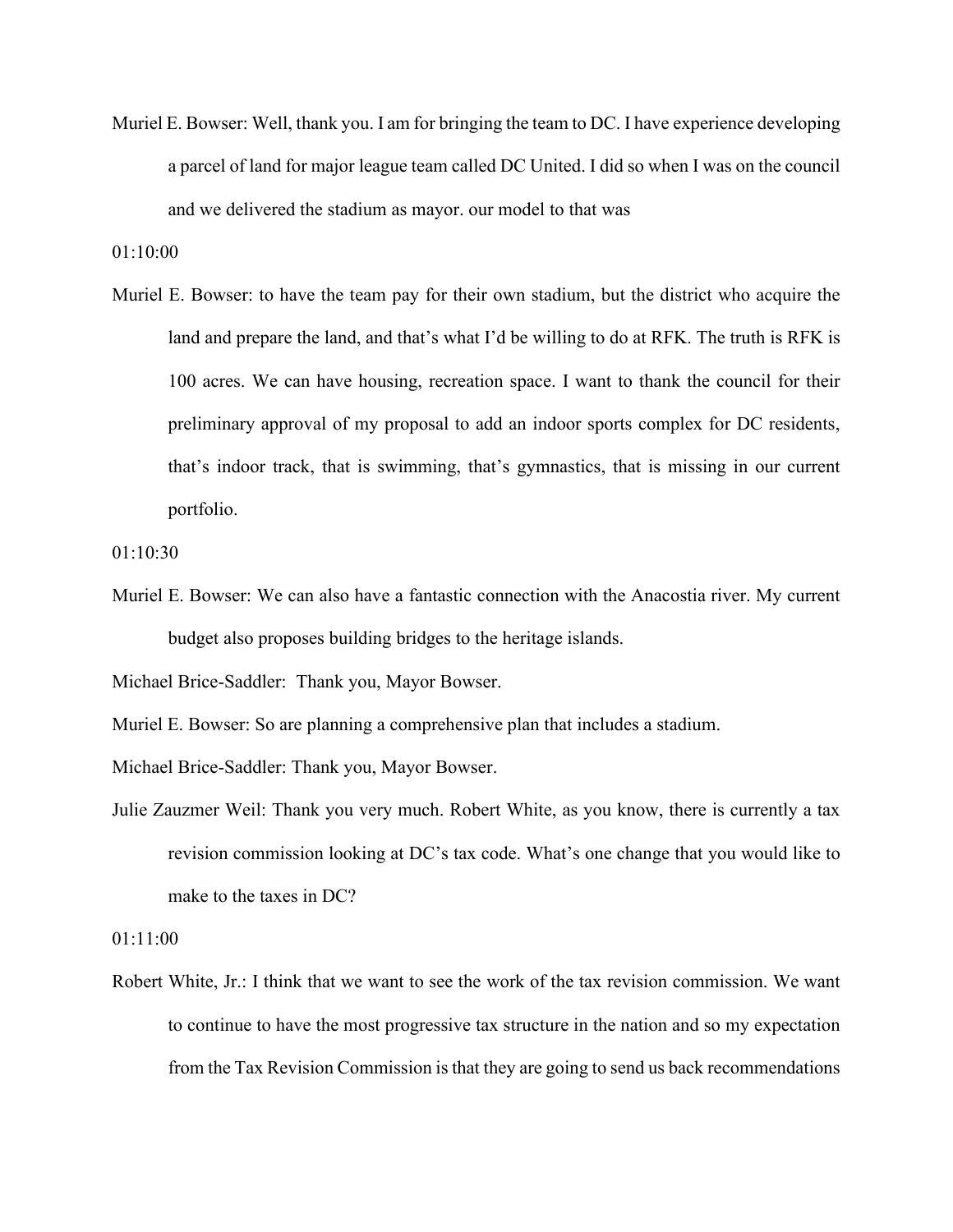that are in line with that, but also recommendations that make us an attractive place for businesses that will employ our residents with the jobs. So this is a very delicate balance.

01:11:30

- Robert White, Jr.: I think we have good people at the table and I want to see what they come back with.
- Julie Zauzmer Weil: Mayor Bowser is there a change that you would like to make to the taxes in DC? [O/V] thank you.
- Muriel E. Bowser: I've said to people since I was a council member, if I ever need to raise your taxes, I will come to you and explain why. I've done so one time on sales taxes and some commercial property taxes to pay for our dedicated Metro Funding Solution.

01:12:00

Muriel E. Bowser: In those cases, too, especially on the commercial property tax, I built in a sunset provision. I want to focus on how we can make sure residents can afford to stay here and one thing I want the tax revision commission to take off the table is raising our property taxes and I'm concerned that some of the high proposals that you've heard here, like guaranteeing jobs, 10,000 jobs, and how I heard it reported,

01:12:30

Muriel E. Bowser: was that those would be government jobs and it would cost \$1.4 billion and the only way a plan like that could be paid for is to go to our residential property taxes.

Julie Zauzmer Weil: Thank you. Let's go to Robert White for a response about his jobs plan.

Robert White, Jr.: Thank you. I appreciate, I wish we weren't doing fear-mongering and actually what the mayor could do is actually just read my plan instead of reading the headlines and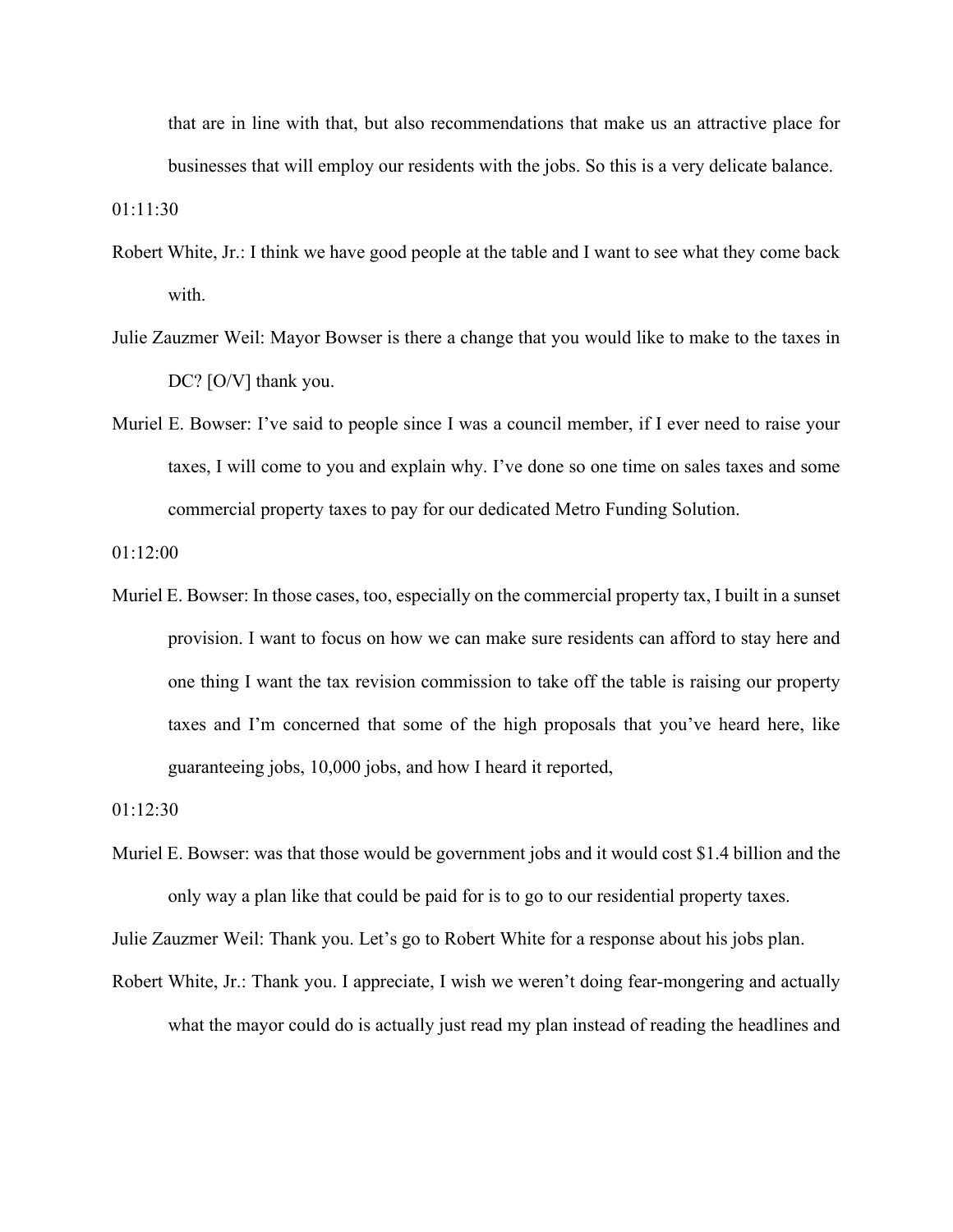she would see that it is not a proposal to create 10,000 government jobs. So, I think we can put that one to bed,

01:13:00

Robert White, Jr.: but here's how we do that without raising taxes. We get a mayor like me, who will focus on government efficiency. This is a wildly inefficient government and anybody who has dealt with DCRA or DDOT among many other agencies sees that. The amount of money that we spend settling lawsuits is out of control. This is a management issue. The amount of money we have to put in the office of unified command because of issues that we've seen there.

01:13:30

Robert White, Jr.: The amount of money and resources that we have to put into our crime lab because of inefficiencies there.

Julie Zauzmer Weil: Thank you.

- Robert White, Jr.: The list can go on and so with a more efficient government that is forward looking, you do not need to raise taxes to implement this.
- Julie Zauzmer Weil: That that is time, but I do want to try to clarify, you announced your plan to hire about 10,000 DC residents to guarantee everyone a job a few weeks ago and tonight you're saying it's not 10,000 government jobs. Can you explain?
- Robert White, Jr.: 10,000 residents, not 10,000 government jobs. At the press conference I said, some of these would be union jobs, some of them would be with non-profits.
- Julie Zauzmer Weil: All right. We have a question from the audience again for Trayon White. From Elijah Dowdy asks, [U/A] has been plagued with problems and it seems to be only getting worse. What would you do to help alleviate these problems?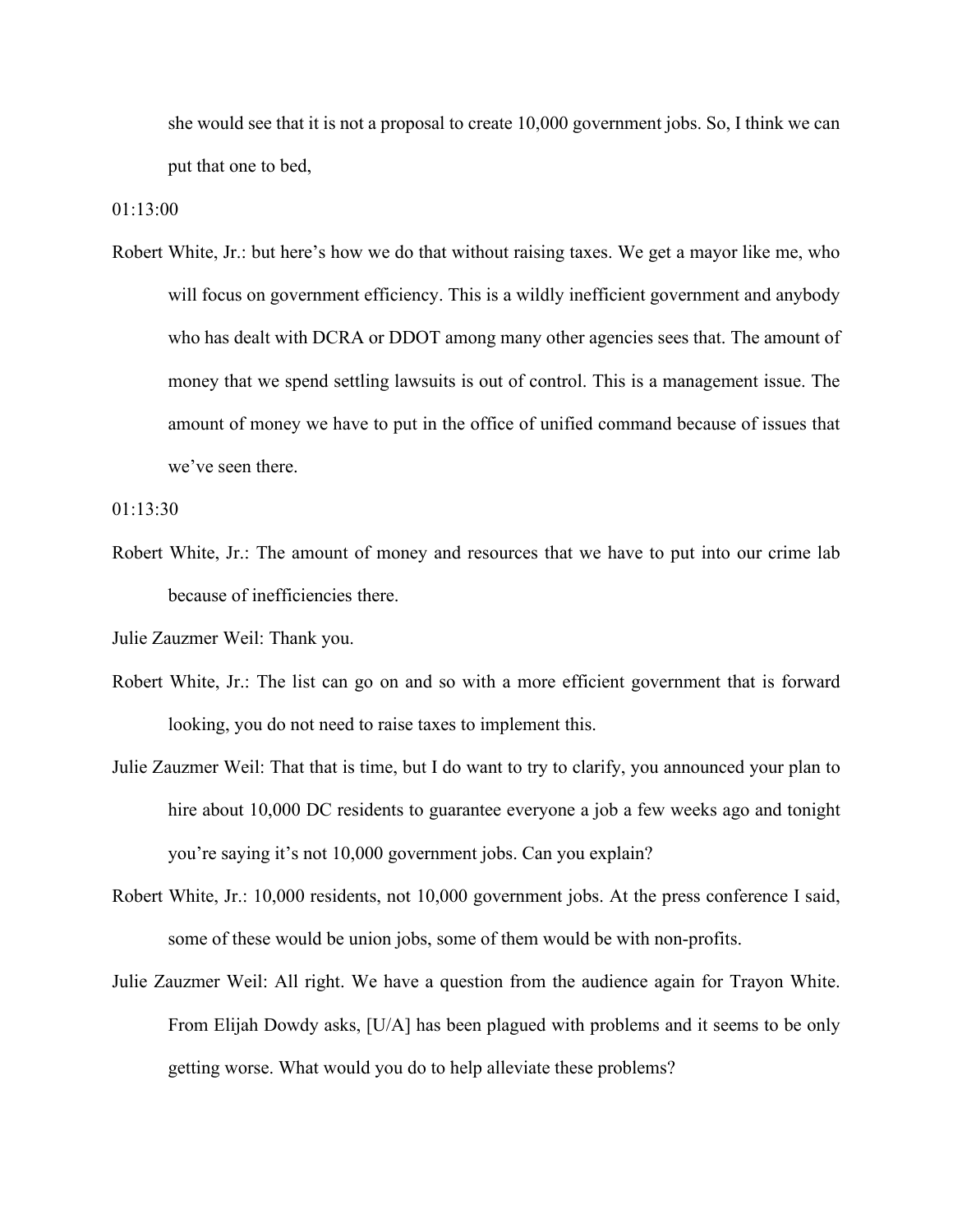Trayon White, Sr.: One of the things we need to do is put ownership on all our local jurisdictions including the federal government. DC is one

01:14:30

Trayon White, Sr.: of three partners in this. DC [U/A] is dumping enormous amount of money into especially our subway system. We have to lean more on federal government. DC brings a lot of people here to come to work who are federal government employees who also use this transit system and they have not did their fair share. So we must sit down with all our partners to ensure we can get this fixed. As you know, we have a one track subway system that's crippled us and enabling without any of us to fix our track system. So we, have to have

01:15:00

- Trayon White, Sr.: stronger and longer-term vision to ensure that we can have a table where everyone participate and put their money in the path, not just crossing the DC.
- Julie Zauzmer Weil: Mr. Butler, I know you've spoken earlier tonight about making Metro free for DC residents. How would you make Metro free while also taking care of the problems with Metro and the money needed to solve those problems?
- James Butler: Yeah. It's a very good question, Julie. I spoke of this before at the transportation [U/A] and I'll share it with you now. There's a strain on our infrastructure

01:15:30

James Butler: by people coming from Maryland, Virginia, and quite frankly, from all over the country to see our muses and enjoy our city in other ways. I believe that we can raise our fair by partnering one, with our sister states, then the federal government, of course, we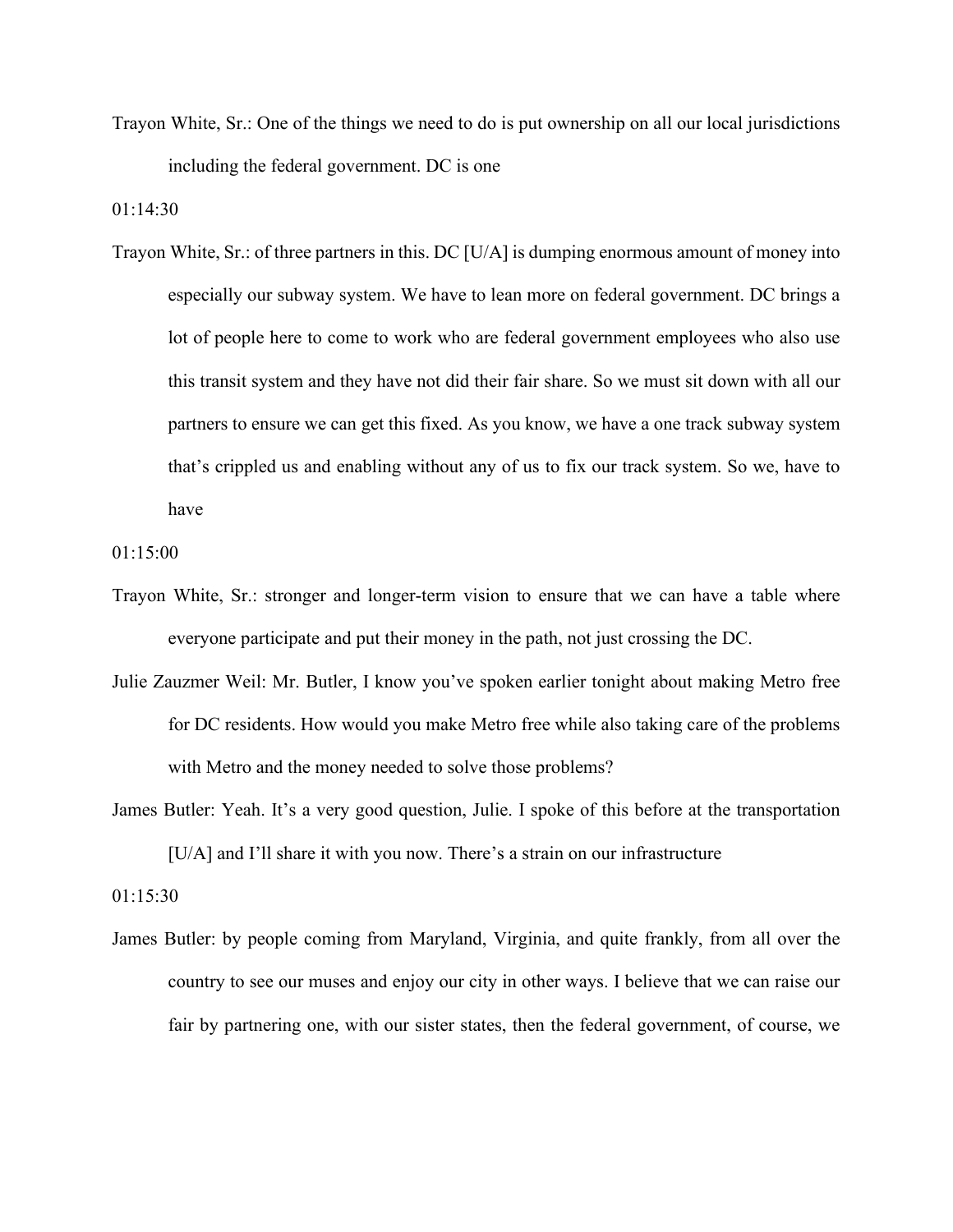would need to get an agreement to raise the fares, you know, 50 cents to a dollar on those people that are non-DC residents, while DC residents would ride for free,

01:16:00

- James Butler: instead of dispensing vouchers, \$100 vouchers to whatever residents or a certain amount of residents. We can do it, but because we were not able to tax folks on our streets, but there's a heavy burden on our infrastructure and I think that's the way to do it and that's what we will move for to make it entirely free. That's progressive thinking.
- Julie Zauzmer Weil: Okay, thank you. Robert White, you helped pass a law the birth to Three law that was meant to subsidize the cost of childcare for middle-income families,

01:16:30

- Julie Zauzmer Weil: but the expanded subsidies were never funded. What would you do as mayor to make childcare more affordable?
- Robert White, Jr.: Just as I've worked with my colleagues over the past couple of fiscal years to fund birth to Three, in very large pieces, I'm going to continue this work, both on the council and next as mayor. it is important that we get early childhood education opportunities for all of our children, understanding that in ages from birth to 3-year-old is

01:17:00

Robert White, Jr.: when 80% of core brain functions develop. It is the most pivotal educational opportunity for our young people. But this bill also provides stability for our early educators who make barely above minimum wage right now when cannot afford to support their families. So it is an unstable field. birth to Three stabilizes the field and creates early childhood education opportunities for children who otherwise wouldn't have it.

Julie Zauzmer Weil: Mayor Bowser, what would you do to make childcare more affordable?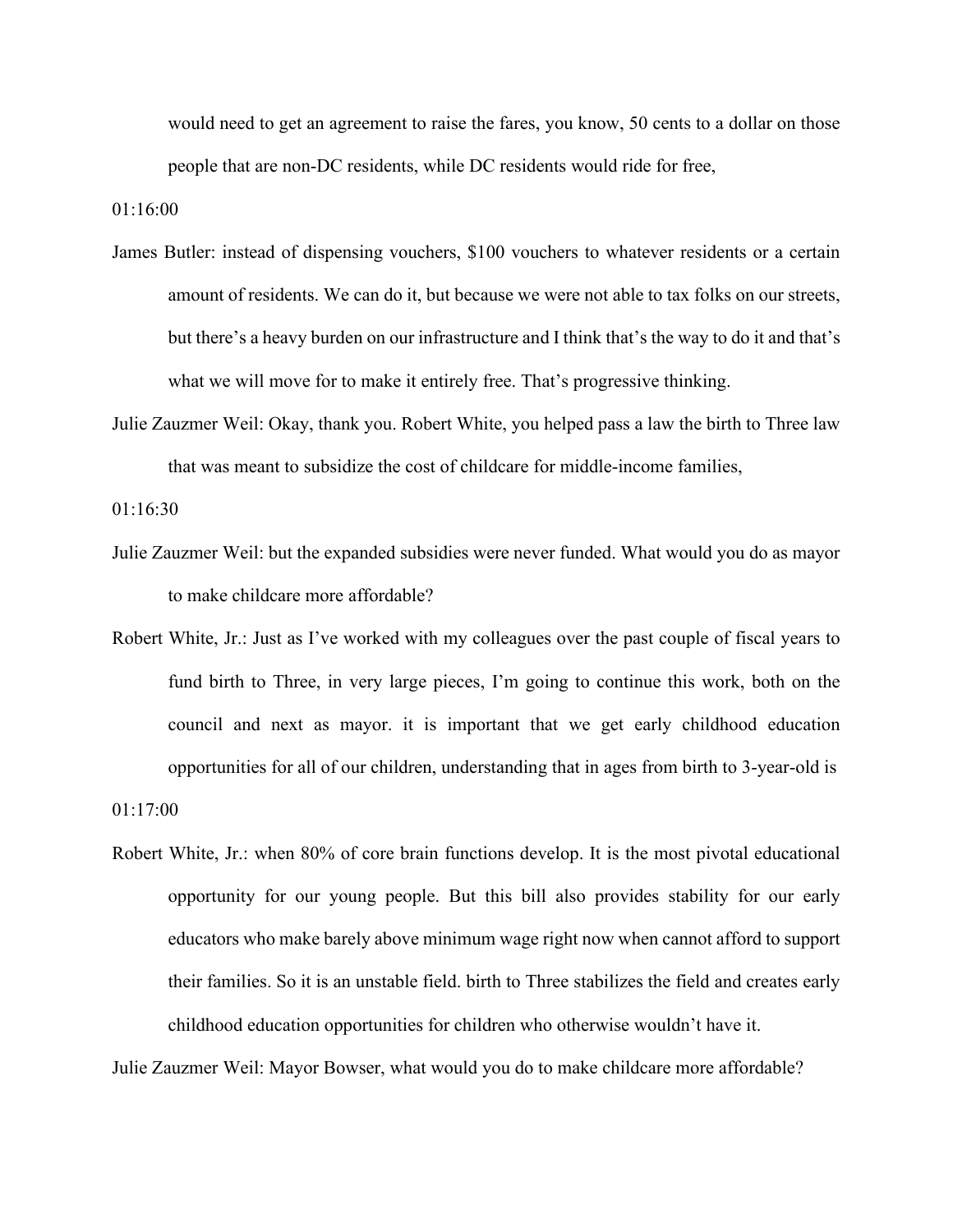Muriel E. Bowser: Well, Julie, we have worked very hard to increase the number of childcare opportunities in the District of Columbia. We set a goal early on to add 1000 seats and that's exactly what we did. We also have a focus on quality. For us it's not enough to just create new seats, they have to be quality seats. So for every dollar that the district invests in early childcare, we want that to translate into our children

01:18:00

Muriel E. Bowser: showing up or pre-K3, which is free in the District of Columbia, a well-prepared and ready to learn. We also created a new model for their early grades, a Pre-K center, if you will. We've opened 2 so far at the [U/A] School also the military [U/A] school. We have another coming to Fort Lincoln at the old Thurgood Marshall one in ward 6 at minor and one at ward 7 at old Randle Highlands. We know having more opportunities

01:18:30

- Muriel E. Bowser: all across the city that are high quality is going to deal with one of the impacts of this pandemic and that is getting and helping women get back to the workforce.
- Michael Brice-Saddler: Thank you, Mayor Bowser. Now I have a question for Trayon White. The city's downtown corridor was hit hard by the pandemic and many businesses have struggled. What's your plan to revitalize downtown?

Trayon White, Sr.: Well, I think we have to double down on investment. I think that DC has 01:19:00

Trayon White, Sr.: grown significantly in the last 5 years, since I've been on the council, from 14.5 billion to over 19 billion because our businesses have been thriving, so it's our turn to make sure they be stable in our community. What I do find that there are lot of small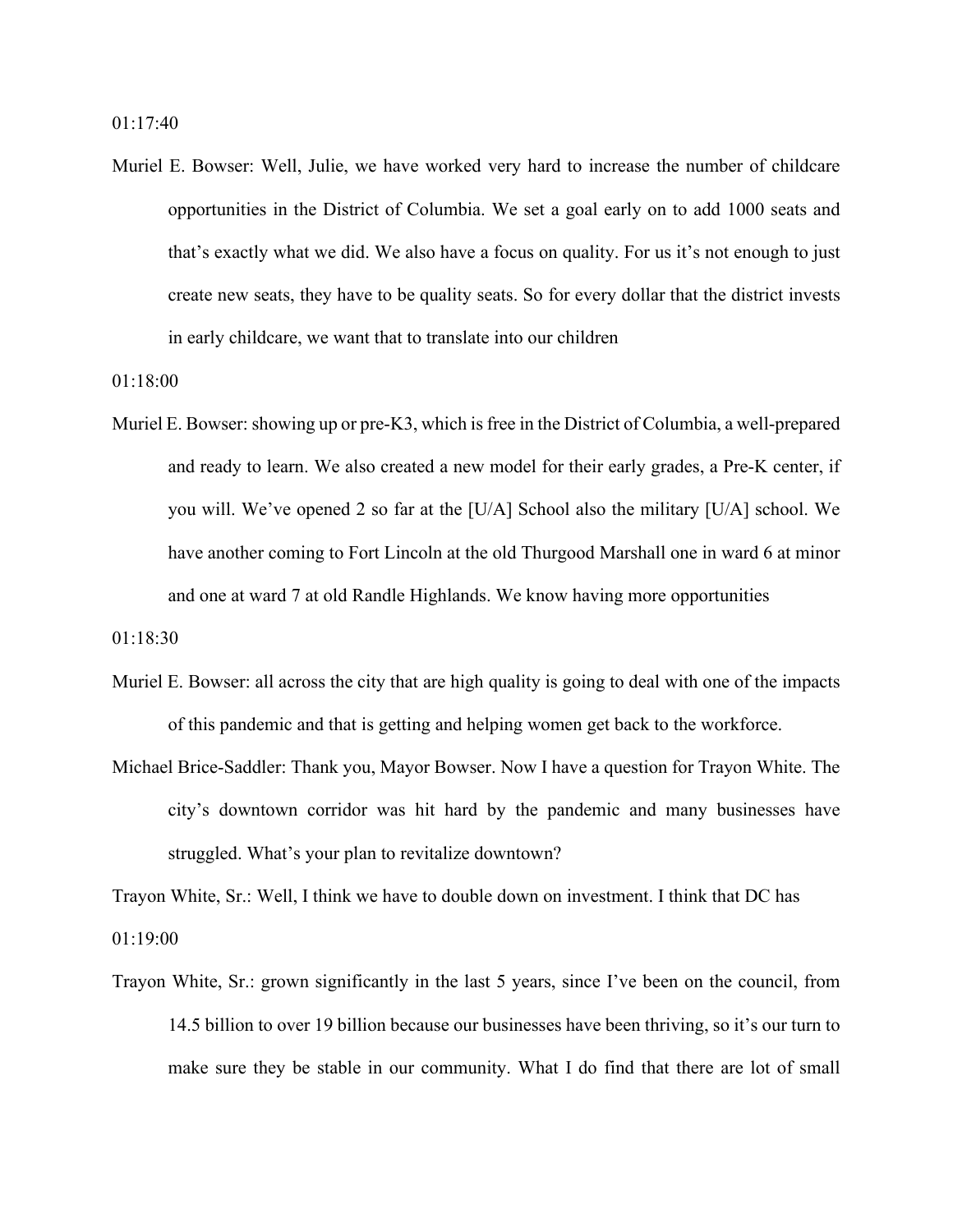businesses that didn't survive and we have to ensure that we leverage our relationship with our banks. We have over \$20 billion in Wells Fargo and other banks in this jurisdiction that we're not pushing to become partners ensuring

01:19:30

- Trayon White, Sr.: that our local businesses can stay here because those are jobs, especially for the frontline workers. We've seen them lose their job because those businesses are out of places. So my plan is to subsidize those businesses and keep those businesses in DC, who in turn pays taxes, going to [U/A] from the community. I want to try and keep our economy thriving.
- Michael Brice-Saddler: Thank you. And Michael Havelin in the audience asks, do you support extending the DC streetcar? Mayor Bowser I'll start with you.

01:20:00

Muriel E. Bowser: I do support extending the DC streetcar. We are already working on the eastward extension and we will continue to work on the best way to extend it west or the most logical west terminus point. We are examining, I have proposed and is funded and is on the way a K-street transit way, that will totally redo K street, make it better for buses, have a protected bike corridor

01:20:30

Muriel E. Bowser: and get rid of those service lanes that no longer make sense. So as we're developing and designing that plan, we will continue to look for how we can get the streetcar over the hopscotch Bridge, which we will be replacing and have a logical westward terminus.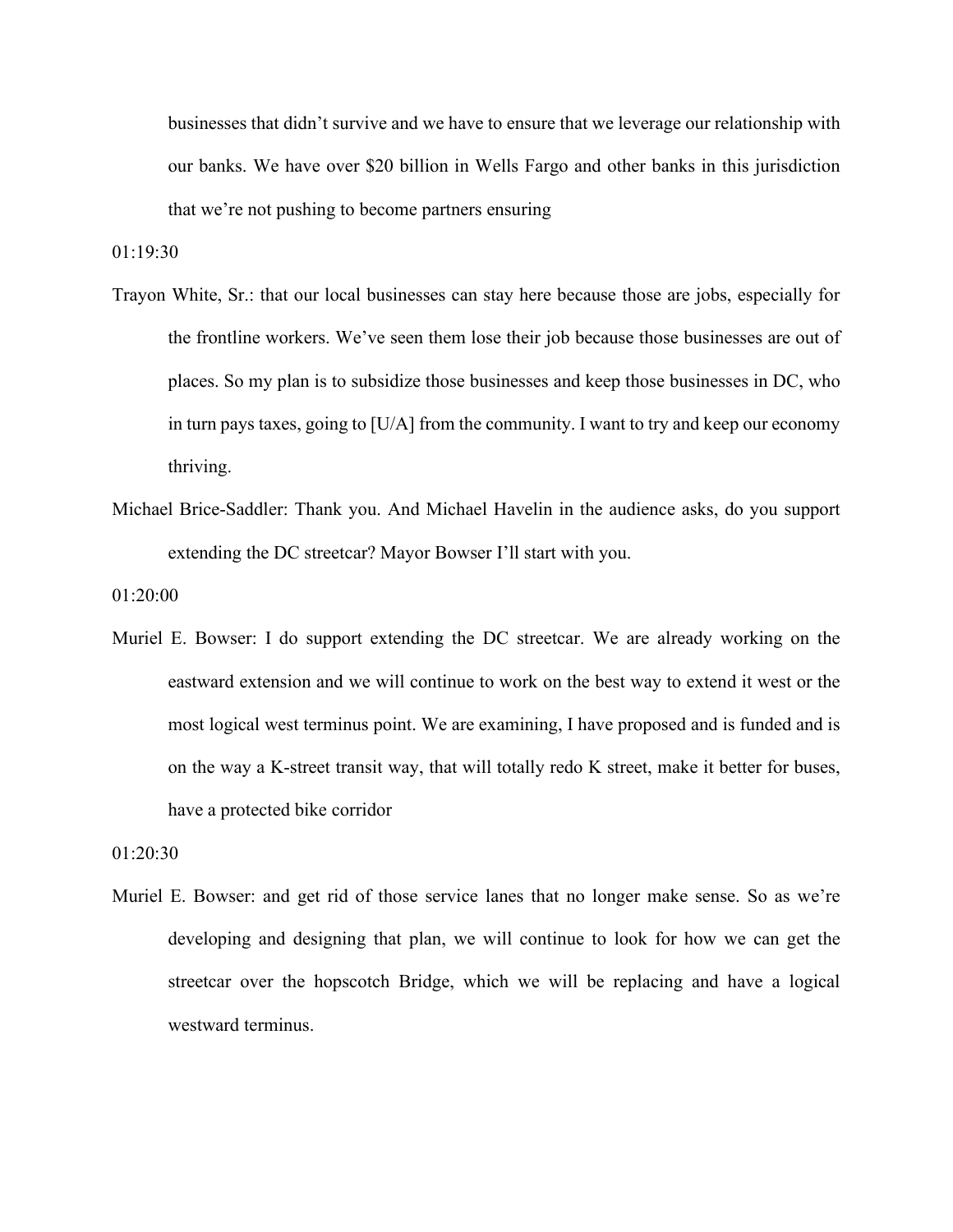Michael Brice-Saddler: Thank you, Mayor Bowser. James Butler same question for you. Do you support extending the DC streetcar?

James Butler: Thank you Michael and thank you for joining us. I think Michael,

01:21:00

James Butler: you probably know my position on this already, but for all of our viewers, I absolutely do. I will bring it from ward 7, the [U/A] metro stop and I will move it to, as I've said it before, downtown, K-Street. I think it's important because those demographics predominantly in ward 7, they rely on that economically. We're dealing with east of the river where there's not sufficient grocery stores and we know the economic corridor is not as

01:21:30

- James Butler: robust as it is west of the river. What we can do by providing this mechanism of people transversing freely is to actually embolden our city's economy and I will do that.
- Michael Brice-Saddler: Thank you, James. And one question for Robert White, how would you grade the city's ongoing response to the Coronavirus pandemic? Why? one minute.

Robert White, Jr.: I think, across the city we've done a very good

01:22:00

Robert White, Jr.: job of responding to the Coronavirus from the mayor, to the council, to our agencies, to our frontline workers, who have moved our city forward, to the teachers who have kept our classrooms going. I think as a city we showed what we can do when we come together and I think we've got to be proud of how we responded to the Coronavirus and we know we've got to stay vigilant.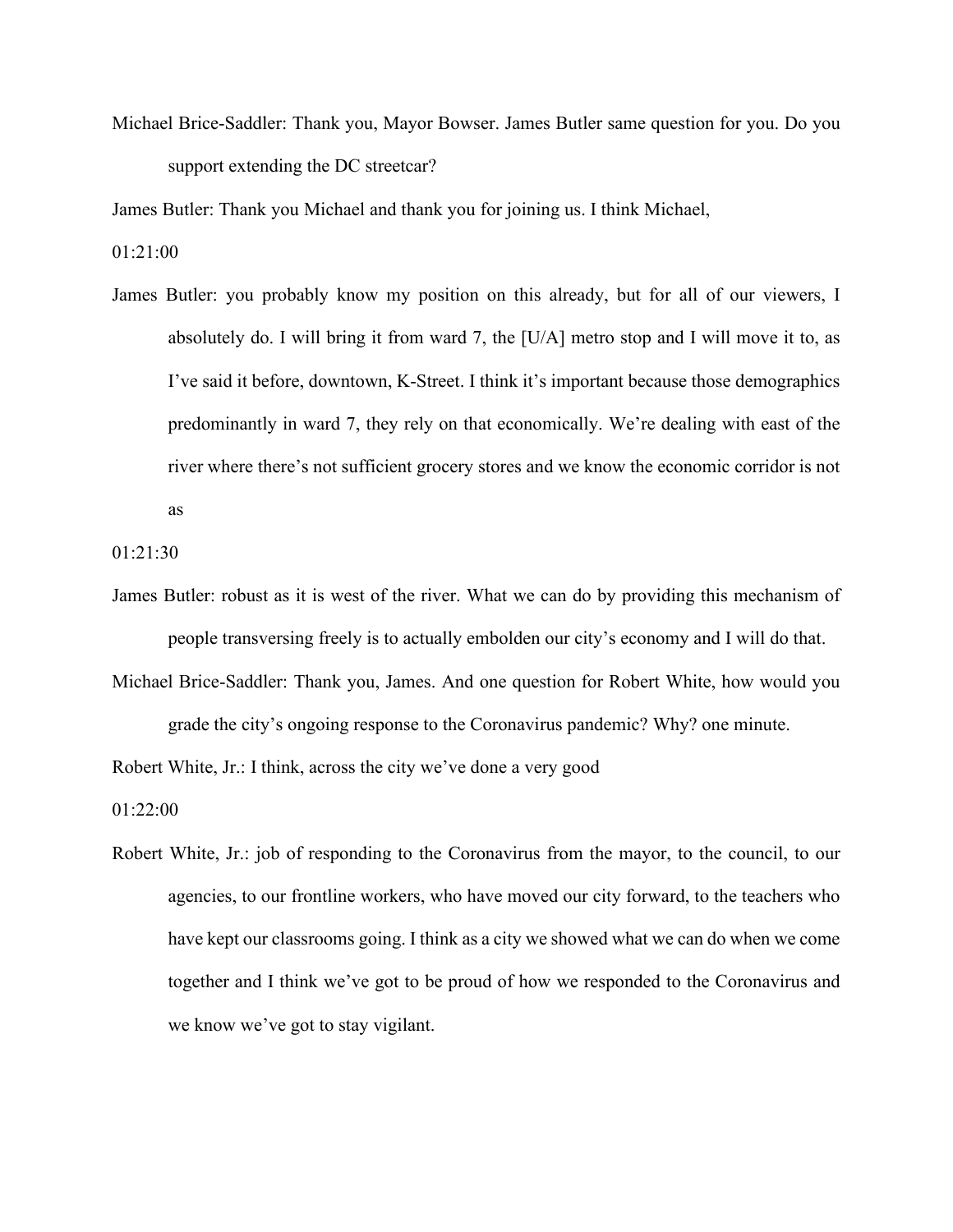Michael Brice-Saddler: Thank you. And Mayor Bowser I ask you that same question. How would you grade the city's response to the Coronavirus pandemic?

01:22:30

Muriel E. Bowser: I typically don't give myself a grade, but I will tell you what people tell me when I go around the city. They say, thank you Mayor Bowser for keeping us safe. I hear that every part of the city, from people who are appreciated, that we had a strong emergency response appreciated our constant communication, appreciated that we were able to get billions of dollars of assistance out, billions of dollars

01:23:00

Muriel E. Bowser: and unemployment assistance, and that we set up a first rate testing and vaccine apparatus. So I'm grateful to people for following public health advice. I'm grateful to people for sticking with us, and I'm grateful to my team, our Department of health, Homeland Security, our communication staff, everybody stuck together to deliver important information to the residents. I'm also very proud

01:23:30

- Muriel E. Bowser: that we were able to reopen schools for in-person learning the first in the region to do so.
- Michael Brice-Saddler: Thank you. James Butler, I see you had your hand up for a 30-second rebuttal.
- James Butler: Thank you. I just want to be clear, for any leader or responding to COVID would have been difficult. I do want to say this when Omicron surged the second time, it was extremely important, leaders of the city were urging the

01:24:00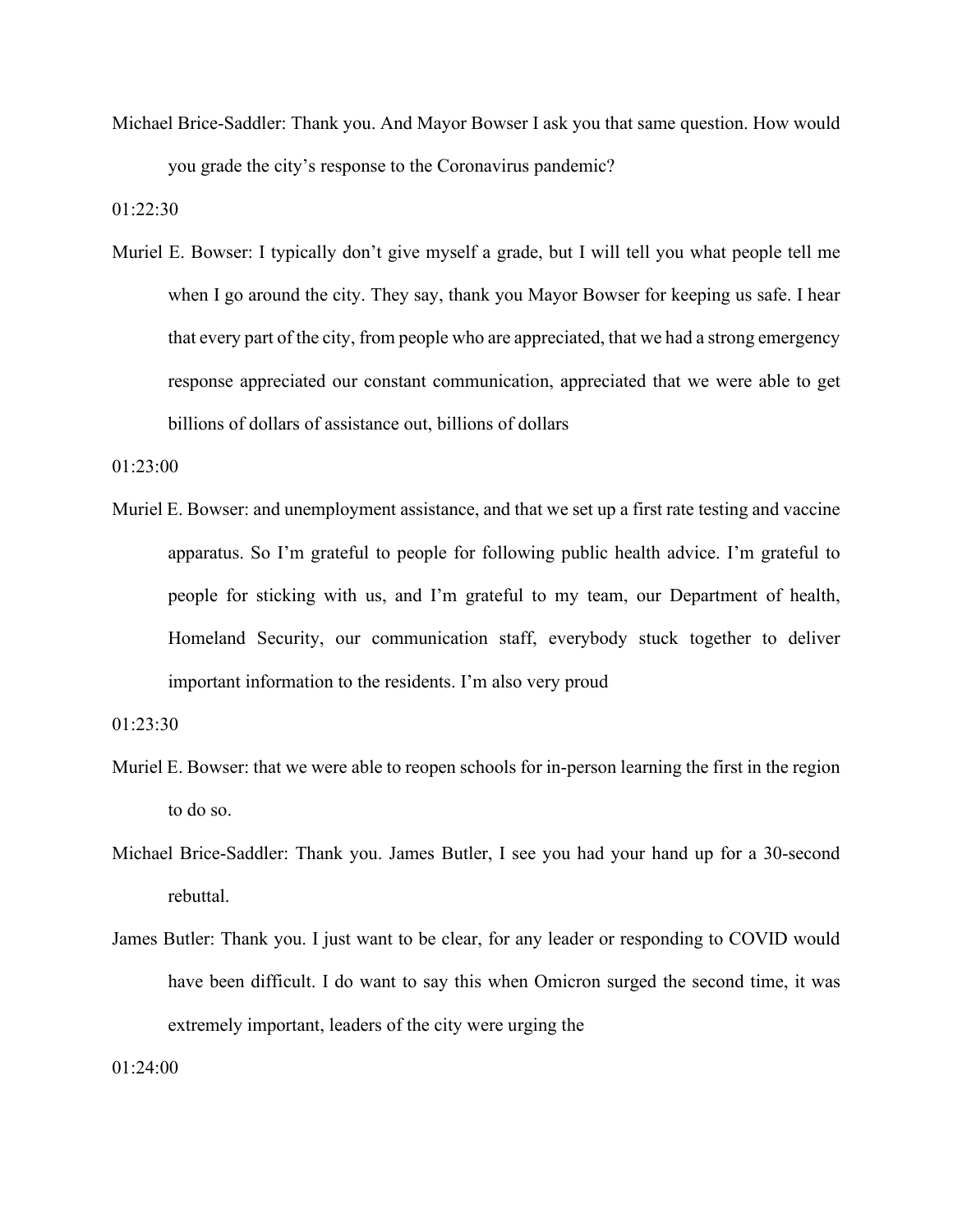- James Butler: mayor to close things down and it took over a week and a number of people getting sick. So let's not forget that where the letter from the chairman of the council and I believe two members that are here today wrote letters urging her, but I believe we need a mayor  $[O/V]$
- Michael Brice-Saddler: Thank you James Butler. Trayon White did I see your hand up for a 30 second rebuttal?

Trayon White, Sr.: Yes, but my hand was

01:24:30

Trayon White, Sr.: in response to, the street car. I never got a chance to answer that question if I may.

Michael Brice-Saddler: Sure. 30 seconds.

Trayon White, Sr.: Thank you and so answer at this moment will be no. partly because I would like to get a study done about the usability of the streetcar. [U/A] several times I watched people crowded on the bus. I think it was the X2 and I saw about 10 people or less every single time on the streetcar

- Trayon White, Sr.: and so I'm not sure if the \$300 million investment was worth our dollars and I'm interested in creating a study to figure out where viewers and where residents are [U/A] use that a transportation method.
- Julie Zauzmer Weil: Thank you very much to you and to all of our candidates for taking on so many different issues tonight. We've come to the end of our time and we'd like to ask each of you to make a closing statement, starting with Mayor Bowser. Mayor Bowser, you're on mute.

<sup>01:25:00</sup>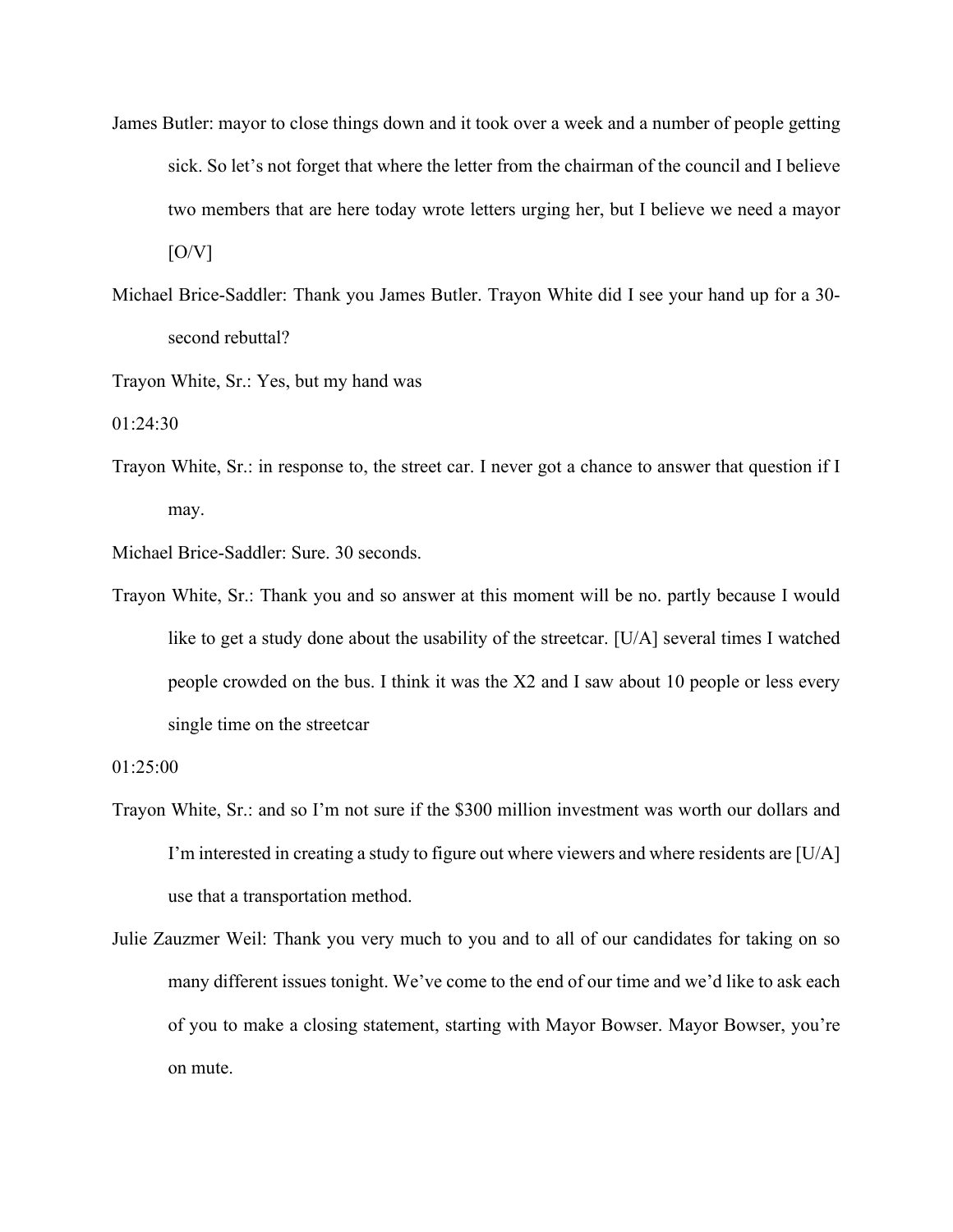Muriel E. Bowser: Sorry. I want to thank you for your great questions and [U/A] on the district and I want to thank DC residents for trusting me to lead the city. it is the honor of my life to be the mayor of my hometown, only second to being Miranda's mom and I have to wish her a happy birthday, today is her birthday, and I also want to say this, I am proud of the work that we've done on COVID,

01:26:00

Muriel E. Bowser: and I think operating in an emergency when times are tough, showing up in person to get the job done when people's lives or on the line has really demonstrated what I can do as a mayor. I'm also proud that when a tyrant threatened our city and our values and to take over our streets, we didn't run and hide. We stood up and we took back 16 Street to make it black lives matter Plaza. I'm also proud that I've been a strong voice for DC

01:26:30

- Muriel E. Bowser: on the national stage in front of the Congress, on CNN, on meeting the press, I speak up and represent and make DC residents proud. So I'm asking for your vote again.
- Julie Zauzmer Weil: Thank you, Mayor Bowser. Thank you. Happy Birthday, Miranda. Thanks for taking the time on her birthday to be here with us. James Butler, you're closing statement.
- James Butler: Thank you to all the district residents watching this and thank you. This is a very, very crucial time in DC's history and that's why I'm asking for your vote

01:27:00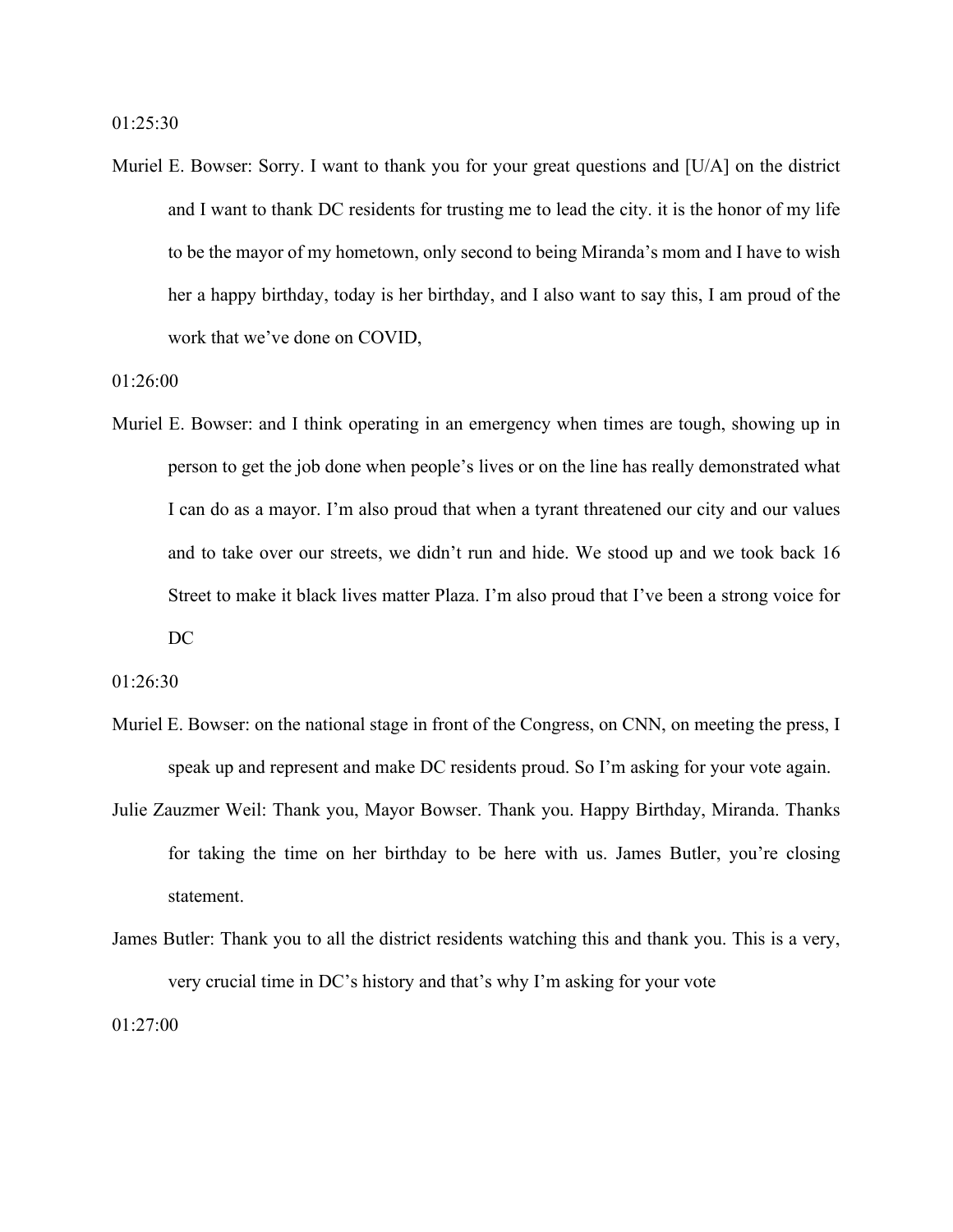James Butler: because of urgency. You've heard from people that have served on DC government for a combined total of over 30 years, but ask yourself what have you gotten out of that with our current mayor? You have gotten crying at nearly a 20-year high. We need someone with the plan. We need someone that's not a deep on the police democrat. We need someone that can turn this city around. Folks if you continue to do more of the same, you will get more of the same.

01:27:30

James Butler: My appeal to you today is don't let the summer months come and the warmer weather starts and crime starts creeping up to a 30-year high and you have elected a mayor that has shown she couldn't do it over 8 years or you're stuck with someone who has shown that they will defund the police. I will make DC one of the safest cities in America, make it affordable, with our homeless issues [O/V]

Julie Zauzmer Weil: Thank you, Mr. Butler.

James Butler: And make our schools make the grade. That is why I'm asking for your vote on June 21st.

Julie Zauzmer Weil: Thank you.

01:28:00

- Julie Zauzmer Weil: Okay, thank you, Mr. Butler. Trayon White, your closing statement please, one minute.
- Trayon White, Sr.: First, I want to thank you all for hosting us tonight to give us the opportunity for the residents to hear what we are standing up for issues and [U/A] most. I'm happy that I'm here in the office as a council member. What I do know that the executive's job is to implement and make the government work for the people and right now it's not happening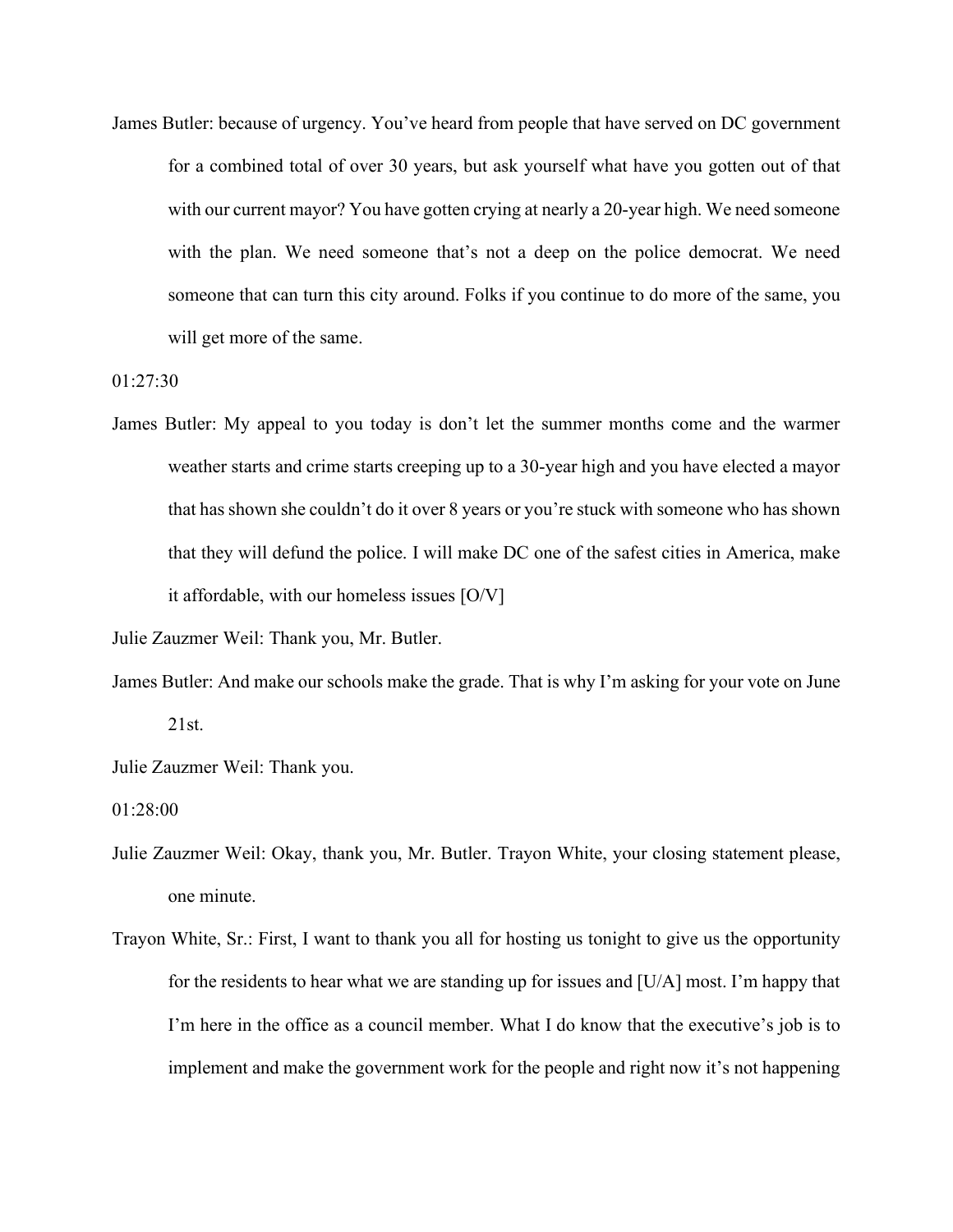in efficient way for everyone and so I know under my leadership and running for a council member,

01:28:30

Trayon White, Sr.: I committed to creating more affordable housing. So I had to change the law to do that. We talked about living in a food desert, so we opened up two grocery [U/A] community garden for over 8 acres. We talked about, addressing the recreation issue with building 4 new recreation centers in our ward. We talked about the disparities in education. I had to put the money back in the budget for 15 schools to ensure we had our black and brown children [U/A] education. So that's the type of leadership that I bring to the table

01:29:00

Trayon White, Sr.: and I've been doing the same thing of 19 years, putting people over politics. It was our job to make sure that the \$20 billion budget is working for all residents throughout the district, you know, right now it is not. So if you want something to change

- Trayon White, Sr.: go to the ballot on June  $21^{st}$ . So [U/A] tomorrow for Trayon White [O/V] [U/A]. Thank you.
- Julie Zauzmer Weil: Thank you and Robert White.

Robert White, Jr.: Thank you, Julie and Michael. I will stand up to developers

01:29:30

Robert White, Jr.: and I will take on the tough issues as mayor, public safety, improving schools for all families and making our city affordable. The mayor is out of touch. You've heard no sense of urgency tonight on any of the issues and that is what we would expect from a third term. I am ready on day 1 to move our city forward. Our campaign has incredible

Julie Zauzmer Weil: Thank you.